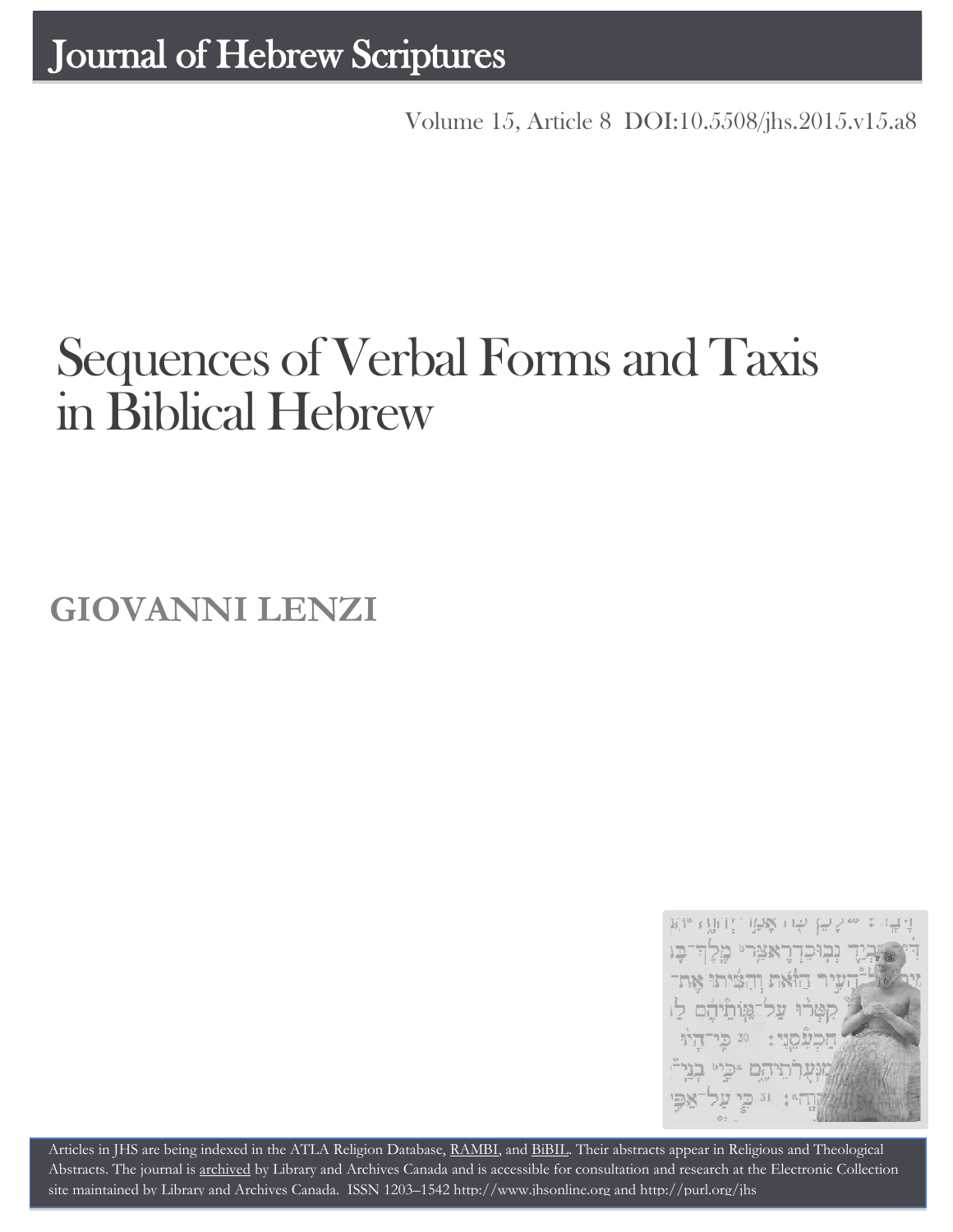# **SEQUENCES OF VERBAL FORMS AND TAXIS IN BIBLICAL HEBREW[\\*](#page-1-0)**

# GIOVANNI LENZI PICCOLA FAMIGLIA DELL'ANNUNZIATA

#### **1. THE USE OF TENSES IN CLASSICAL BIBLICAL HEBREW**

#### 1.1. A VEXED QUESTION

Verbal syntax is undoubtedly a major issue in the study of the grammar of Biblical Hebrew (BH). This aspect of BH has long been considered an enigma and, as a result, many potential explanations have been proposed. In recent years, new and more sophisticated theories based on modern linguistic models have also been elaborated (for detailed presentations, see McFall 1982; Cook 2012: 77–175, 273–75).

After briefly presenting the most important approaches to this issue  $(\S 1.2)$ , I will put forward my own theory  $(\S 2)$ . I will then present supporting data, first regarding *past/anterior*  sequences (§ 3) and then for *non-past/non-anterior* sequences (§ 4). In the corollaries, I will briefly examine the imperative (§ 5.1) and phasal aspects (§ 5.2), then describe the doubling of sequences (§ 5.3). I will subsequently discuss the usage of this same syntax across the different literary genres  $(\S$  6.1), the necessity of other kinds of analysis (§ 6.2) and the problem of diachrony (§ 6.3). I will conclude with a few final considerations (§ 7).

#### 1.2. DIFFERENT APPROACHES

 $\overline{\phantom{a}}$ 

In scholarly research there have been at least seven approaches to the verbal system:

(1) The traditional view held that *qatal* indicates a past tense and *yiqtol* a future tense. A prefixed *waw* has the power to "convert," so to speak, these two tenses. Japhet ha-Levi (10<sup>th</sup>) century C.E.) called this prefix "*waw* of future," העתידי וו. Dunash ben Labrat (also from the 10<sup>th</sup> century) referred to it as "*waw* oblique," עוטפת וו. David Kimchi (12th century) called it "waw of service," השרות וו, and Elias Levita (15<sup>th</sup> century) termed it "*waw* conversive" הפוך וו) McFall 1982: 3, 8, 10, 176). Modern theories have tried to offer more nuanced definitions in order to open the way to new approaches, coining expressions such as "*waw* inductive" (Gell 1821: 76), "*waw* consec-

<span id="page-1-0"></span><sup>\*</sup> I would like to thank Prof. Steven E. Fassberg for his helpful comments on an earlier version of this study, as well as Elena Hogan for helping me refine the English of this paper.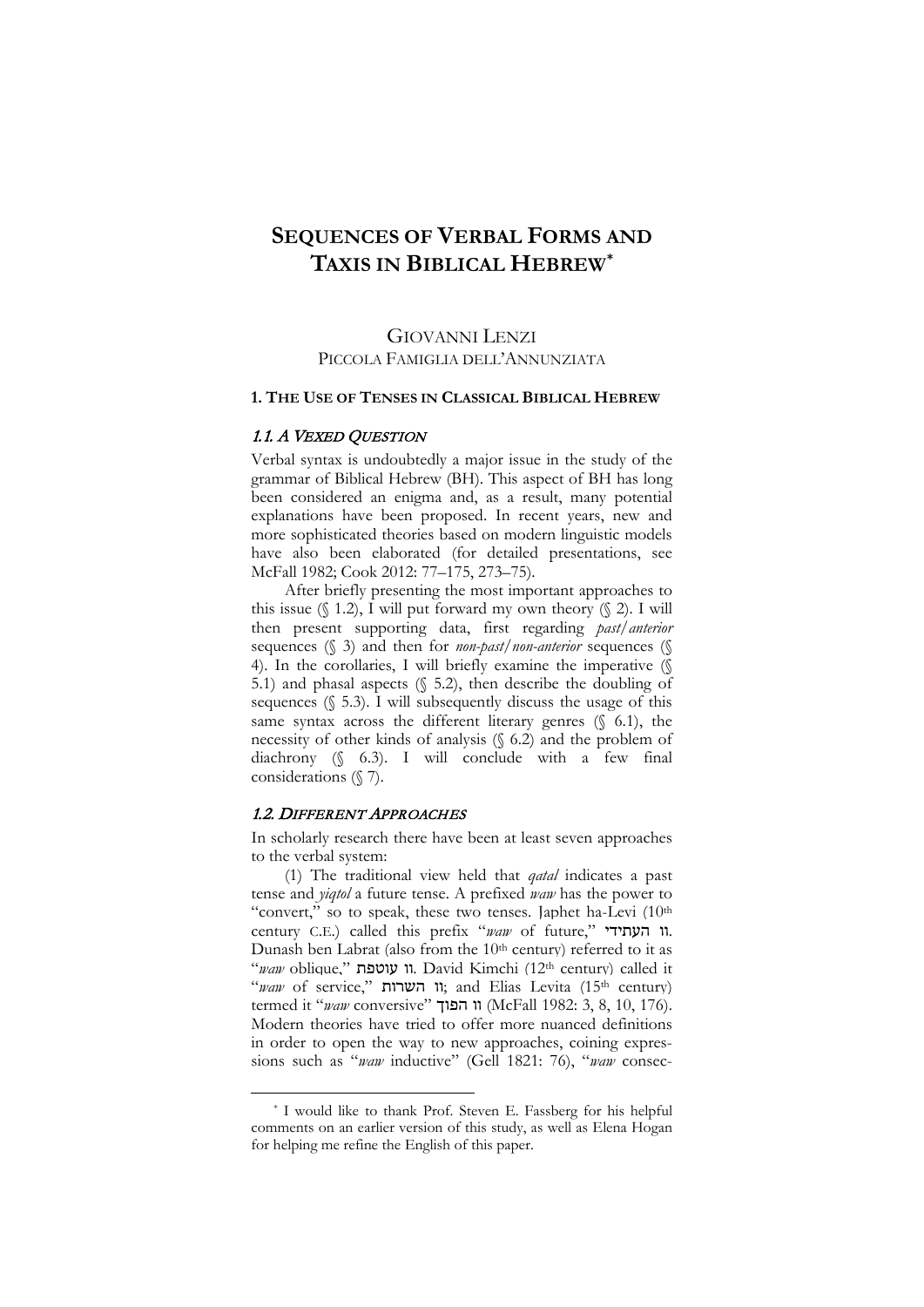utive" (Böttcher 1868: 192–93; Ewald 1891: 244; Driver 1892: 71; GKC § 49), "*waw* relative" (Hitzig 1833: 27)—a definition recently revised by Waltke and O'Connor (1990: 477)—, or "*waw* inversive" (Joüon and Muraoka § 117).

(2) Following the aspectual approach, *qatal* and *yiqtol* are not seen as tenses, but as aspects: *perfect* and *imperfect*, i.e., "finished" vs. "incomplete" (Ewald 1891: 3) or "completed" vs. "incipient" (Driver 1892: 1–6); "constative" vs. *"*cursive" (Brockelmann 1956: 39-45); "perfective" vs. "non-perfective" (Waltke and O'Connor 1990: 474–78).

(3) According to the historical-comparative approach, the several meanings of *qatal* and *yiqtol* can be explained as evolutions of different older verbal forms. Bauer distinguished between nominal (from a West Semitic *qatálta*) that expresses past tense, and *waw*-nominal (from a Proto Semitic *qataltá*) that expresses future; as well as between a long *yiqtol* (from \**yaqtulu*), which expresses present-future, a short *yiqtol* (from *\*yaqtul*) that expresses jussive mood, an "Affekt" *yiqtol* (from *\*yaqtula*), expressing intention, and a *waw-yiqtol* (from \**yaqtul*), which has kept the original protosemitic preterite meaning*.* In other words, both in the case of *weqatal* as well as in the case of *wayyiqtol*, the *waw* does not change the value of the verb; on the contrary, this value is retained (Bauer and Leander 1922: 273– 76). Some authors affirm that the *yiqtol* with a preterite meaning can be found even without *waw* (Held 1962: 282). This historical-comparative approach can also be combined with the above-outlined aspectual approach (Meyer 1972: 39–57). In the past few years, most scholars have accepted the distinction between short *yiqtol* (\**yaqtul*) and long *yiqtol* (\**yaqtulu*; see especially Rainey 2003).

(4) The sequential approach: In this approach, the tense value of a verbal form is not absolute but is determined by the nature of the preceding expression, and it agrees in meaning with the introductory dominant verb. There are four kinds of sequences introduced by "past," "future," "present" and "imperative" (Gell 1821: 8–12; Lambdin 1971: 107–9, 118–19, 162–65, 279–82; Jenni 1981: 106–7 and for *weqatal* also Driver 1892: 118, 125–29, 143–46). A combination of this approach with the aspectual approach is offered by Waltke and O'Connor (1990: 525, 554).

(5) The modal approach: According to Joosten (2012: 25–27) *qatal* expresses *realis* and represents an action that has taken place before the reference time; *wayyiqtol* expresses *realis* and denotes events contemporaneous with a point of reference anterior to the enunciation; the participle expresses contemporaneity with the enunciation; finally, *yiqtol* and *weqatal* are two nonindicative forms that express *irrealis* (future-modal). According to Hatav (1997: 29), on the grounds of a discourse-representation-structure analysis, it is necessary to combine sequentiality (*wayyiqtol* and *wqatal*) with modality (*wqatal* and *yiqtol*)*,* progression (*qotel*) and perfect (*qatal*).

(6) The discourse-pragmatic approach asserts that verbal forms do not express fixed times or aspects but possess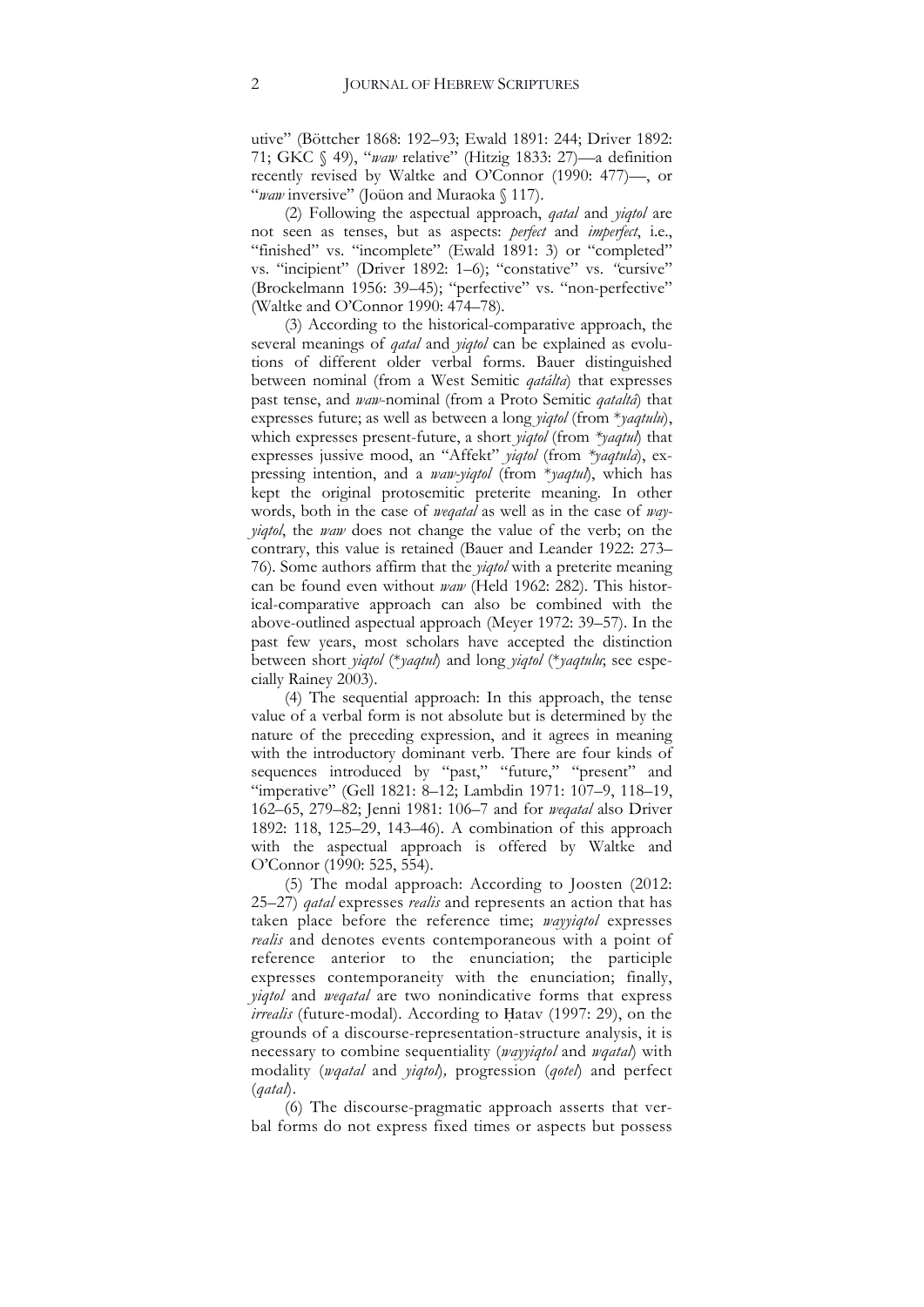functions according to the context (narrative or direct speech), the level of communication (foreground or background) and the axis of time (past, present, future). In particular, Niccacci (1991: 15–29; 2006) distinguishes the following verbal forms and grammatical constructions: *qatal*, x*qatal*, *weqatal,* indicative *yiqtol*, jussive *yiqtol*, x*-yiqtol*, *weyiqtol*, narrative *wayyiqtol*, continuative *wayyiqtol*, imperative, ximperative, non-verbal sentence. In narrative contexts, the form in the foreground is the narrative *wayyitol*, while in direct speech—in order to express future—the foreground forms are *yiqtol* and *weqatal.*

(7) The grammaticalization approach views the verbal forms not as fixed elements, but as "grams," i.e., verbal grammatical constructions that reflect any portion of the prototypical grammaticalization path. Grams acquire and combine values that belong to several semantic domains such as taxis, aspect, tense and mood. For Cook, *qatal* and *wayyiqtol* are products of the resultative path: *qatal* in BH is categorized as perfect-perfective aspect (irrealis *qatal* and *weqatal* also derive from *qatal*), *wayyiqtol* is categorized as a past tense (in narrative), *yiqtol* is the product of the progressive path and is categorized in BH as an imperfective-irrealis aspect (Cook 2012: 249, 268–71). According to Andrason, *qatal*, *yiqtol, weqatal* and *wayyiqtol* are four different grams: BH *yiqtol* derives from a split functional movement (i.e., as the imperfective and modal ability paths, which jointly derive from a single lexically transparent and cognitively plausible input), a reduplicated participle as reconstructed for the Proto-Semitic \**yaqattal* (Andrason 2010). *Wayyiqtol* (from *\*yaqtul*) represents a resultative diachrony at an advanced moment of its development; its consecutive force depends on the incorporation of a coordinative-consecutive lexeme (*\*wa <* \**pa*; Andrason 2011a: 44–46). *Weqatal* as well as *qatal*  historically derive from the same construction (the Proto-Semitic verbal resultative adjective *\*qatal*). The two formations, however, underwent distinct developments corresponding to different functional paths and therefore must be treated as two distinct phenomena (Andrason 2011b: 46). *Weqatal* represents a modal contamination which a Proto-Northwest Semitic consecutive and contingent input periphrasis (composed of the contingent coordinative-consecutive lexeme \**wa* and a resulting verbal adjective \**qatal[a]*) originally experienced in conditional apodoses (Andrason 2011c).

Finally, it can be observed that it is not possible to make a clear distinction between the different approaches. In particular, while scholars who proposed the sequential approach did not completely reject the traditional view that the *waw* has some "power," even those scholars who defend the last three approaches admit the existence of some introductory verbal categories or continuative forms, as in the sequential approach (see for instance Joosten 2012: 44–45; Cook 2012: 294).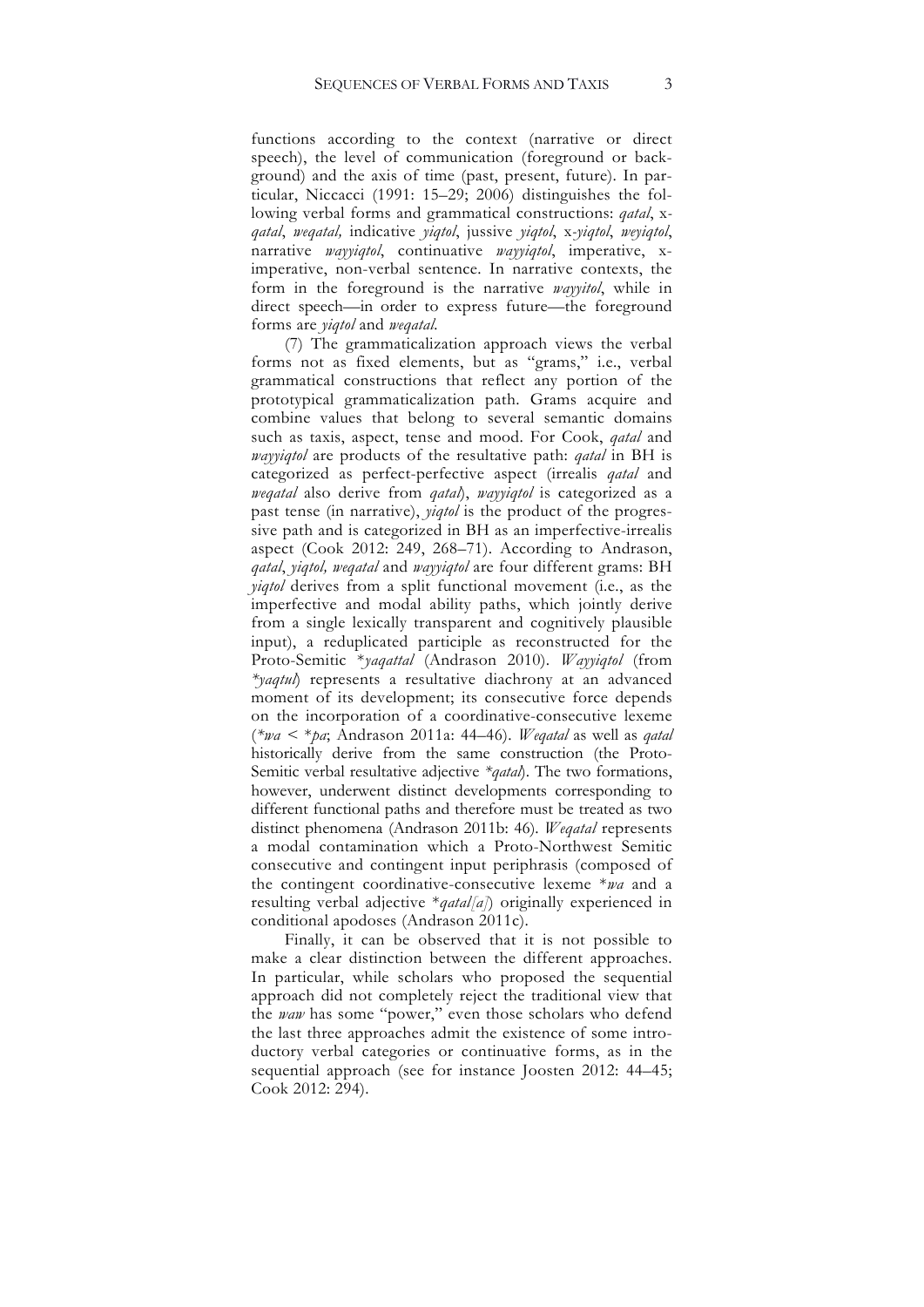#### **2. A NEW APPROACH**

What I propose in this article is a partially new approach: I will offer a simple descriptive model of the BH verbal system and I will try to prove that in one phase of BH the prominent functions of the verbal forms depended on a combination of sequences and taxis*.*

#### 2.1. THE NEED FOR A NEW APPROACH

Given the breadth of interpretation offered by previous approaches is it really necessary to propose a new one? I maintain that it is, for the following three reasons:

a. This approach allows us to explain some sentences that up to now have remained obscure, especially in poetic texts;

b. it can help explain more precisely some sentences that we understand now in a generic way only;

c. it can help us better understand the evolution of BH.

#### 2.2. AN EMPIRICAL DATA COLLECTION

This study is not based on panchronic methodology, diachronic analysis, or comparative linguistics. It only represents the first step toward a more complete analysis, i.e., it offers an empirical data collection based on synchronic analysis.

In this article I present a list of examples, providing either my own translation, that of the *Revised Standard Version* (RSV) or, more frequently, that of the *New Revised Standard Version*  (NRSV). I pay special attention to instances that are considered marginal—or even incorrect—according to other approaches.

# 2.3. ONLY ONE PHASE

There is no doubt that BH is composed of different functional languages (Zatelli 2004). The aim of the present study is not to offer a solution that is valid for all kinds of BH, but to propose an explanation for the syntax of *one* phase in the language's development. This syntax was the dominant one, though not the only one, in Standard BH (compare § 6.3), both in prose and in poetry. I will therefore not be dealing with Archaic BH or Late BH, as they lie outside the scope of this contribution.

#### 2.4. SUFFIX CONJUGATION AND PREFIX CONJUGATION

As we have seen, most scholars distinguish the following verbal and nominal forms in BH: long *yiqtol*, short *yiqtol*, *wayyiqtol*, *qatal*, *weqatal*, *qotel*, imperative. In this study it is not possible to examine the entire verbal system and for reasons of space I will omit the discussion of *qotel*.

The distinction between long *yiqtol* (יעשׂה), short *yiqtol*  morphological the to corresponds) וַ יַּעַ שׂ) *wayyiqtol* and) יַעַ שׂ) aspect of the verb and it is fully acceptable from a historical point of view (Joosten 2012: 13–15, among others). The same could perhaps be hypothesized for the distinction between *qatal* and *weqatal* (see for instance Andersen 2000: 39–42).

Nevertheless, it is necessary to distinguish between the morphological and historical aspects of the verbal forms and their syntactical use.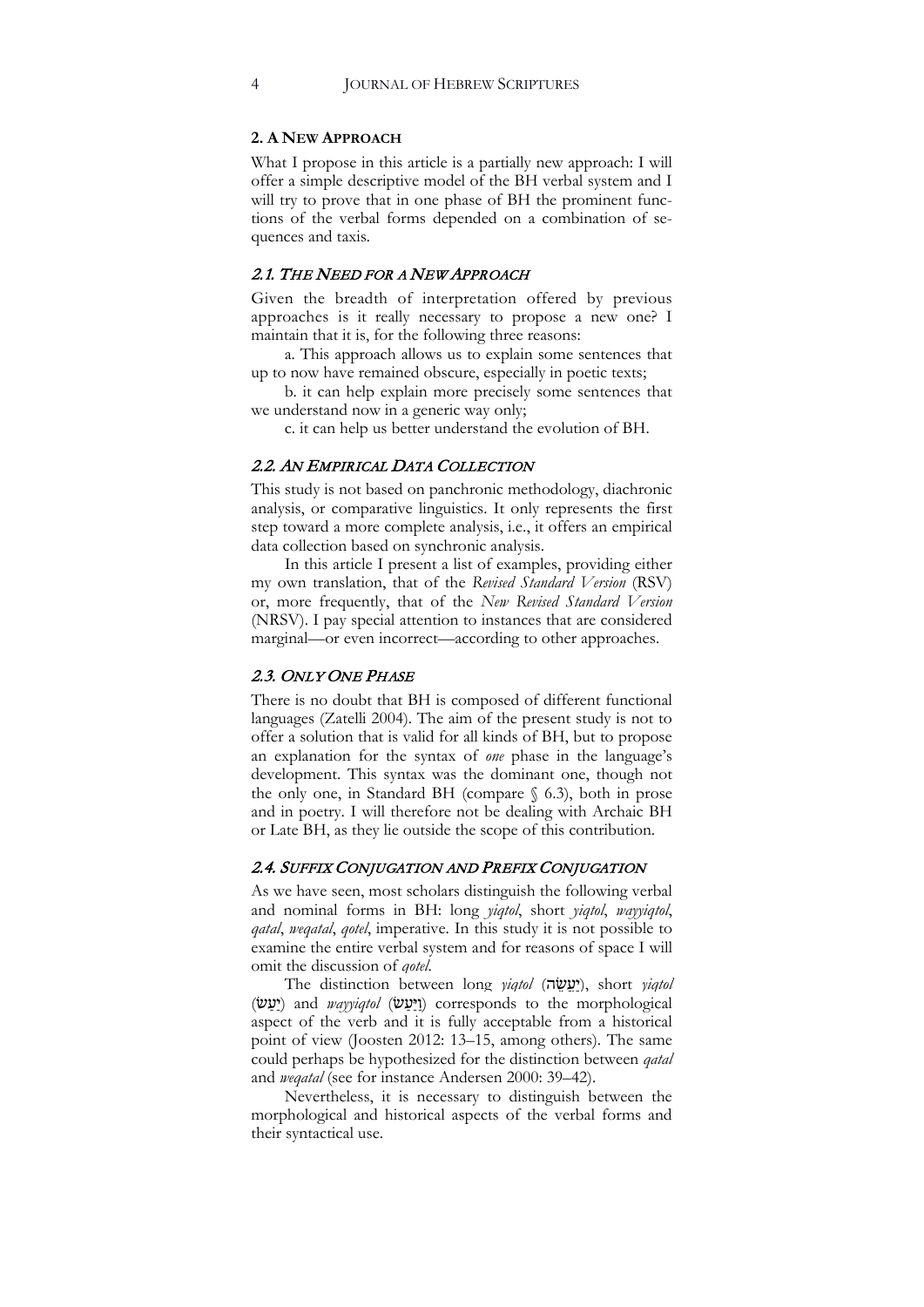In Standard BH, one finds different verbal forms in the same sentence that have the same syntactical value, especially in poetry: *yiqtol* can be found alongside *wayyiqtol* (3.4.1: Gen 37:7; Isa 63:3; 3.4.3: 1 Sam 1:10–11; 1 Kgs 1:1; 2 Sam 2:28; 3.4.3: Deut 4:41; 2:12; 3.4.4: Ps 8:6–7; 24:2; 44:3.10; 66:6; 69:22; 74:14b; 78:13–15.20.42–50.64; 80:6–7; 81:7–8; 105:40; 114:3; Jer 2:14–15), *wayyiqtol* occurs after *yiqtol* (4.3.3: Ps 42:6) and *qatal*  can be found where one would expect *weqatal* (4.4.1: Gen 17:15–16; Lev 26:44; 4.4.2 Ps 11:2; 4.4.3: Ps 73:18; 110:6; 132:17; Isa 11:8; 19:7; 51:1; 4.4.3: Ps 110:6; 132:17; 5.1: Ps 22:22; 71:3).

For this reason I hypothesize that *at one point in the development of BH*, long and short *yiqtol* and *wayyiqtol* were used in an analogous way—presumably due to their similarity—and the same was true for *qatal* and *weqatal*. I identify the first unit (long and short *yiqtol + wayyiqtol*) as Prefix Conjugation (PC; see Figure 1) and the second (*qatal* and *weqatal*) as Suffix Conjugation (SC; see Figure 2).

Figure 1



Obviously, this could seem to be an over-simplification. More complex approaches have been proposed for this issue. For instance, according to Qimron (1998: 31–43), the use of long and short עתיד is influenced by the position of the verb in the clause. According to Torres Fernández (2013: 219–20), some long *wayyiqtol* forms represent dialectal variants. Bloch (2007; 2010) postulates that these kinds of problems can be solved on either linguistic or text-critical grounds (the influence of modal forms, dialectal variants, scribal errors and so on). But the most radical and intriguing approach is Van de Sande's theory of the "inexistence" of the *wayyiqtol* and of the *weqatalti* as converted, inverted or consecutive forms (Van de Sande 2008: 203–38).

All these approaches are possible and well argued, but for the purpose of this synchronical analysis it will be sufficient to adopt our simple theory. It will only be necessary to multiply our examples in order to show that any combination of forms (short and long *yiqtol* in first or second position, *wayyiqtol*, *weyiqtol*) in any order is accounted for.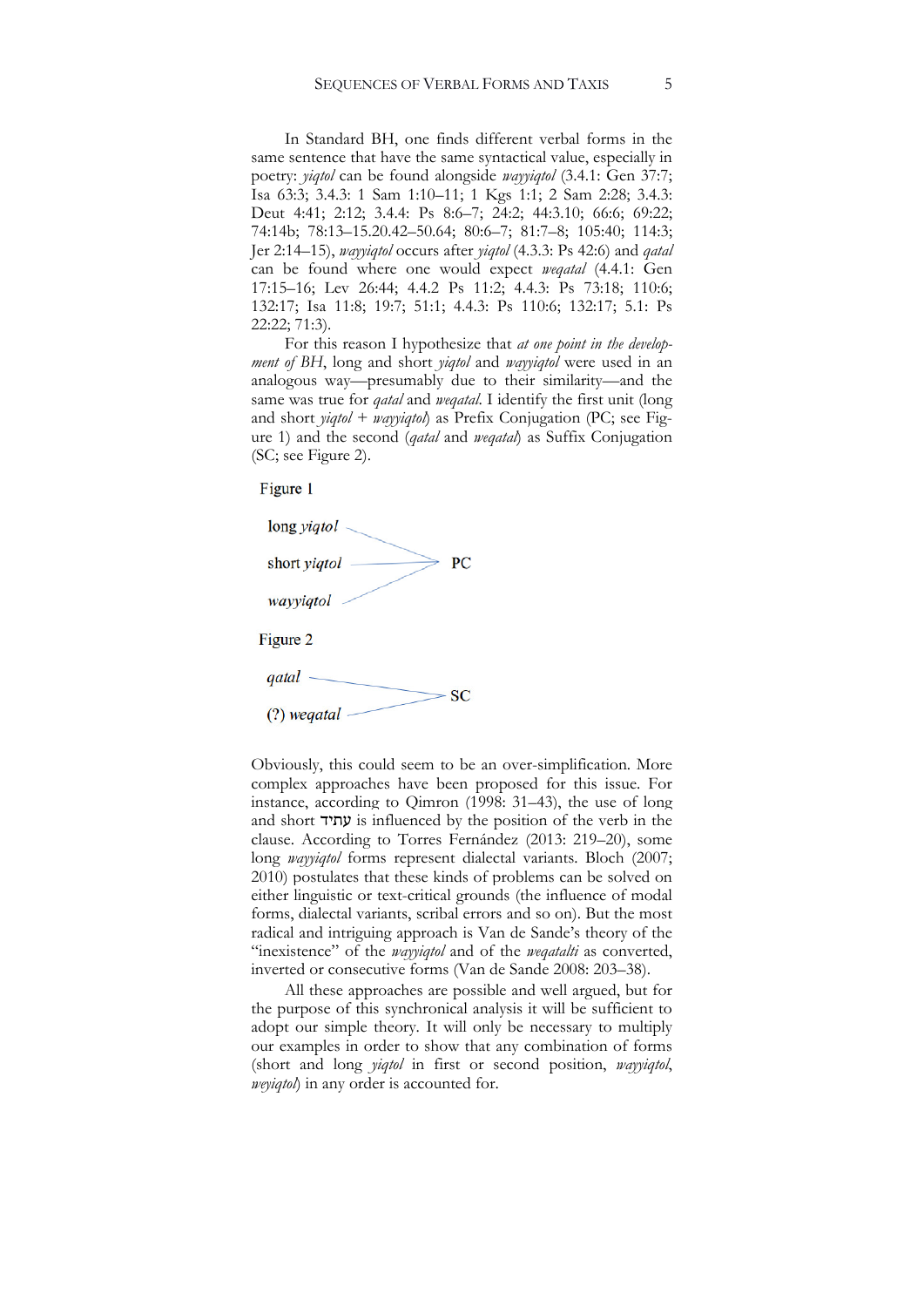#### 2.5. THE SEQUENCES

I will begin outlining my theory by identifying the sequences of verbal forms in Standard BH. It is possible to identify two kinds of sequences involving SC or PC. The first includes the following patterns:

1. SC 2.  $SC + SC \ldots$ ;  $SC + \textit{waw} + SC \ldots$ 3. SC + PC . . . ; SC + *waw* + PC 4.  $x + waw + PC$ ... 5.  $SC + PC + SC \ldots$ ;  $SC + \textit{waw} + PC + \textit{waw} + SC \ldots$ 6.  $x + \textit{waw} + \textit{PC} + \textit{waw} + \textit{SC} \dots$ 

In this table, "x" indicates any element: a secondary clause (with conjugated or not conjugated verbs), an indication of time, a non-verbal form (NV) or even any previous narrative or discourse.

I do not consider *waw* + PC (i.e., *wayyiqtol*) as a possible beginning of a sequence in this phase of BH. Nevertheless, the *waw* is necessary to connect "x" to PC.

The second kind includes the following patterns:

- 1. PC
- 2.  $PC + PC + ...$ ;  $PC + *waw* + PC...$
- 3. PC + SC;  $PC +$  *waw* + SC . . .
- $4. x + \textit{waw} + \text{SC} \ldots$
- 5. PC + SC + PC . . . ; PC + *waw* + SC + *waw +* PC . . .
- 6.  $x + waw + SC + waw + PC...$

Likewise, I do not consider *waw* + SC (i.e., *weqatal*) as a possible beginning of a sequence in this phase of BH. Nevertheless, the *waw* is necessary to connect "x" to SC.

At this point we must ask ourselves: What is the difference between the two kinds of sequences and, what is the difference between sequences of the same kind?

#### 2.6. TWO KINDS OF SEQUENCES

If we do not analyze the single verbal forms independently, but rather take sequences as units, it is possible to make a distinction between the two kinds of sequences. Omitting for the moment the hypothetical construction, we can state that the first group of sequences denotes: past perfect (anterior past, 3.4.3 Exod 12:35), simple past (3.1.3: Gen 1:1), present perfect (anterior present, 3.1.1: Josh 7:11), present (5.2.1: Ps 65:10) and future perfect (anterior future, 3.4.4: Isa 4:4). The second denotes: present (4.1.3: Ps 121:1), future (4.1.1: 1 Sam 18:11) and future in the past (posterior past, including prospective, 4.1.2: 2 Kgs 13:14).

This short list is not an innovation and roughly corresponds to the taxonomies of meaning for *qatal* and *yiqtol* in many grammar books (Cook 2012: 78–79). In particular, it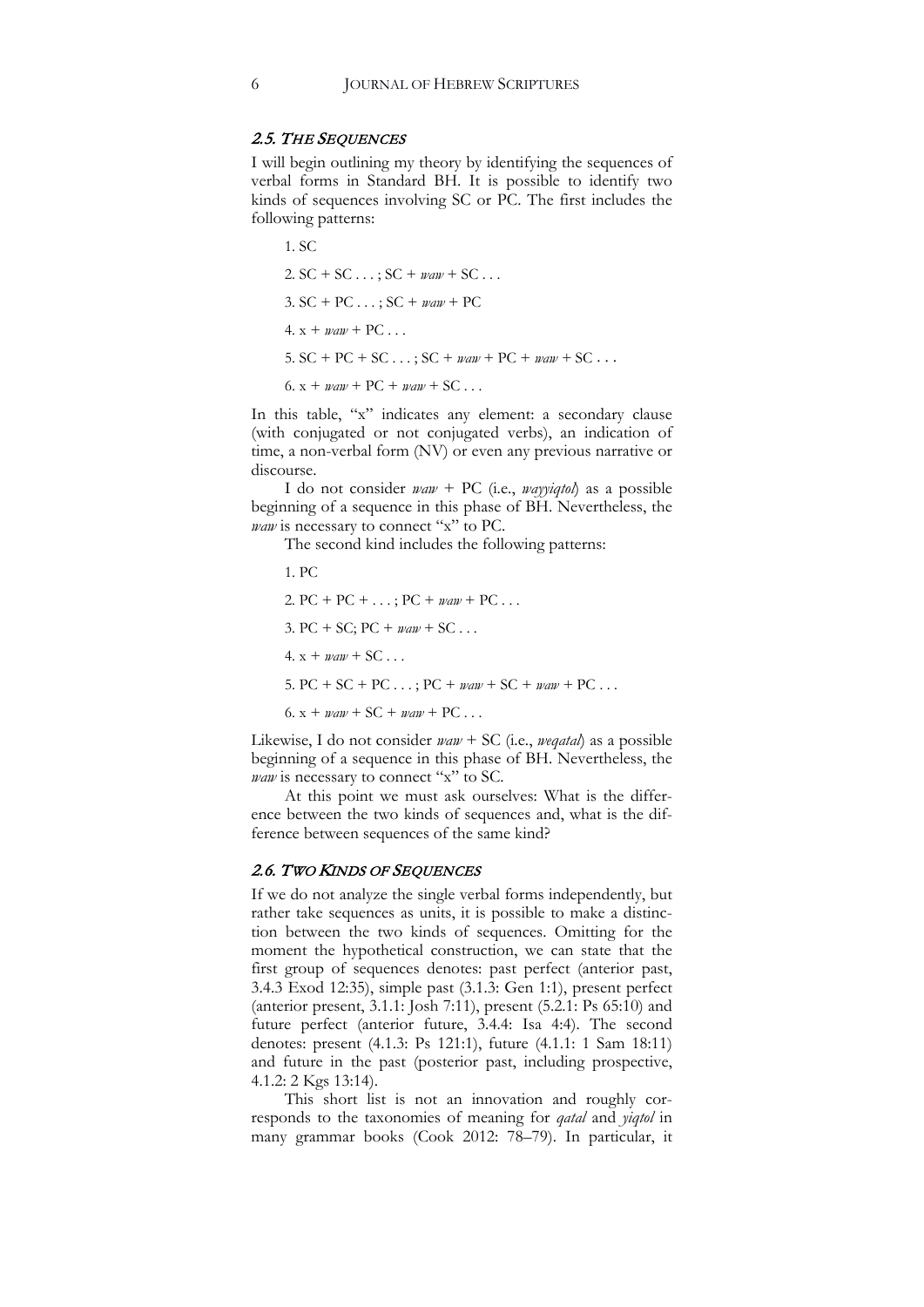should be remembered that the categories of anteriority and posteriority have been applied to the Hebrew verbal system for a long time (see for instance Joüon 1923: 509); while the category of prospective was introduced in this field more recently by Joosten (1999: 17–18; 2012: 281–83). I consider the category of "anteriority" to be distinct from the category of "tense" as it is defined by Bybee, Perkins and Pagliuca (1994: 54).

What is clear in these sequences is that if the first verbal form has any value, the following verbal forms have the same value. For instance, if SC has a past perfect value, the following verbal forms (whether SC or PC) will have a past perfect value, while if SC has a future perfect value the following verbal forms (whether SC or PC) will have a future perfect value.

The difficulty is that this remains true even when the sequences do not start with an introductory dominant verb. For instance, if a sequence starts with "x + *waw* + PC," PC assumes its temporal value from "x" (or from the context), and the following verbal forms (whether SC or PC) will have the same value as the first PC.

To try to pinpoint a rule, we can state that the first group of sequences expresses absolute past and anterior, so that we can define them as "past/anterior sequences"; while the second group expresses absolute future, posterior, and present, so that we can define them as "non-past/non-anterior sequences" (compare Rogland 2003: 11).

These temporal values seem to represent the prominent meaning of the sequences, but, as we will see, the opposition between the two groups can be used in some contexts to distinguish between different phasal aspects (§ 5.2).

Lastly, when heading a sequence, both SC and PC can be translated into English with a present tense. However, in the case of the former, this applies only under certain circumstances: namely, with stative verbs (3.1.1: Josh 14:6); in performative utterances (see the discussions in Rogland 2003: 115–26; Andrason 2011d); and, lastly, to denote some phasal aspects  $(\S 5.2)$ .

## 2.7. TAXIS

At this point it is opportune to explain the difference between the sequences in each of the two groups. In other words, we must understand why the author does not employ only two sequences:  $SC + SC \dots$  and  $PC + PC \dots$  In order to do so, it is necessary to introduce a new category: taxis. This term is defined by Maslov in the following way:

Taxis is a category which defines the "action" denoted by the predicate in terms of its relations with another "action," named or implied in the given utterance, that is, the chronological relations between them (simultaneity, precedence or sequence) (Maslov 1988: 64).

I will adopt this category in order to explain BH syntax. This approach is not completely new; in particular, Michel (followed by Wagner 1997: 291) based his theory on a concept very close to taxis. Building on the results of previous studies (Köhler,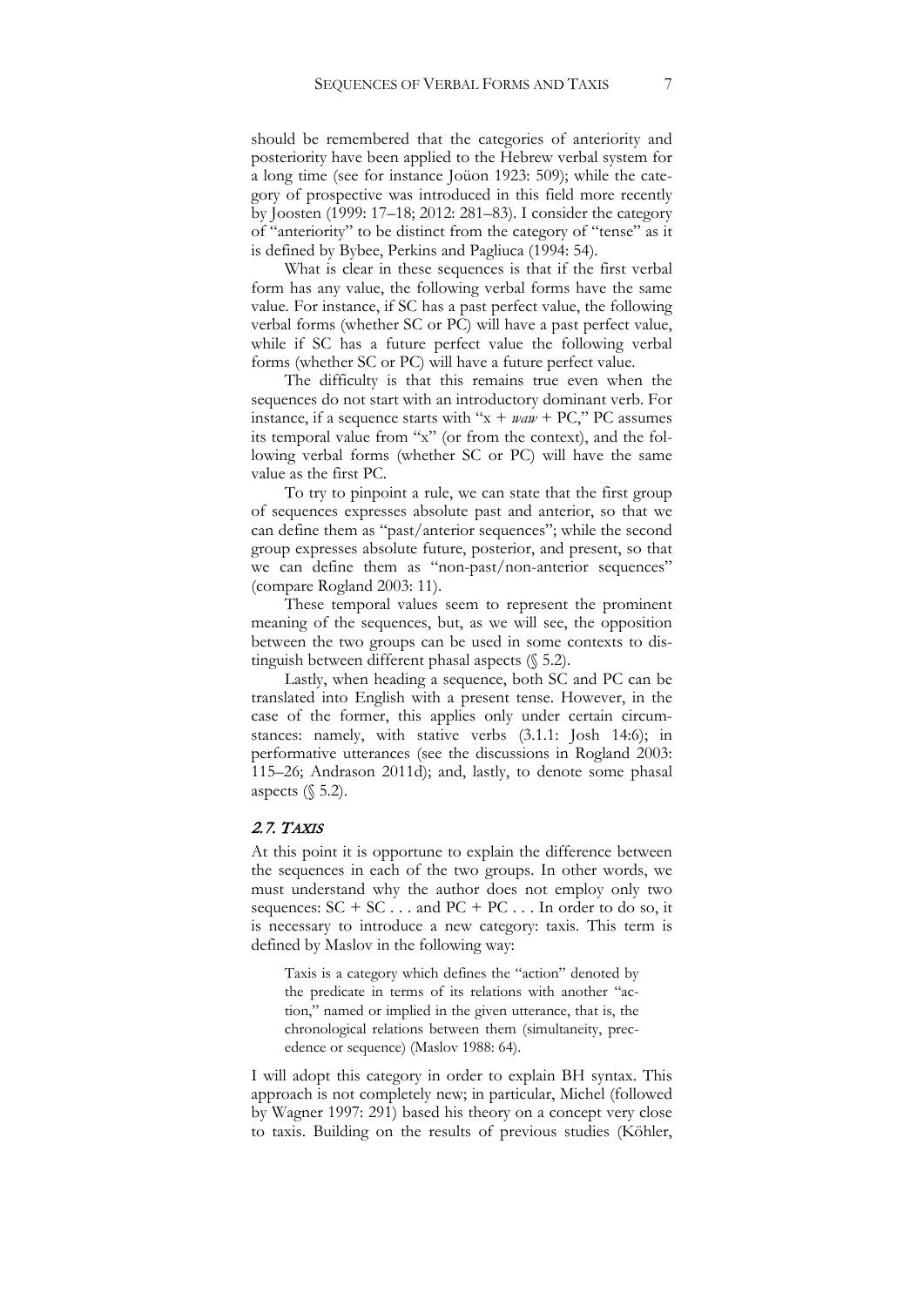Nyberg and Brockelmann), Michel concluded: "Das perfectum drückt eine unabhängige Handlung aus . . . ; das imperfectum bezeichnet eine abhängige Handlung" (1960: 256). Unfortunately, Michel combined this clear distinction with a philosophical approach and the result was a complex and rather unclear theory.

"Independency" and "Dependency" are logical categories. However, they also include chronological relations. Michel explained: "If a perfectum follows syndetically or asyndetically on an imperfectum or a participle, it does not advance" (English translation: Waltke and O'Connor 1990: 471). Put differently: the perfect is simultaneous or contemporaneous with the previous verbal form.

It should be noted that Michel tried to offer a definition of verbal forms which was valid for both past and future sequences. In other words, he based his theory on "fixed taxis." In this article I instead present a theory based on "relative taxis," where the functions of the verbal forms are not absolute, but relative to the sequences in which they are used.

Finally, it should be noted that the category of "taxis" has recently been applied to Hebrew grammar by Andrason (2011a; 2011b; 2011d) in order to define the evolution of grams. Kuryłowicz (1973: 115–16) also explains the syntax of Semitic languages according to this category, but in his opinion *qatal* expresses anteriority and *yiqtol* simultaneity. Ḥatav (1997: 175– 88; 2004: 514.518) employs the terms "anteriority" and "simultaneity" to define *qatal,* and "sequentiality" to define *wayyiqtol*   $(w + ay + \text{yield}),$  *weyiqtol*  $(w + \text{yield})$  and *wegatal*  $(w + \text{qatal}).$ 

#### 2.8. SEQUENCES AND TAXIS

I combine the concept of taxis with that of sequences and examine sequences involving SC and PC in prose and poetry, but I do not follow the sequential approach in several respects:

(1) I do not assign to the introductory verb the role of determining the function of the following verbal forms.

(2) I consider not only the first and second place in a sequence, but also those which follow, so that I analyze not only  $SC + PC$  sequences, but also  $SC + PC + SC$  sequences.

(3) In these sequences, I do not distinguish between *wayyiqtol,* short *yiqtol* (*\*yaqtul*) and long *yiqtol* (*\*yaqtulu*) or between *qatálti* and *qataltí*. I seek to show that in this phase of BH (in poetry especially) the function of a verbal form depended on the position in the sequence and not on any morphological or phonetic element.

(4) I do not distinguish between the main level of communication (foreground) and the secondary level of communication (background). The verbal forms SC and PC can be used on both levels.

(5) I consider the taxis not only as a "chronological" relation, but also as a "logical" one.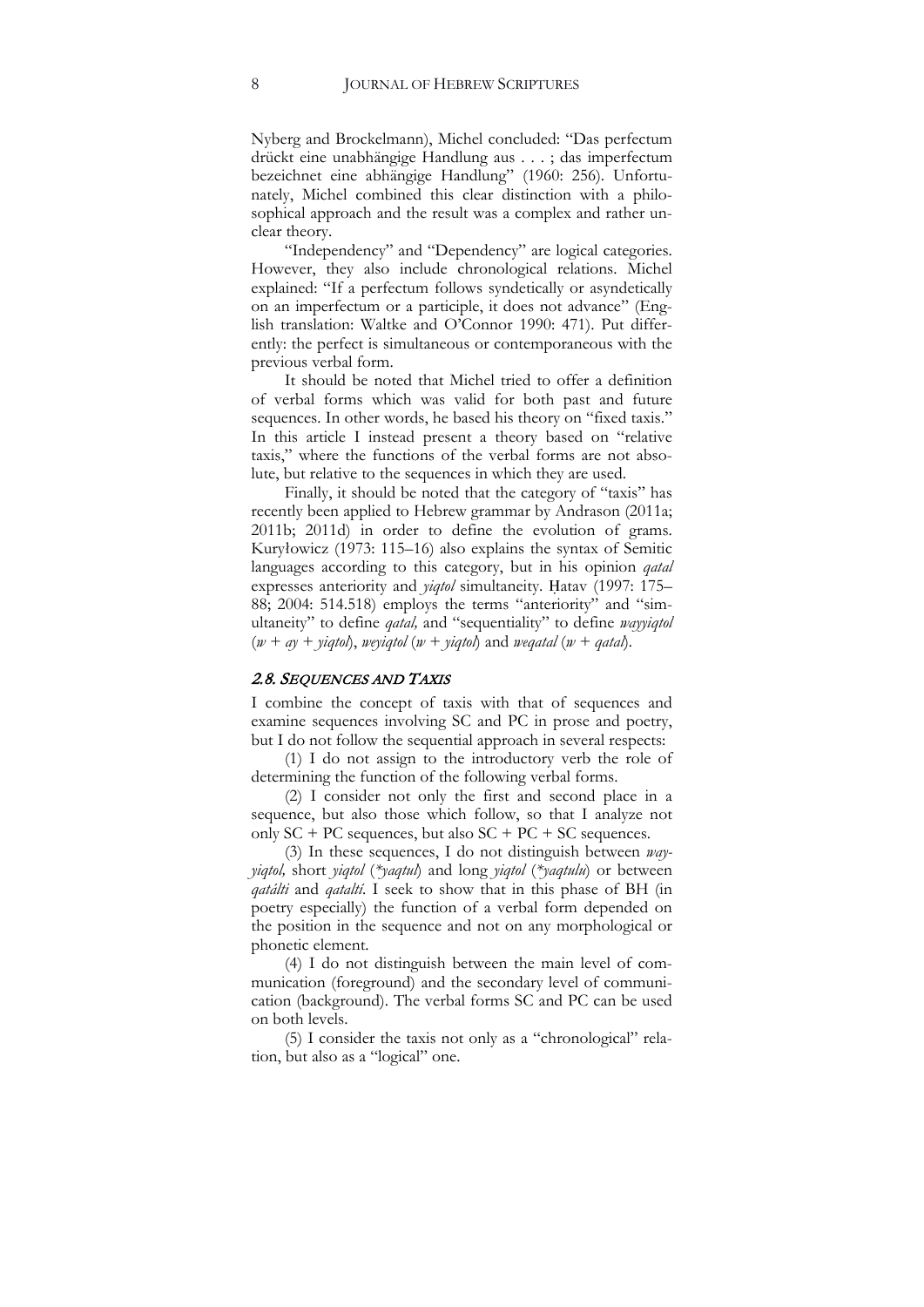In light of the above, I attempt to demonstrate that:

(1) SC and PC have different functions in a *past/anterior* sequence and in a *non-past/non-anterior* sequence.

(2) In a *past/anterior* sequence, SC denotes a co-ordinate element, whereas PC denotes a sub-ordinate (usually successive) element.

(3) In a *non-past/non-anterior* sequence, PC denotes a coordinate element while SC denotes a sub-ordinate (usually successive) element.

#### 2.9. CO-ORDINATION AND SUB-ORDINATION

As these remarks indicate, the present theory is based on a distinction between two categories: co-ordination and subordination. Co-ordination is intended here as a verbal form which does not advance the time or the logic of narration/discourse. Sub-ordination denotes for its part a verbal form which advances the time or the logic of narration or discourse.

The writer uses co-ordination (syndetically or asyndetically) in the following instances:

(1) Beginning: to initiate a new sequence.

(2) Epexegesis: to repeat the same action/state using different words.

(3) Parenthetical remark: to add some particularity to the previous action/state/event.

(4) Parallelism: to describe an action/state/event which is contemporary to/parallel with/opposite to the first.

(5) Negation: to negate an action/state/event which is contemporary to/parallel with/opposite to the first.

(6) Lists: to present a series of parallel actions/states/ events.

(7) End: to stop the chain of events.

(8) Generic parallelism: to describe an action parallel/opposite to a previous section.

(9) Rhetoric: to underline an element in a chain.

All these usages are clearly connected one to the other. Often they indicate a description or a circumstance, but it should be stressed that this is not their only use. In a *past/anterior*  sequence, SC is more often used in the main level of communication (foreground) than in the second level of communication (background), that is to say, it often has a *narrative* character, although it expresses contemporaneity.

It is clear that if the usage of SC indicates that time does not go forward, the writer needs another conjugation in order to describe a non-parallel action. This is what PC does. I assign to PC (with or without *waw*) in *past/anterior* sequences what Waltke and O'Connor assign exclusively to *wayyiqtol*:

Relative *waw* with a prefix form represents a situation that is usually successive and always subordinate to a preceding statement. The succession may be either absolute or sub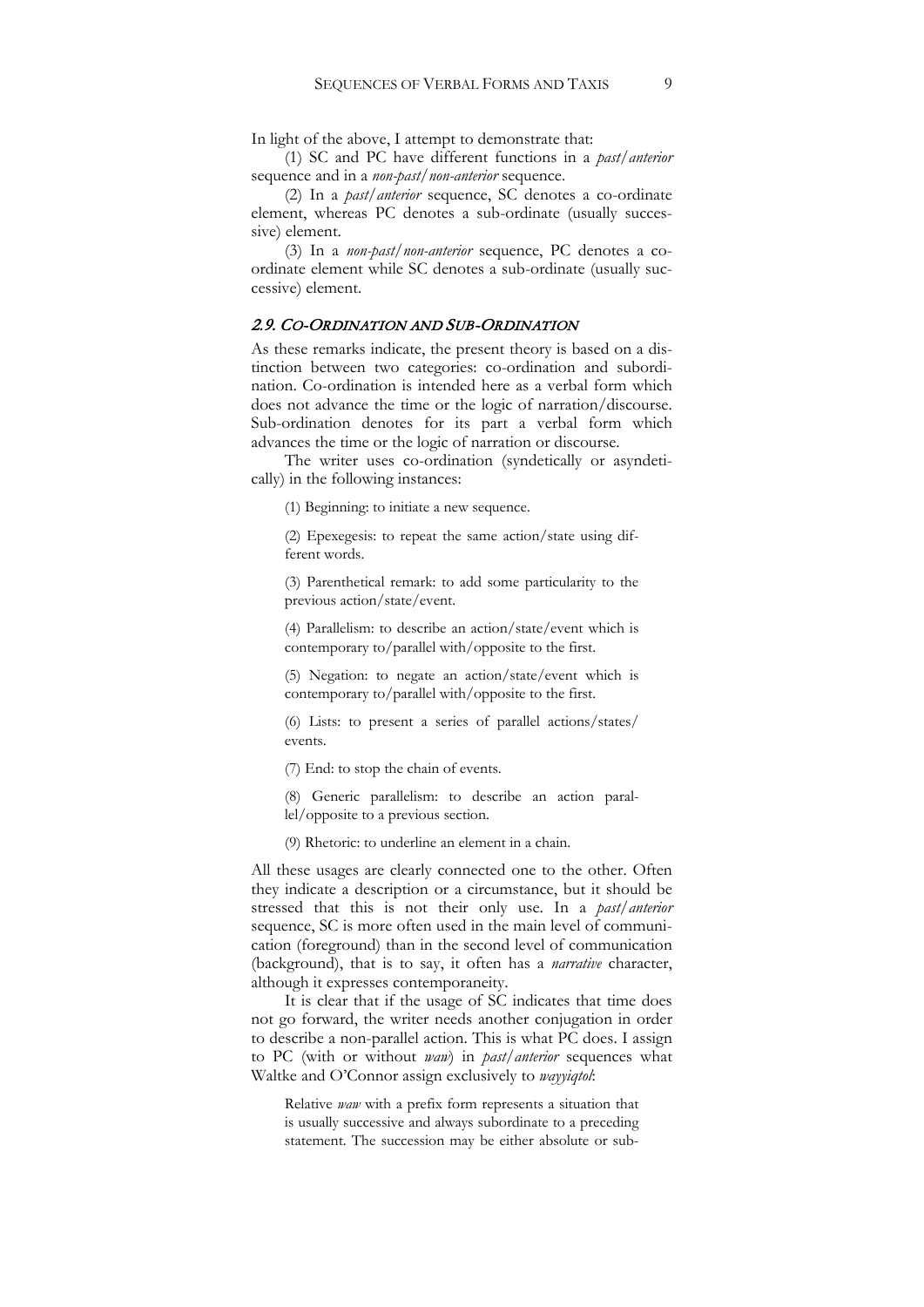jective, and often the distinction between them is blurred. Temporal sequence depends on objective fact outside the control of the speaker; logical sequence, by contrast, subjectively exists in the way a speaker sees the relationship between situations. Sometimes with *wayyqtl* a situation is represented as a logical entailment from (a) preceding one(s) or a logical contrast with it/them or as a summarizing statement of it/them. (Waltke and O'Connor 1990: 547; compare Joüon 1923: 91).

As stated, I do not consider such a sub-ordination to depend on the *waw*: in a *past/anterior* sequence we can also apply this category to *yiqtol* without *waw*. It is obvious that there is no limit to the number of following actions and therefore there is no limit in the usage of PC.

The usage of SC and PC in a *non-past/non-anterior* sequence is simply the flipping of the usage of SC and PC in a *past/ anterior* sequence: in *non-past/non-anterior* sequences the coordination value is expressed by PC and the sub-ordination value by SC. Nevertheless, here we must distinguish between *epistemic* PC and *deontic* PC (Warren 2002: 150), which corresponds to the traditional distinction between *indicative yiqtol* and *volitive yiqtol*. In the present study we can only examine the first type of PC.

As we shall see, in both cases word order within the sentence is irrelevant.

#### 2.10. THE MEANINGS OF SC AND PC

As we have seen, SC and PC have different meanings depending on the context.

In the first group of sequences, when SC appears in the first position it has a temporal value (*past/anterior*); when it appears in following positions it has a taxis value (*co-ordination*). In the second group, SC does not appear in the first position and always has a taxis value (*sub-ordination*).

The same can be said for PC: in the first group, PC does not appear in the first position and always has a taxis value (*subordination*). In the second group of sequences, when PC appears in the first position it has a temporal value (*non-past/non-anterior*); when it appears in following positions it has a taxis value (*co-ordination*).

#### **3. THE VERBAL FUNCTIONS IN A** PAST/ANTERIOR **SEQUENCE**

#### 3.1. SC AS FIRST VERB

#### **3.1.1. SC as the First Verb in Main Sentence in Direct Speech**

We can start our explanation by examining the syntax of direct speech where the situation is quite clear: when SC is the first verbal form in a sequence it represents the first action, state or event.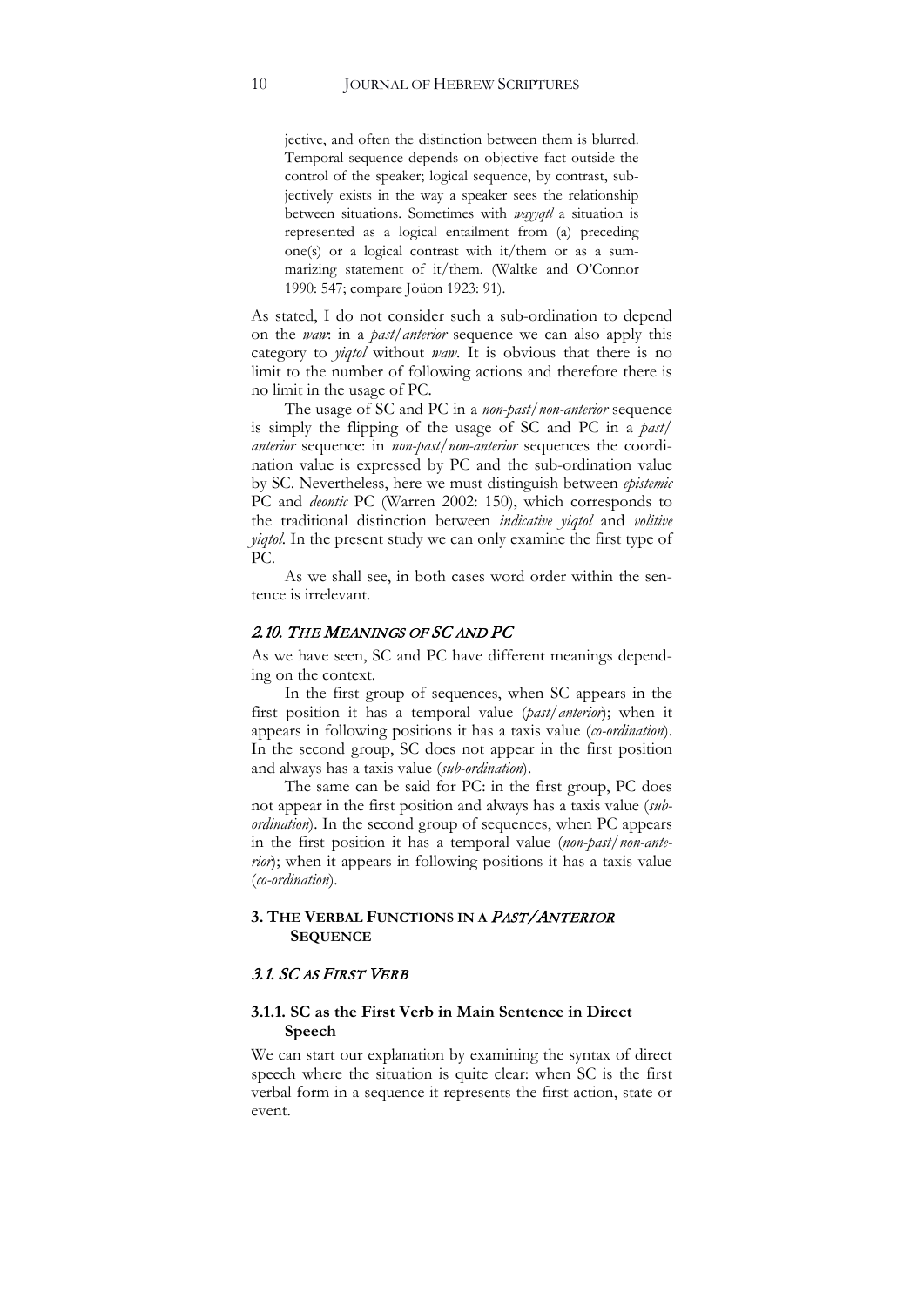This first verbal form can indicate the first action/event if it is a fientive verb, or a state if it is a stative verb. It may or may not be the first word in the sentence: in this phase of BH, word order inside a sentence does not affect the function of a verbal form. Therefore we can assign the same function in the sequence to this conjugation whether or not it comes as a first word inside the sentence.

Josh 7:11 (verb-subject)

חַטָא יְשְׂרָאֵל

Israel **has sinned** (NRSV).

Josh 14:6 (subject-verb)

#### אַתָּה יָדַעָתָּ

You *too* **know**.

SC is used in the first position of a sequence even when it does not represent the predicate in the sentence:

Josh 7:20 (subject as predicate)

#### אָמְנָה אָנֹכִי חַטָּאתִי

It is true; I **am the one who sinned** (NRSV).

It should be noted that BH does not allow simple past, present perfect and past perfect to be distinguished; consequently, SC is used also for an antefact. See for instance:

1 Sam 2:30

#### אָמוֹר אָמַרְתִּי בֵּיתָךָ

I **had promised** that your family . . . (NRSV).

Furthermore, BH does not allow a distinction between realis and irrealis, see Cook (2012: 202; compare Joosten 2012: 208– 12), who quotes Gen 26:10:

מַה־זֹּאת עַשִׂיתַ לְּנוּ כִּמְעַט שַׁכַב אַחד הַעַם אֶת־אַשָׁתֵּד

What is this you have done to us? One of the people **might** easily **have lain** with your wife (NRSV).

#### **3.1.2. SC as First Verb in a Secondary Clause**

In secondary clauses as well, when SC is the first verbal form in a chain, it represents the first action/state/event.

1 Sam 17:28 (x-*qatal*)

# כִּי לִמְעַן רְאוֹת הַמַּלְחְמַה יְרִדְתָּ

For you **have come down** just to see the battle (NRSV).

1 Sam 26:21 (verb-subject)

#### תַּחַת אֲשֶׁר יַקְרַה נַפְּשִׁי בְּעֵינֵיךָ

Because my life **was precious** in your sight (NRSV).

SC can be used to describe an antefact:

Gen 20:18 (infinitive-*qatal*)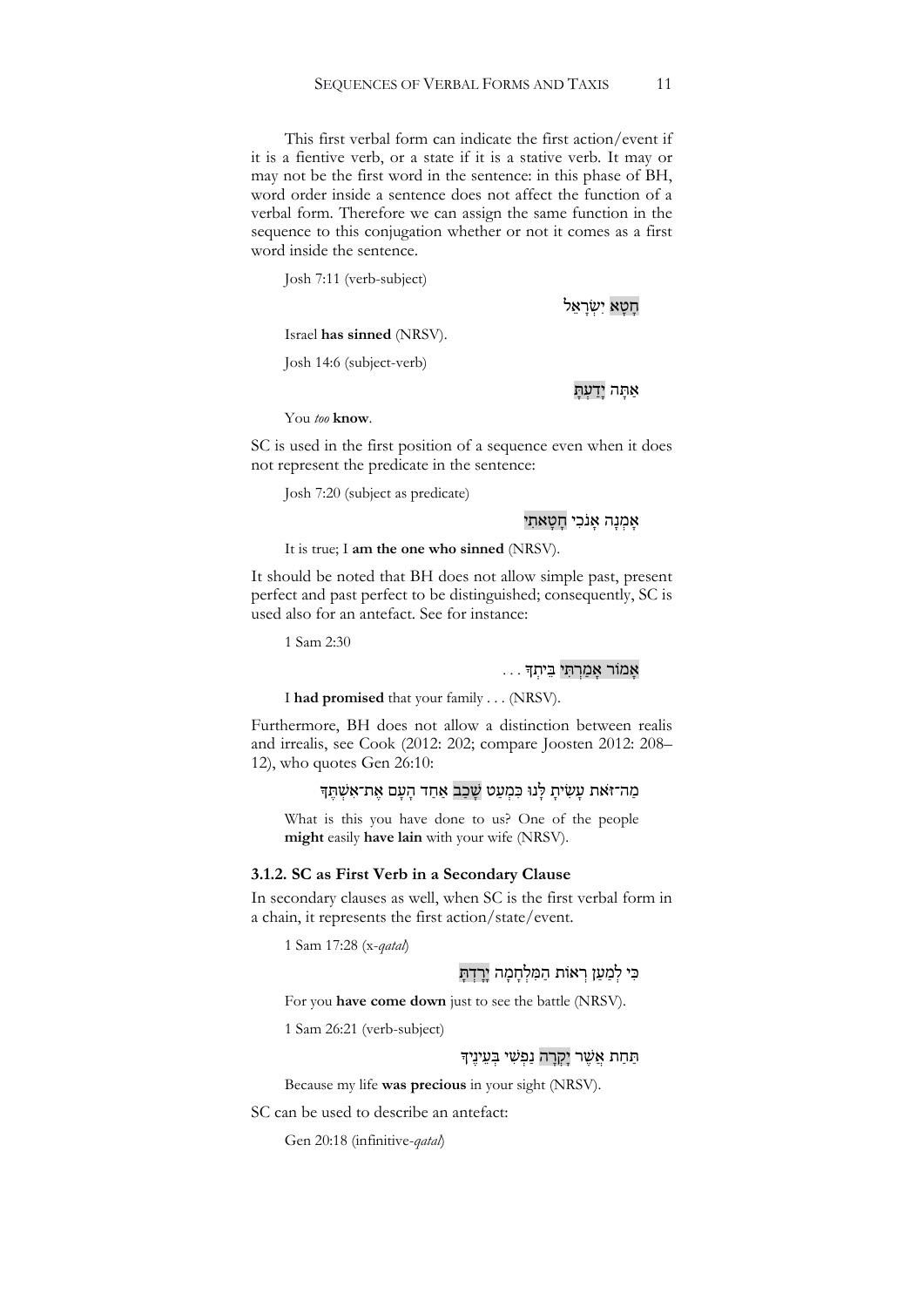# כִּי־עַצֹר עַצַר יְהוַה בְּעַד כַּל־רֶחֶם לְבֵית אֲבִימֶלֶד

For the LORD **had closed** fast all the wombs of the house of Abimelech (NRSV).

See also Gen 26:15; Josh 24:32.

#### **3.1.3. SC as the First Verb in a Main Sentence in Narration**

Here we can examine the function of SC in the main sentences in narration. We must start from a problematic verse: Gen 1:1. In ancient times the first word בְּרָאשׁׁית was considered a noun in the absolute state employed in an adverbial locution of time, and the following verb  $\mathbb{R}$   $\subseteq$  was taken as representing the first action of the narrative. This interpretation underlies all the ancient versions, for instance the LXX: ἐν ἀρχῇ ἐποίησεν ὁ θεός. In recent times, a different opinion has gained currency among scholars: the first word is seen as a noun in the construct state (*in the beginning of*) and introducing a subordinate clause: *in the beginning when God created* (Niccacci 1991: 30–31; this opinion was already held by Rashi)*.* According to this view, the verb בַרָא does not indicate the first action of the narrative, but background information.

I do not consider the possibility that רְאשׁית is a construct state as a definitive argument against the ancient interpretation. The word הָאֲחָר, for instance, comes in a construct state (Joüon and Muraoka  $\binom{8}{103}$  whether it is employed as a conjunction (*after the time when*) or as an adverb (*after that*). Compare:

Jer 41:16b

#### אַחַר הִכָּה אֱת־גְּדַלְיַה

**After** he had slain Gedaliah (NRSV).

Gen 18:5a

# וֹאַקְחָה פַת־לַחָם וְסַעֲדוּ לִבְּכֵם אַחַר תַּעַבֹרוּ

Let me bring a little bread, that you may refresh yourselves, and **after that** you may pass on (NRSV).

In the same way, in Gen 1:1 ית ִאשׁ ֵר ְבּ could be an adverbial locution.

If we accept this hypothesis, we can conclude that there is no difference between direct speech and narration syntax: in both cases when SC is placed in the first position of the sequence it indicates the first action/state/event.

SC can also introduce a new section in the main narrative:

Josh 9:3 (subject-verb)

וְ יֹשְׁ בֵ י גִ בְ עוֹן שָׁ מְ עוּ . . .

The inhabitants of Gibeon **heard** . . .

See also 1 Kgs 14:1. This kind of sentence is in the foreground and always incorporates the most important elements of the sequence.

2 Kgs 15:19 (verb-subject)

בִּא פוּל מִלֹדְ־אַשׁוּר עַל־הָאָרץ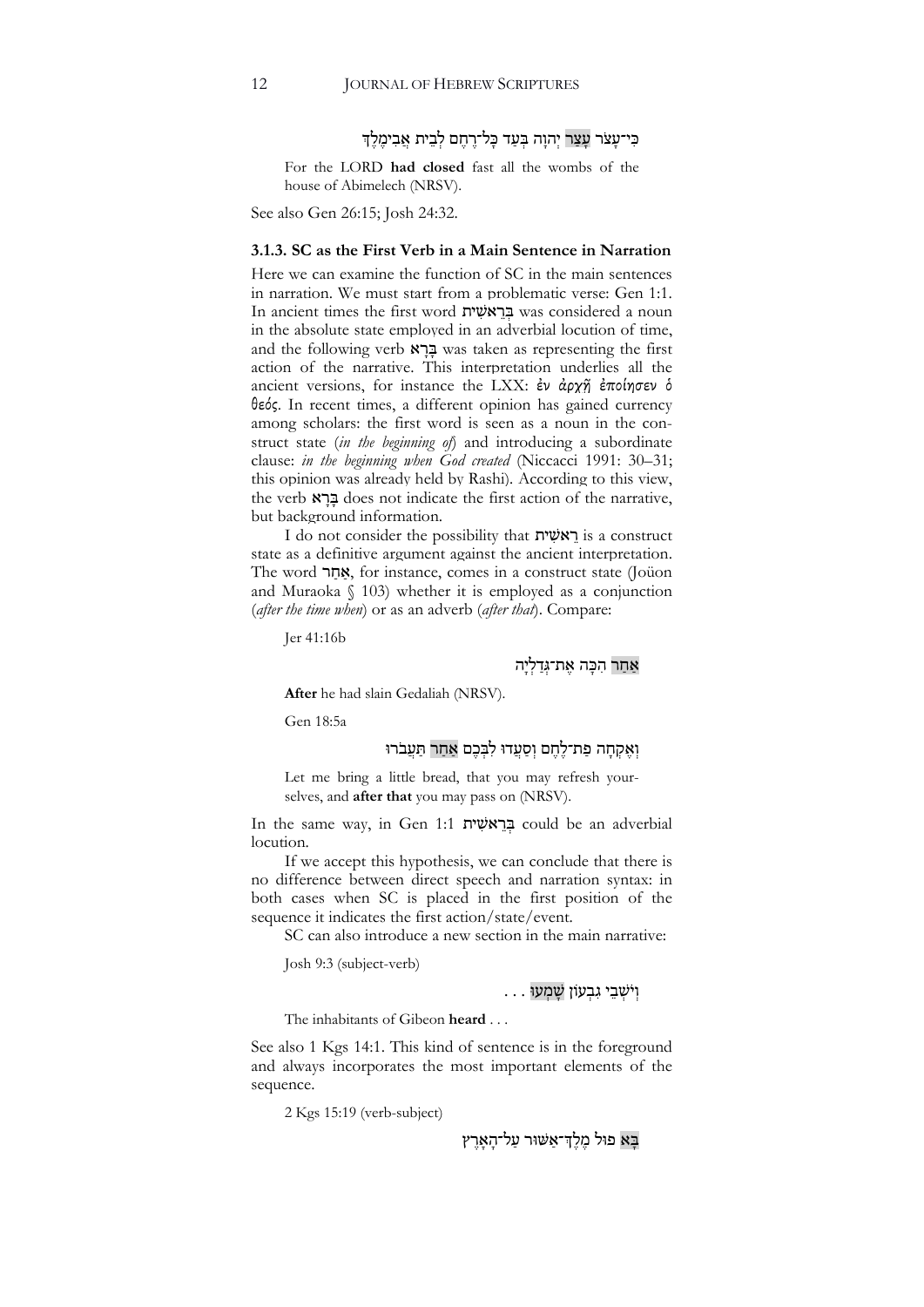King Pul of Assyria **came** against the land (NRSV).

See also Josh 10:33 (introduced by  $\mathsf{N}\mathsf{K}$ ).

1 Sam 28:3 (antefact)

וּשָׁמוּאֵל מֵת

Now Samuel **had died** (NRSV).

#### **3.1.4. SC as the First Verb in a Main Sentence in Poetry**

Likewise, in poetry, when SC is the first verbal form in a chain, it represents the first action/state/event.

Ps 11:1 (x-*qatal*)

בִיהוַה חַסִיתִי

In the LORD I **take refuge** (NRSV).

Ps 39:2 (*qatal*)

 $\ldots$  . . .

I **said** . . . .

Ps 40:2 (infinitive-*qatal*)

קַ וֹּה קִ וִּ יתִ י יְהוָ ה

I **waited** patiently for the LORD (NRSV).

## 3.2. OTHER CONSTRUCTIONS IN THE FIRST PLACE OF A SEQUENCE

A new sequence can be introduced not only by SC but by any other element (see examples in GKC § 111), in particular by the *macrosyntactic* signal ויהי, by NV, or by a secondary clause.

In this phase of BH, if the author employs ויהי, he/she wishes to stress that the new sequence is related (temporally or logically) to a previous event (compare the use of PC,  $\S$  3.4). Sometimes such a relationship is explicit:

Josh 1:1

וַ יְהִ י אַ חֲ רֵ י מוֹת מֹשֶׁ ה . . .

After the death of Moses . . . (NRSV).

In the usage of ויהי there is no difference between narration and direct speech:

Gen 41:13

ויהי כַּאַשָׁר פַּתַר־לָנוּ כֵּן הִיה

As he interpreted to us, so it turned out (NRSV).

#### 3.3. SC AFTER ANOTHER SC

If SC follows another SC, it expresses co-ordination.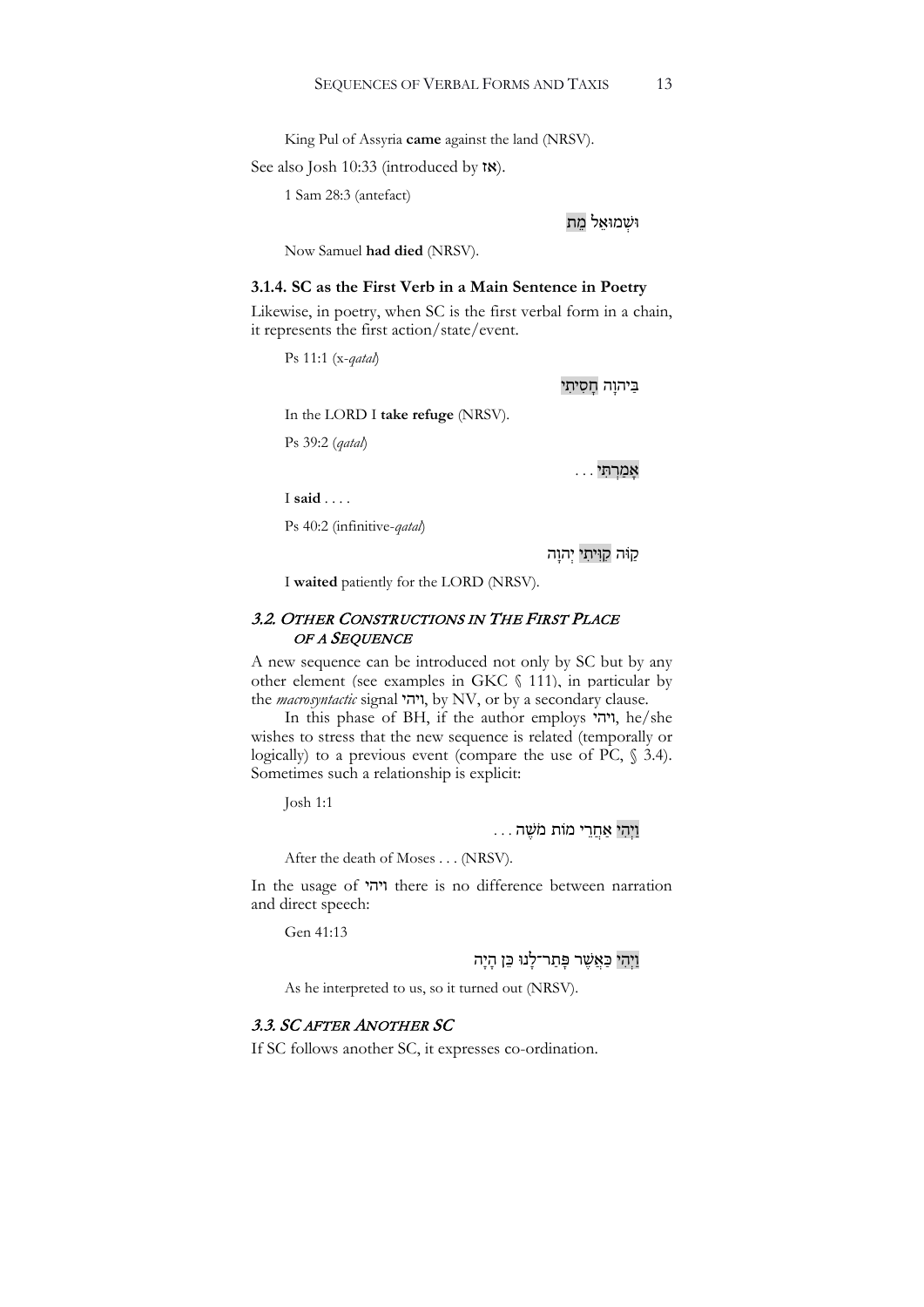#### **3.3.1. SC + SC in a Main Sentence in Direct Speech**

#### a. Epexegesis

Gen 37:33 (infinitive-verb-subject, *qatal* without *waw*)

## חַיָּה רַעֲה אֱכָלָתְהוּ טַרֹף טֹרַף יוֹסֵף

A wild animal **has devoured** him; Joseph **is** without doubt **torn** to pieces (NRSV).

Isa 41:4 (*weqatal*)

#### מי־פַעל ועשה

Who **has performed** and **done** this? (NRSV).

See also Josh 4:7 (x*-qatal* without *waw*); 2 Sam 24:17 (*waw-*x*qatal*); 2 Kgs 19:21 and Isa 34:2 (*qatal* without *waw*).

#### b. Parenthetical Remark

1 Sam 30:14

# אֲנַחִנוּ פֵּשַׁטְנוּ נֵגֶב הַכְּרֵתִי וְעַל־אֲשֶׁר לִיהוּדָה וְעַל־נֶגֶב כְּלֵב וְ אֶ ת־צִ קְ לַ ג שָׂ רַ פְ נוּ בָ אֵ שׁ׃

We **had made a raid** on the Negeb of the Cherethites and on that which belongs to Judah and on the Negeb of Caleb; and we **burned** Ziklag down (NRSV).

#### c. Parallelism

Gen 20:5 (subject-verb)

#### הֲלֹא הוּא אָמַר־לִי אֲחֹתִי הִוא וְהִיא־גַם־הִוא אֲמְרָה אָחִי הוּא

**Did** he not himself **say** to me, 'She is my sister?' And she herself **said**, 'He is my brother' (NRSV)

See also Gen 41:13; Judg 1:7; 1 Sam 18:8; 2 Sam 17:15.

#### d. Negation

See for instance 2 Sam 18:29.

#### e. List

Gen 27:37 (*waw-*x-*qatal*)

# הֵן גִּבִיר שַׂמְתִּיו לְךָ וְאֶת־כָּל־אֶחָיו נָתַתִּי לוֹ לַעֲבָדִים וְדָגָן וְתִירֹשׁ סְמַכְתְּיו

I **have** already **made** him your lord, and I **have given** him all his brothers as servants, and with grain and wine I **have sustained** him (NRSV).

See also Josh 7:11 (ואם-verb); 1 Sam 12:3.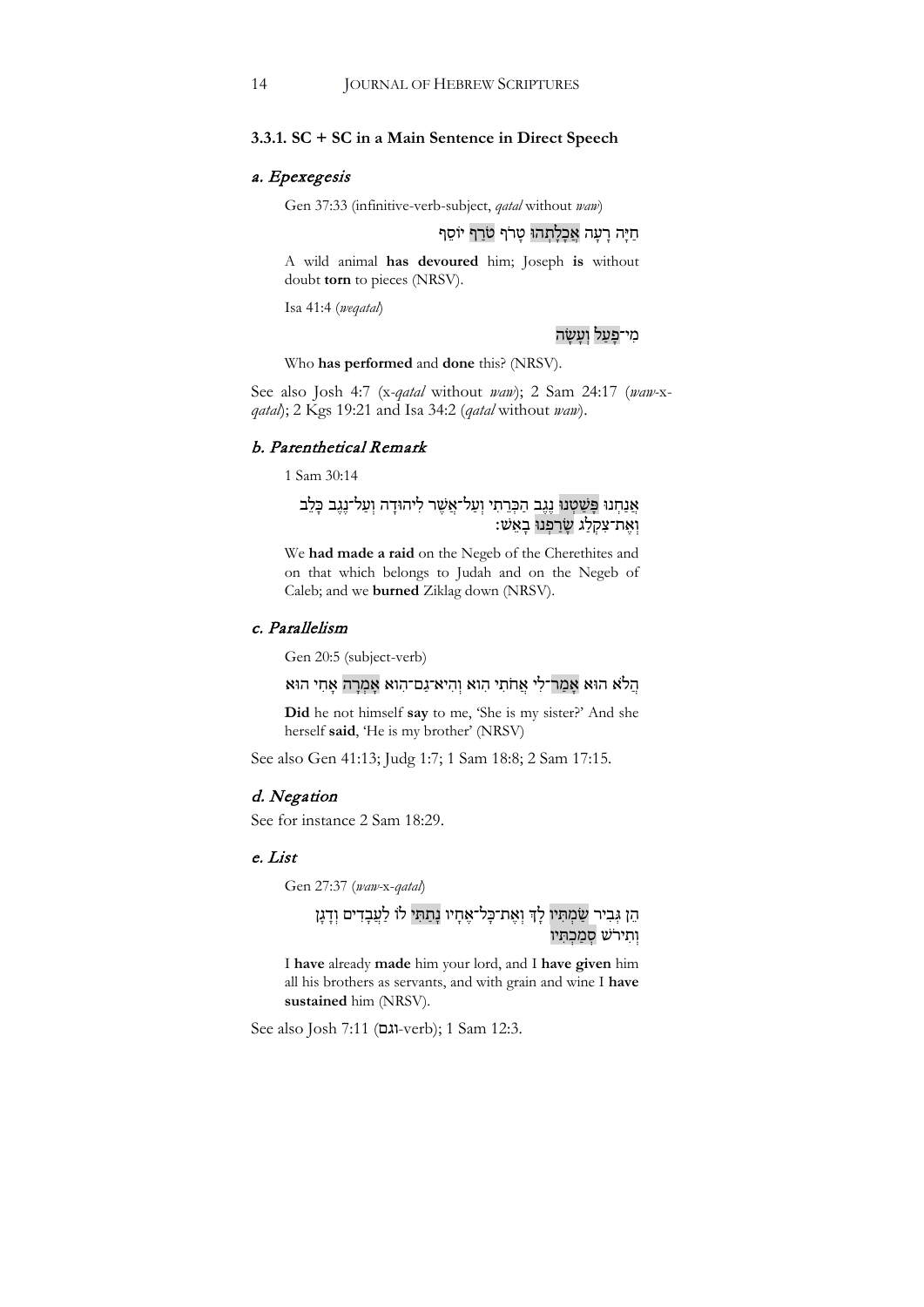#### **3.3.2. SC + SC in a Secondary Clause**

#### a. Epexegesis

Deut 2:30

# כִּי־הָקָשָׁה יְהוַה אֱלֹהֶיךָ אֶת־רוּחוֹ וְאִמֵּץ אֶת־לְבָבוֹ

For the LORD your God **had hardened** his spirit and **made** his heart **defiant** (NRSV).

See also in poetry Ps 102:4 (x-*qatal*)

#### b. Parallelism

2 Sam 7:1

# כִּי־יִשַׁב הַמֶּלֶךְ בִּבֵיתוֹ וַיהוָה הֵנִיח־לוֹ מִסָּבִיב מִכָּל־אֹיָבֵיו:

Now when the king **was settled** in his house, and the LORD **had given** him rest from all his enemies around him (NRSV).

#### c. Negation

1 Kgs 3:11

ַיַּעַז אֲשֶׁר שָׁאַלְתָּ אֵת־הַדָּבְר הַזֶּה וְלֹא־שָׁאַלְתּ . . . וְלֹא־ שְׁאַלְתָּ . . . וְשָׁאַלְתָּ . . .

Because you **have asked** this, and **have** not **asked** . . . and **have** not **asked** . . . and **have asked** . . . (NRSV).

*Qatal* and not-*qatal* are equivalent.

#### **3.3.3. SC + SC in a Main Sentence in Narration**

#### a. Epexegesis

1 Kgs 11:1–2 (subject-verb; x-*qatal*)

וְהַמֶּלֶךְ שְׁלֹמֹה אָהַב נָשִׁים נָכְרִיּוֹת רַבּוֹת . . . בָּהֵם דָּבַק .<br>שִׁלֹמֹה לְאַהְבָה:

King Solomon **loved** many foreign women . . . Solomon **clung** to these in love (NRSV).

#### b. Parenthetical remark

1 Kgs 15:1–2

# וּבִשָּׁנַת שִׁמֹּנֵה עֵשְׂרֵ<u>ה לַמֶּלֵ</u>ךְ יָרָבִעָם בֶּן־נְבָט מָלַךְ אֲבִיָּם עַל־ יְהוּדָה: שָׁלֹשׁ שָׁנִים מֲלַךְ בִּירוּשָׁלָם

Now in the eighteenth year of King Jeroboam son of Nebat, Abijam **began to reign** over Judah. He **reigned** for three years in Jerusalem (NRSV).

# c. Parallelism

Gen 19:23–24 (subject-verb)

הַ שֶּׁמֲשׁ יַצַא עַל־הָאָרֶץ וְלוֹט בֵּא צֹעֲרָה: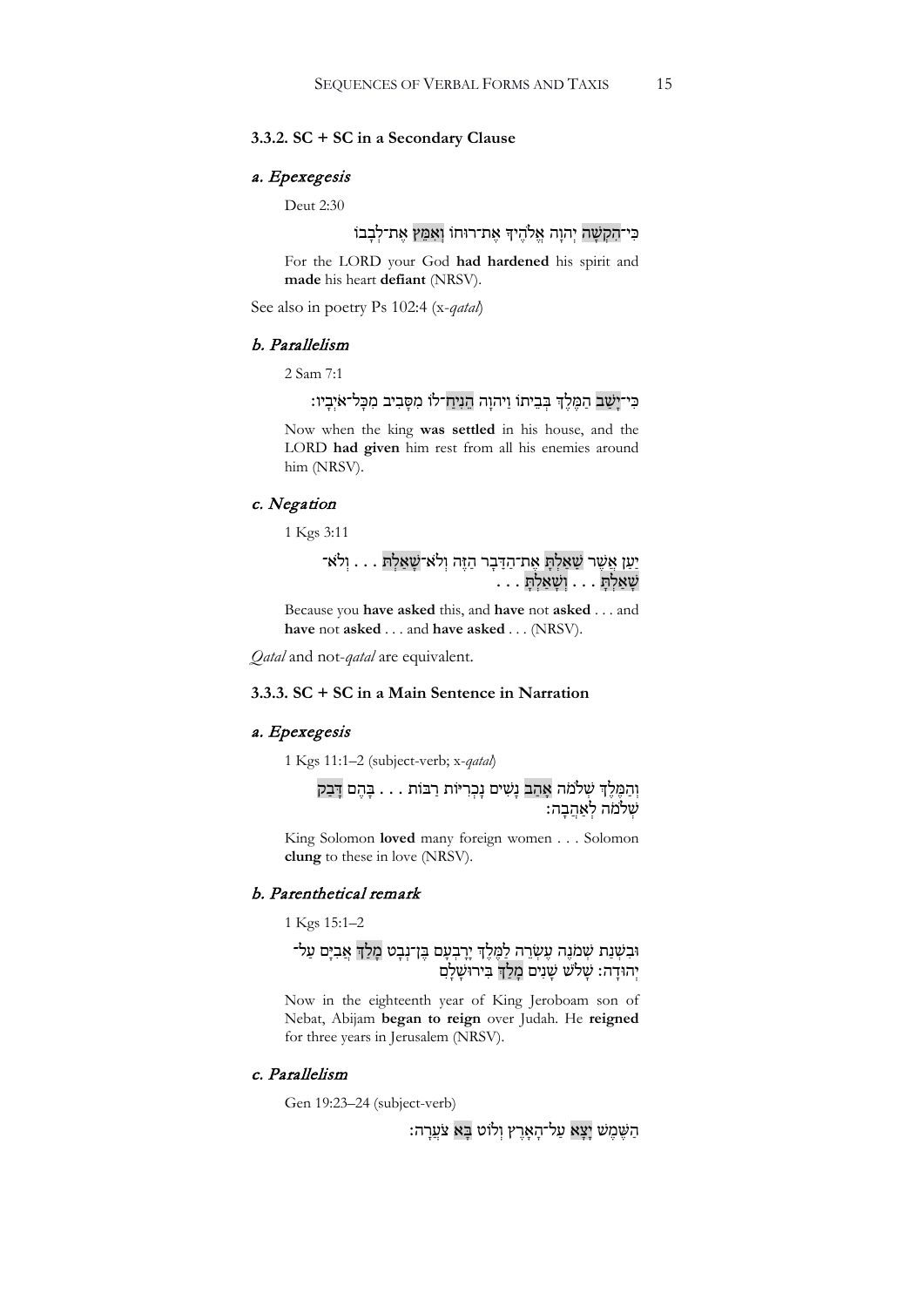The sun **rose** on the earth and *at that moment* Lot **came** to Zoar.

1 Sam 4:11 (subject-verb)

# וַ אֲלֹהִים נִלְקַח וּשְׁנֵי בְנֵי־עֵלִי מֵתוּ חַפְנִי וּפִינְחָס:

The ark of God **was captured**; and the two sons of Eli, Hophni and Phinehas, **died** (NRSV).

A few verses later, in 1 Sam 4:17, we see the same syntax in direct speech.

See also Gen 18:20; Josh 11:13; Judg 3:24; 1 Sam 9:17.

#### d. Negation

2 Kgs 3:3

רַק בְּחַטּאות יָרָבְעָם בֶּן־נְבָט אֲשֶׁר־הֶחֱטִיא אֶת־יִשְׂרָאֵל דַּבֵק לֹאַ־סָר מִמְּנֵּה:

Nevertheless he clung to the sin of Jeroboam son of Nebat, which he caused Israel **to commit**; he **did** not **depart** from it (NRSV).

## **3.3.4. SC + SC in Poetry**

## a. Epexegesis

Ps 85:3–4 (*qatal* without *waw*)

# נַשָׂאתָ עֲוֹן עַמֶּךְ כִּסִּיתָ כָל־חַטָּאתָם סֵלָה: אֲסַפְתָּ כָל־עֵבְרָתֵךְ הֵשִׁיבוֹת מֵחֲרוֹן אַפֶּדּ:

You **forgave** the iniquity of your people; you **pardoned** all their sin. Selah. You **withdrew** all your wrath; you **turned** from your hot anger (NRSV).

# b. Parallelism

Ps 9:6 (*qatal* without *waw*)

גָּעַרְתָּ גוֹיִם אָבַּדְתָּ רָשָׁע

You have **rebuked** the nations, you have **destroyed** the wicked (NRSV).

# c. Negation

Compare, for instance, Ps 102:18.

## d. List

Ps 74:13–15 (x-*qatal* and *qatal*)

אַתָּה פוֹרַרְתָּ בְעָזְךָ יָם שִׁ בַּ רְ תָּ רָ אשֵׁ י תַ נִּינִים עַ ל־הַ מָּ יִם׃ אַ הַדְּ הַדְּבָי הַחֲרָה הַתְּנֶנּוּ מַאֲכְל לְעָם לְצִיִּים:<br>אַתָּה רִצַּצְתָּ רָאשֵׁי לִוְיָתָן תִּתְּנֶנּוּ מַאֲכְל לְעָם לְצִיִּים: אַתּה בקַעָתּ מַעְיַן וַנַחַל אַתַּה הוֹבַשְׁתַּ נַהֲרוֹת אֵיתַן: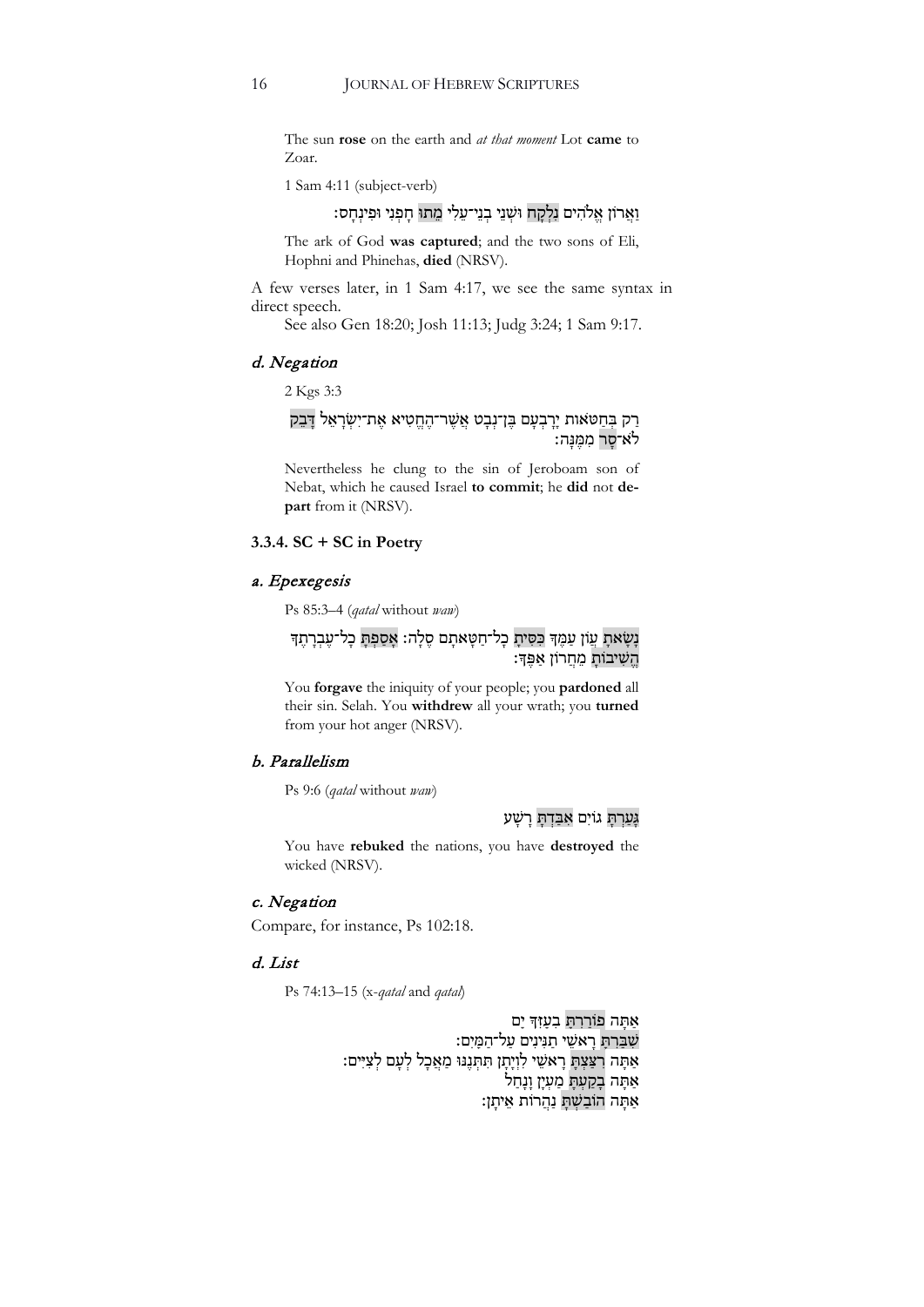You **divided** the sea by your might; you **broke** the heads of the dragons in the waters. You **crushed** the heads of Leviathan; you gave him as food for the creatures of the wilderness. You **cut** openings for springs and torrents; you **dried** up ever-flowing streams (NRSV).

This array of SC is correctly interrupted by one occurrence of PC (see § 5.3). See also Jer 2:8.

## 3.4. PC IN THE SECOND POSITION

It is clear that if the usage of SC indicates that time does not go forward, the writer needs another conjugation in order to describe a non-parallel action. As I have salready mentioned, this is what PC does.

#### **3.4.1. . . . + PC in Direct Speech**

Gen 24:35

# וַיהוָה בֵּרַךְ אֵת־אֲדֹנִי מְאֹד וַיִּגְדָּל

The LORD has greatly blessed my master, and he **has become wealthy** (NRSV).

Gen 37:7 (*waw-x-yiqtol* and *wayyiqtol*)

## וְהִנֵּה קַמָּה אֲלֵמֶתִי וְגַם־נִצְּבָה וְהִנֵּה תְסֻבֶּינָה אֲלֻמֹּתֵיכֶם וַ תִּשְׁתַּחֲוֶין לַאֲלֻמֶּתִי:

Suddenly my sheaf rose and stood upright; then your sheaves **gathered** around it, and **bowed** down to my sheaf (NRSV).

Isa 63:3 (*we-yiqtol*)

# פּוּרָה דְּרַכְתִּי לְבַדִּי וּמֵעַמִּים אֵין־אִישׁ אִתִּי וְאֵדְרְכֵם בְּאַפִּי וְ אֶ רְ מְ הַדְּ מְ הַדְּ הַדְּ הַדְּ הַדְּ הַדְּ הַל־מַלְבּוּשִׁי אָגָאָלְתִּי<br>וְאֶרְמַסֶם בַּחֲמַתִּי וְיַז נַצְחָם עַל־בַּגְדִי וְכַל־מַלְבּוּשִׁי אָגָאַלְתִּי

I have trodden the wine press alone, and from the peoples no one was with me; I **trod** them in my anger and **trampled** them in my wrath; their juice **spattered** on my garments, and stained all my robes (NRSV).

#### **3.4.2. . . . + PC in a Secondary Clause**

1 Sam 15:24

# כִּ י יָרֵ אתִ י אֶ ת־הָ עָ ם וָ אֶ שְׁ מַ ע בְּ קוֹלָ ם׃

Because I feared the people and **obeyed** their voice (NRSV).

#### **3.4.3. . . . + PC in Narration**

1 Sam 1:10–11 (*wayyiqtol* and *waw*-infinitive-*yiqtol*)

# . . . וַתְּתִפְּלֵּל עַל־יְהוַה וּבִכֹה תִבְכֵּה: וַתְּדֹּר נֵדֶר .

She **prayed** to the LORD, and **wept** bitterly. She **made** this vow (NRSV).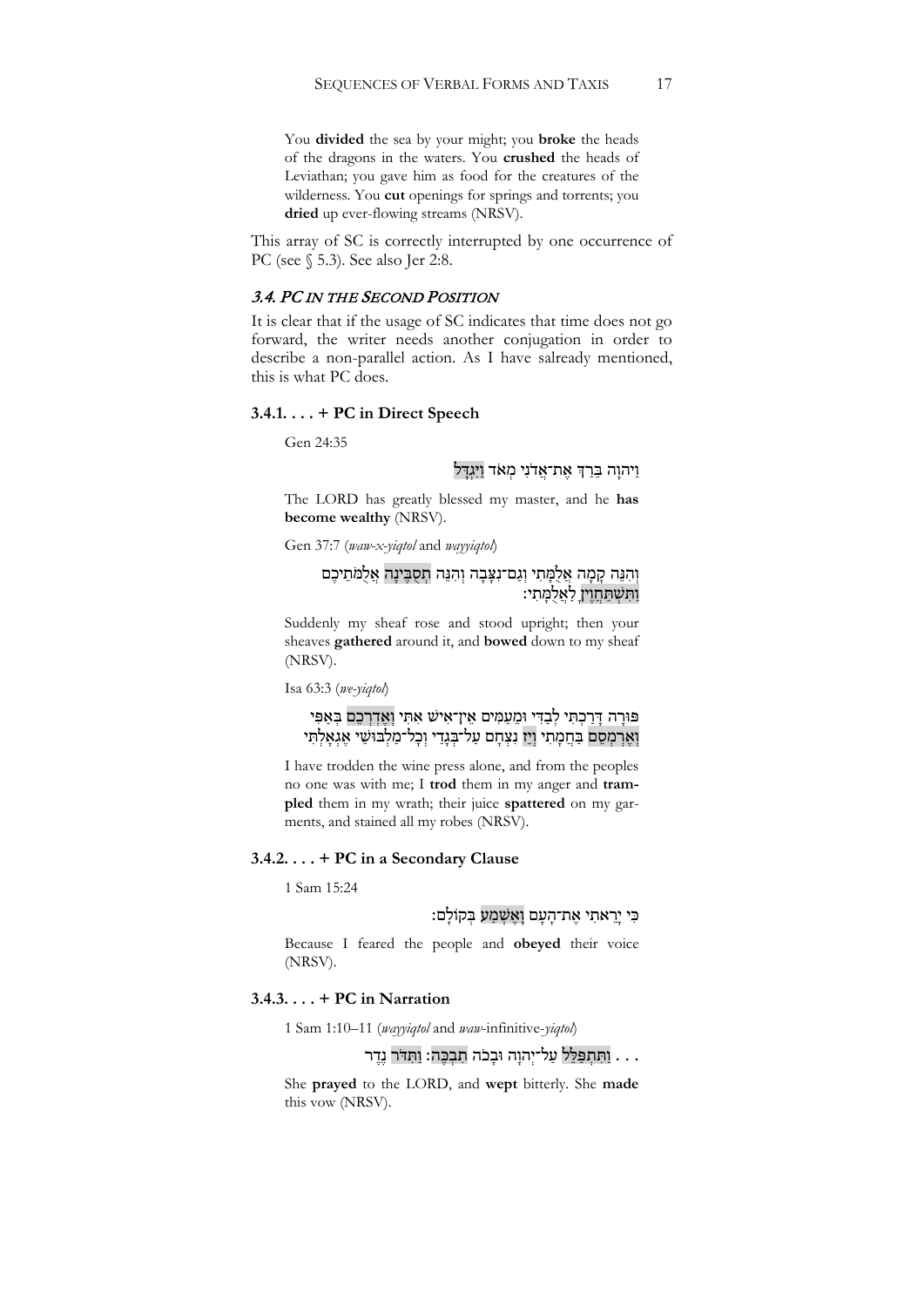I consider ה ֶכּ ְב ִת a punctual action. The insertion of the infinitive shows that the author considered *yiqtol* equivalent to *wayyiqtol*. See also 1 Kgs 3:4.

Deut 4:41 (long *yiqtol* without *waw*, with אז(

# ... אז יבדיל מֹשָׁה שִׁלֹשׁ ערים

. . . then Moses **set apart** three cities (NRSV).

See also Josh 8:30; 19:50; 22:1; 2 Sam 12:31; 1 Kgs 3:4; 8:1; 2 Kgs 3:24–26.

PC is also used in negative sentences when the writer wishes to stress that the following verbal form is successive:

1 Kgs 1:1 (*yiqtol*)

# וְהַמֶּלֶךְ דַּוְד זַקֵן בָּא בַּיָּמִים וַיִּכַסְּהוּ בַּבְּגָדִים וְלֹא יְחַם לוֹ:

King David was old and advanced in years; and although they covered him with clothes, he **could** not **get warm** (NRSV).

2 Sam 2:28 (*yiqtol*)

# וַיִּתְקַע יוֹאָב בַּשּׁוֹפָר וַיַּעַמְדוּ כָּל־הָעָם וְלֹא־יִרְדִּפוּ עוֹד אַחֵרֵי יִשְׂרָאֵל

Joab sounded the trumpet and all the people stopped; they no longer **pursued** Israel (NRSV).

See also 1 Sam 1:7.

In some instances, the logical subordination of PC is clear even when there is no succession:

Gen 32:25–26

# . . . <u>וַיְּוָתֵר יַעֲ</u>קֹב לְבַדּוֹ וַיֵּאָבֵק אִישׁ עִמּוֹ עַד עֲלוֹת הַשָּׁחַר: וַ יַּרְ א כִּ י ל ֹא יָכֹל לוֹ וַ יִּגַּע בְּ כַ ף־יְרֵ כוֹ

Jacob **was left alone**; and a man **wrestled** with him until daybreak. When the man **saw** that he did not prevail against Jacob, he **struck** him on the hip socket (NRSV).

In this example no succession is involved: the action of wrestling was not over when the man struck Jacob, but it is clear that יֵי and וַיֵּצְע are sub-ordinate to וַיֵּאֲבֵק See also Gen 37:34–35.

It is very rare that PC is not the continuation of a single verbal form. However, it can be considered the continuation of the previous narrative: see, e.g., 1 Sam 15:1. This is the explanation for many of the so-called "initial *wayyiqtol.*"

When SC represents an antefact, the following PC can indicate an action/state/event that continues the antefact, or an action/state/event that occurs later (GKC § 111n-x).

Exod 12:35

# וּבְנֵי־יִשְׂרָאֵל עָשׂוּ כִּדְבַר מֹשֶׁה וַיִּ<mark>שְׁאֲלוּ</mark> מִמִּצְרַיִם כְּלֵי־כֵסֵף וּכלי זהב וּשַׂמלֹת:

The Israelites **had done** as Moses told them; they **had asked** the Egyptians for jewelry of silver and gold, and for clothing (NRSV).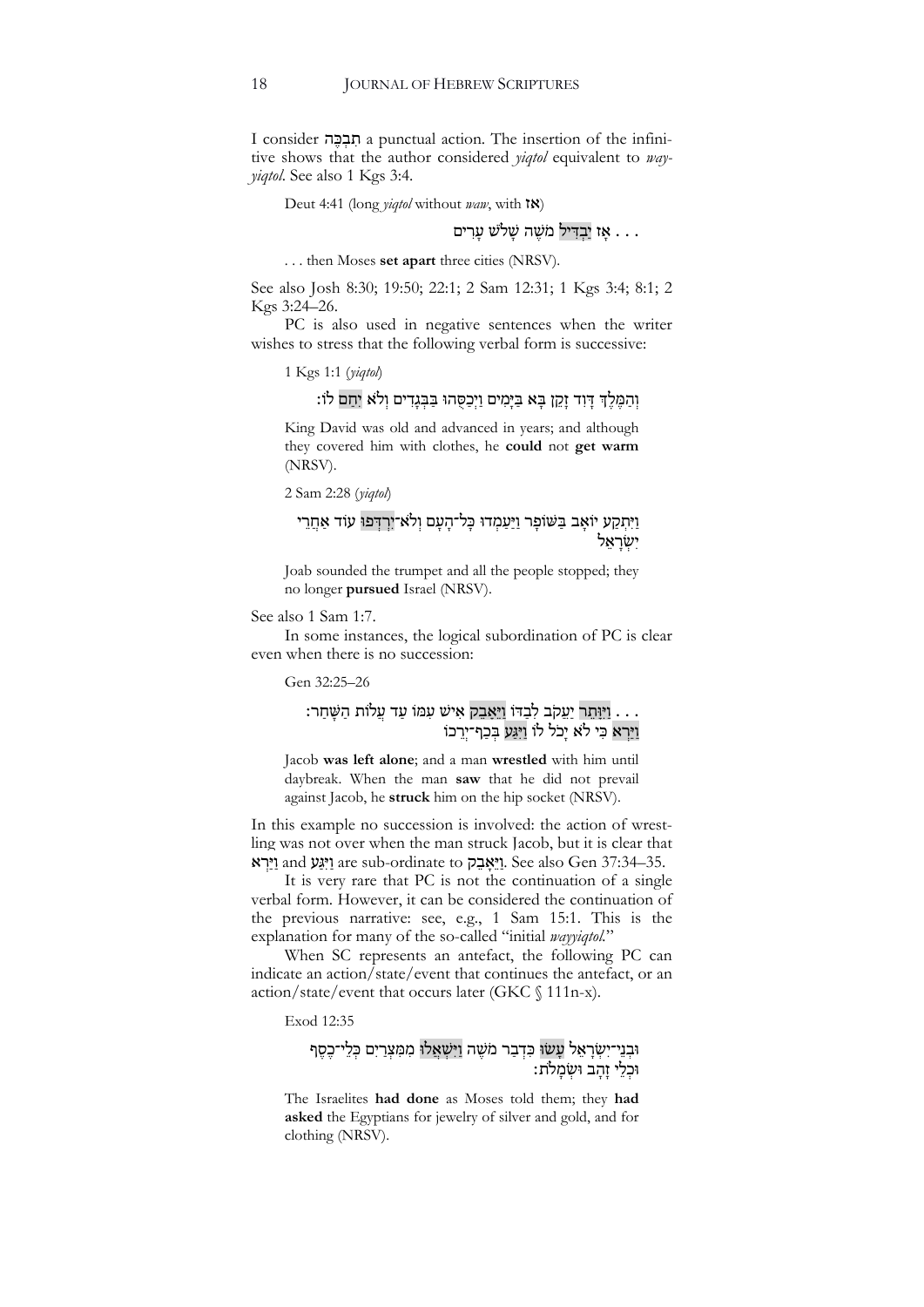See also Josh 2:6.

Josh 13:12

## הוּא נִשְׁאַר מִיֵּתֵר הָרִפָּאִים וַיַּכֵּם מֹשֵׁה וַיֹּרִשֵׁם:

He alone **was left** of the survivors of the Rephaim and *later* Moses **defeated** them and **driven** them **out**.

Deut 2:12 (subject-verb, *yiqtol*)

וּבְשֵׂעִיר יַשְׁבוּ הַחֹרִים לְפָנִים וּבְנֵי עֵשָׂו יִירַשׁוּם

Moreover, the Horim **had** formerly **inhabited** Seir, but the descendants of Esau **dispossessed** them (NRSV).

#### **3.4.4. . . . + PC in Poetry**

Ps 8:6–7 (x + PC; *wayyiqtol*, *waw-*x-*yiqtol* and *yiqtol*)

# וַתְּחַסְּרָהוּ מִּעַט מֵאֱלֹהִים וְכָבוֹד וְהִדָר תְּעַטְּרֶהוּ: תַּמְשִׁילָהוּ בִּמַעֲשֵׂי יָדֵיךָ

Yet you **have made** them a little lower than God, and **crowned** them with glory and honor. You **have given** them dominion over the works of your hands (NRSV).

Ps 24:2 (*waw-*x-*yiqtol*)

# כִּי־הוּא עַל־יַמִּים יִסֻדָהּ וְעַל־נְהֲרוֹת יְכוֹנְנֶה

For he has founded it on the seas, and **established** it on the rivers (NRSV).

Ps 44:3 (*wayyiqtol*, *yiqtol*, *wayyiqtol*)

אַתְּה יְדְךָ גּוֹיִם הוֹרַשְׁתָּ וַתִּשְׁעֵם תֲרַע לִאָמִים וַתְּשַׁלְּחֵם:

You with your own hand drove out the nations, but them you **planted**; you **afflicted** the peoples, but them you **set free** (NRSV).

Ps 44:10 (negative; *yiqtol*)

# אַף־זַנַחְתַּ וַתַּכְלִימֵנוּ וְלֹא־תֵצֵא בִּצְבְאוֹתֵינוּ

Yet you have rejected us and abased us, and **have** not **gone out** with our armies (NRSV).

Ps 66:6 (x-*yiqtol*)

# הַפַּדְ יַם לְיַבֵּשָׁה בַּנַּהֵר יַעַבְרוּ בִרגֶל

He turned the sea into dry land; they **passed** through the river on foot (NRSV).

Ps 69:21–22 (*wayyiqtol* and *waw-*x-*yiqtol*)

## חֶ רְ פָּ ה שָׁ בְ רָ ה לִ בִּ י וָ אָ נוּשָׁ ה וָ אֲ קַ וֶּ ה לָ נוּד וָ אַ יִן וְ לַ מְ נַ חֲ מִ ים וְ ל ֹא מִצְאתִי: וִיתְּנוּ בִּבְרוּתִי רֹאָשׁ וְלִצְמַאִי יִשְׁקְוּנֵי חֹמֵץְ:

Insults have broken my heart, so that I **am in despair**. I **looked** for pity, but there was none; and for comforters, but I found none. They **gave** me poison for food, and for my thirst they **gave** me vinegar **to drink** (NRSV).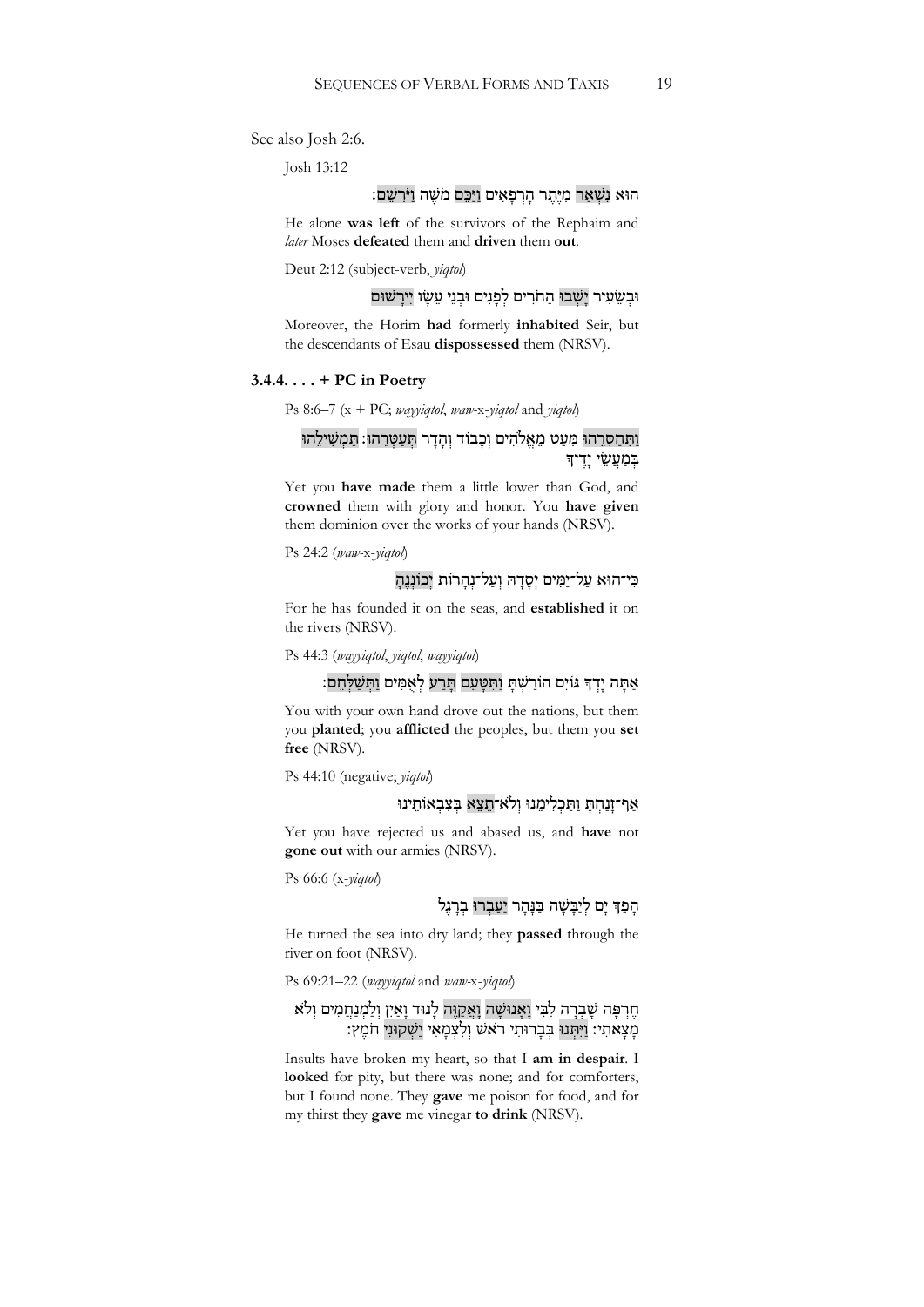Ps 74:14 (*yiqtol*)

# אַתָּה רִצַּצְתָּ רָאשֵׁי לִוְיָתָן תִּתְּנֵנּוּ מַאֲכָל לְעָם לְצִיִּים:

You crushed the heads of Leviathan; you **gave** him as food for the creatures of the wilderness (NRSV).

Ps 78:13–15 (*wayyiqtol* and *yiqtol*)

בְּקַע יַם וַיַּעֲבְירֵם וַיַּצֵּב־מַיִם כְּמוֹ־נֵד . . . יְבָקֵע צִרְים בַּמִּדְבַּר

He divided the sea and **let** them **pass** through it, and **made** the waters **stand** like a heap. . . . He **split** rocks open in the wilderness (NRSV).

Ps 78:20 (*wayyiqtol* and *waw*-x-*yiqtol*)

## הֵ ן הִ כָּ ה־צוּר וַ יָּזוּבוּ מַ יִם וּנְ חָ לִ ים יִשְׁ טֹפוּ

Even though he struck the rock so that water **gushed out** and torrents **overflowed** (NRSV).

Ps 78:42–50 (*wayyiqtol* and *yiqtol*)

לֹא־זַכְרוּ אֶת־יָדוֹ יוֹם אֲשֶׁר־פַּדַם מִנִּי־צָר: אֲשֶׁר־שַׂם בְּמִצְרַיִם אֹתוֹתָיו וּמוֹפְתָיו בִּשְׂדֵה־צֹעַן: וַיַּהֲפֹדְ לְדָם יִאֹרֵיהֶם וְנֹזְלֵיהֶם בַּל־יִשְׁתֵּיוּן: יִשַׁלַּח בָּהֶם עַרֹב וַיּאכְלֵם וּצְפַרְדֵּעַ וַתַּשְׁחִיתֵם: וַיְּתֵּן לֶחָסִיל יְבוּלַם וְיגִיעַם לַאֲרְבֶּה: יַהֲרֹג בַּבְּרַד גַּפְנָם וְשָׁקְמוֹתִם בַּחְנַמְל: וַיִּסְגֶר לַבְרַד בְּעִירִם וּמִקְנֵיהֶם לַרְשָׁפִים: יְשַׁלַּח־בָּם חֲרוֹן אַפּוֹ עֵבְרָה וַזַעַם וְצָרָה מִשְׁלַחַת מַלְאֲכֵי רַעִים: יְפַלֵּס נַתְיב לְאַפּוֹ

They did not keep in mind his power, or the day when he redeemed them from the foe; when he displayed his signs in Egypt, and his miracles in the fields of Zoan. He **turned** their rivers to blood, so that they could not drink of their streams. He **sent** among them swarms of flies, which **devoured** them, and frogs, which **destroyed** them. He **gave** their crops to the caterpillar, and the fruit of their labor to the locust. He **destroyed** their vines with hail, and their sycamores with frost. He **gave** over their cattle to the hail, and their flocks to thunderbolts. He **let loose** on them his fierce anger, wrath, indignation, and distress, a company of destroying angels. He **made** a path for his anger (NRSV).

Ps 78:64 (negative; *yiqtol*)

# כֹּהֲנָיו בַּחֶרֶב נָפָלוּ וְאֵלְמְנֹתֵיו לֹא תִבְכֵּינַה:

Their priests fell by the sword, and *after this* their widows **made** no lamentation.

Ps 80:6–7 (*wayyiqtol*, *yiqtol* and *waw-x-yiqtol*)

# הֶ אֱכַלְתָּם לֶחֶם דִּמְעַה וַתַּשְׁקֵמוֹ בִּדְמַעוֹת שַׁלְישׁ: תִּשְׂימֵנוּ מָ דוֹן לִ שְׁ כֵ נֵינוּ וְ אֹיְבֵ ינוּ יִלְ עֲ גוּ־לָ מוֹ׃

You have fed them with the bread of tears, and **given** them tears to drink in full measure. You **made** us the scorn of our neighbors; our enemies **laughed** among themselves.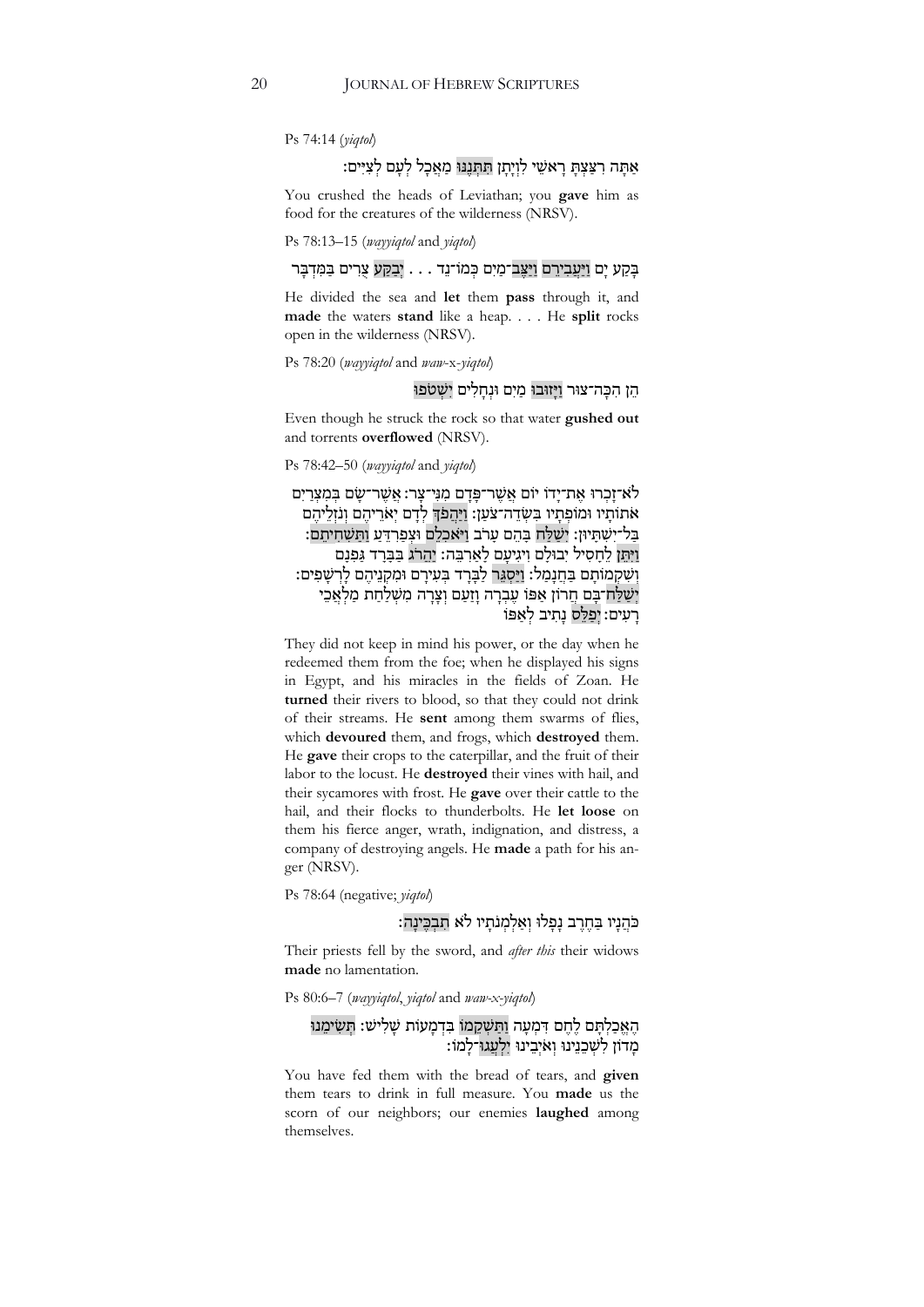Ps 81:7–8 (*yiqtol*, *wayyiqtol*, *yiqtol*)

## הֲסִירוֹתִי מִסֵּבֶל שִׁכִמוֹ כַּפָּיו מִדּוּד תַּעֲבֹרְנָה: בַּצָּרָה קָרָאתָ וְאֲחַלְצֶדָ אֶעֶנְךָ בְּסֵתֶר רַעַם אֶבְחָנְךָ עַל־מֵי מְרִיבָה

I relieved your shoulder of the burden; your hands **were freed** from the basket. In distress you called, and I **rescued** you; I **answered** you in the secret place of thunder; I **tested** you at the waters of Meribah (NRSV).

Ps 105:40 (*wayyiqtol* and *waw*-x-*yiqtol*)

# שָׁ אַל וִ יִּבֵא שָׂלו וְלֶחֶם שַׁמַיִם יִשְׂבִּיעֵם:

He asked, and he **brought** quails, and **gave** them food from heaven in abundance (NRSV).

Ps 114:3 (*wayyiqtol* and *yiqtol*)

# הַיָּם רָאָה וַיַּנֹס הַיַּרְדֵּן יִסֹּב לֹאָחוֹר

The sea looked and **fled**; Jordan **turned** back (NRSV).

Jer 2:14–15 (x-*yiqtol*)

## הַעֶּבֶד יִשְׂרָאֵל אִם־יְלִיד בַּיִת הוּא מַדּוּעַ הָיָה לְבַז: עָלְיו יִשְׁאֲגוּ כְפִרִים

Is Israel a slave? Is he a homeborn servant? Why then has he become plunder? The lions **have roared** against him (NRSV).

See also Ps 78:58 (*yiqtol*); 80:6–7 (*yiqtol*); Isa 41:5 (*weyiqtol*, *yiqtol*  and *wayyiqtol*).

Isa 4:4 (future perfect, *waw-*x-*yiqtol*)

# אִם רַחַץ אֲדֹנֵי אֵת צֹאַת בְּנוֹת־צִיּוֹן וְאֶת־דְּמֵי יְרוּשָׁלֶֹם יַדִיחַ מִ קִּ רְ בָּ הּ

Once the Lord shall have washed away the filth of the daughters of Zion and **cleansed** the bloodstains of Jerusalem from its midst.

See also Isa 6:11 (compare GKC §§ 106o, 107l).

#### 3.5. COMING BACK TO SC

If the writer needs a co-ordinate verbal form after PC, he/she comes back to SC.

#### **3.5.1. . . . PC + SC in Direct Speech**

#### a. Epexegesis

Gen 41:11(x*-qatal* without *waw*)

וַנַּחַלְמָה חֲלוֹם בְּלַיְלָה אֶחָד אֲנִי וָהוּא אִישׁ כְּפִתְרוֹן חֲלֹמוֹ חָ לָ מְ נוּ׃

We dreamed on the same night, he and I, each **having a dream** with its own meaning (NRSV).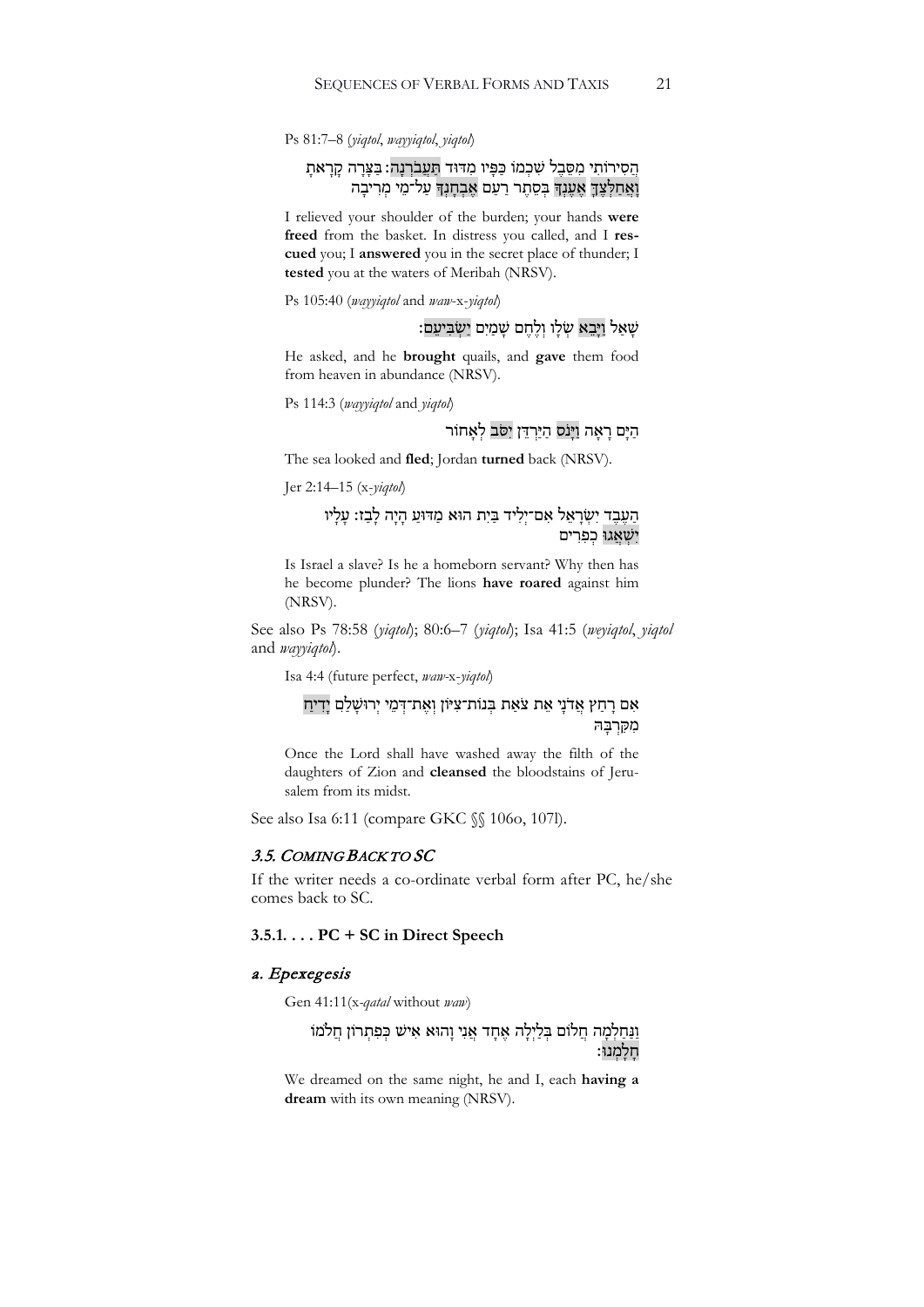#### b. Parallelism

Deut 6:22–23 (*waw*-x-*qatal*)

#### וַ יִּתֵּ ן יְהוָ ה אוֹתֹת . . . בְּ מִ צְ רַ יִם . . . וְ אוֹתָ נוּ הוֹצִ יא מִ שָּׁ ם

The LORD displayed before signs . . . against Egypt. He **brought** us **out** from there (NRSV).

1 Kgs 12:29

## וַ יָּשֶׂ ם אֶ ת־הָ אֶ חָ ד בְּ בֵ ית־אֵ ל וְ אֶ ת־הָ אֶ חָ ד נָ תַ ן בְּ דָ ן

He set one in Bethel, and the other he **put** in Dan (NRSV).

Here, there are two perfectly symmetrical actions in the foreground. See also 1 Kgs 3:20.

#### c. List

1 Sam 22:10 (with *waw*)

וַיִּשְׁאַל־לוֹ בַּיהוָה וְצֵידָה נָתַן לוֹ וְאֵת חֶרֶב גָּלְיָת הַפְּלִשְׁתִּי נָתַן לוֹ׃

He inquired of the LORD for him, [**and**] **gave** him provisions, **and gave** him the sword of Goliath the Philistine (NRSV).

See also Deut 3:8–13 (without *waw*).

# d. Generic Parallelism

1 Sam 19:5 (verb as first word; without *waw*)

## וַיַּעַשׂ יְהוָה תְּשׁוּעָה גְדוֹלָה לְכָל־יִשְׂרָאֵל רָאִיתָ וַתִּשְׂמָח

And the LORD brought about a great victory for all Israel. You **saw** it, and rejoiced (NRSV).

# **3.5.2. . . . PC + SC in Narration**

#### a. Epexegesis

Josh 11:12 (verb-subject, without *waw*)

#### וַיַּכֵּם לִפְי־חֶרֵב הֶחֱרִים אוֹתָם

He struck them with the edge of the sword, he utterly **destroyed** them.

See also 1 Sam 14:35.

# b. Parenthetical Remark

Num 7:6–8

. . . וַיִּקַּח מֹשֶׁה אֶת־הָעֲגָלֹת וְאֶת־הַבָּקָר וַיִּתֵּן אוֹתָם אֵל־ . הַלְוָיִם: אֵת שְׁתֵּי הַעֲגַלֹת וְאֵת אַרְבַּעַת הַבַּקָר נִתן לִבְנֵי גֶרְשׁוֹן כִּפִי עֵבֹדָתָם: וְאֵת אַרְבַּע הָעֲגָלֹת וְאֵת שְׁמֹנַת הַבְּקָר נְתַן לִבְנֵי מְרַרִי כִּפִי עֲבֹדָתָם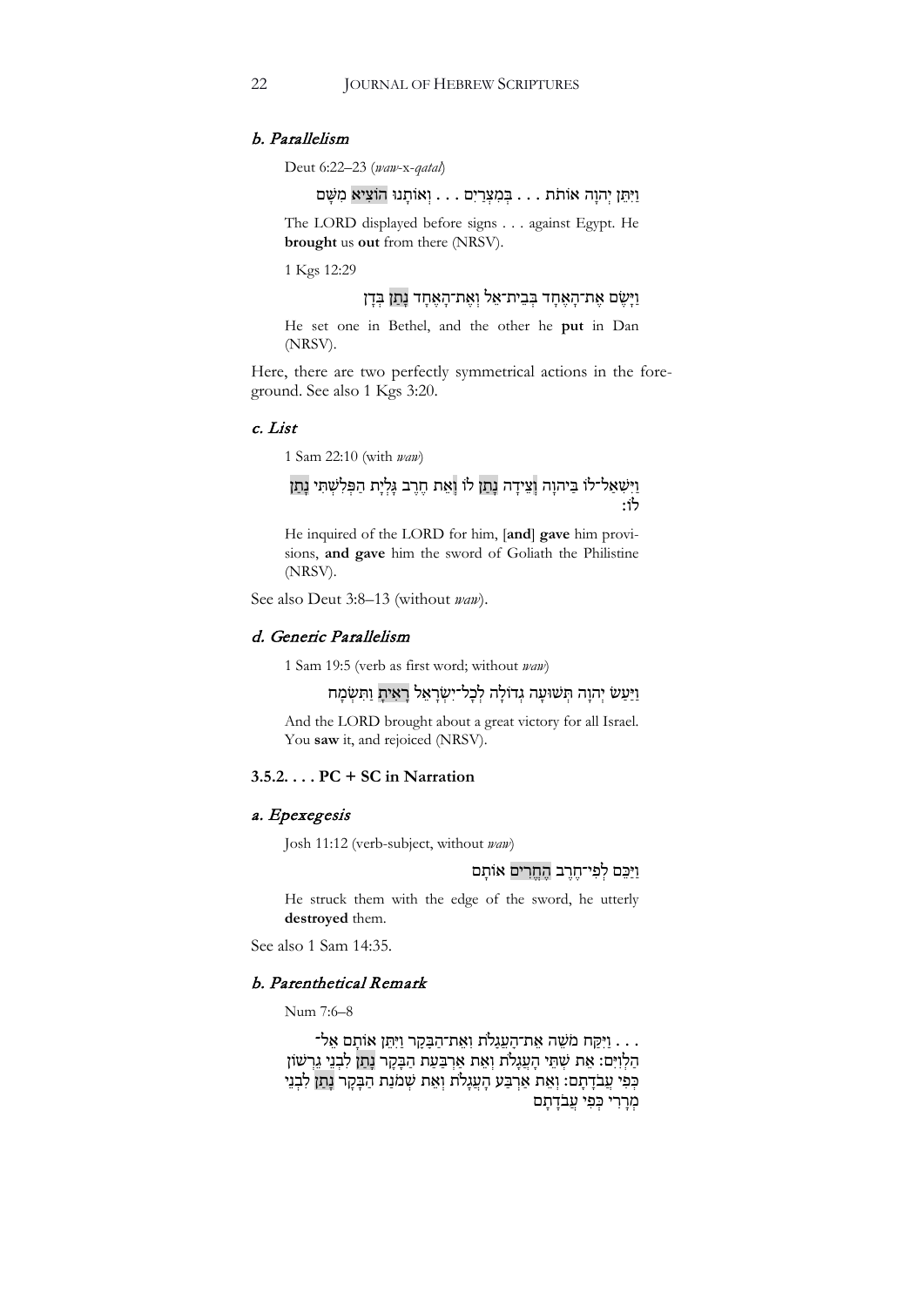So Moses took the wagons and the oxen, and gave them to the Levites: two wagons and four oxen he **gave** to the Gershonites, according to their service; and four wagons and eight oxen he **gave** to the Merarites, according to their service (NRSV).

See also Josh 6:15; 6:23; 1 Sam 6:12.

#### c. Parallelism

Gen 19:36–38

# . . . וַתַּהֲרֶין שְׁתֵּי בְ<u>נוֹת־</u>לוֹט מֵאֲבִיהֶן: וַתֵּלֶד הַבְּכִירָה בֵּן . . . וְהַצְּעִירָה גַם־הִוא יָלְדָה בֵּן

Thus both the daughters of Lot became pregnant by their father. The firstborn bore a son . . . the younger also **bore** a son (NRSV).

These sorts of sequences are very frequent: see for instance Gen 4:3–4; 18:33; 25:5–6; 27:5–6; 35:18; 40:21–22; 41:51–52; 41:54; Josh 4:12; 6:25; 10:13. In all these occurrences the parallelism is between two symmetrical actions in the foreground (in this respect I agree with Cook 2012: 297). There is no difference in the aspect, in the tense, or in the function of these verbal forms.

#### d. Negation

1 Sam 3:18 (with *waw*)

וִיּגִּד־לוֹ שִׁמוּאֵל אַת־כַּל־הִדִּבְרִים וְלֹאֵ כַחַד מִמְּנּוּ

So Samuel told him everything **and hid** nothing from him (NRSV).

Josh 11:11 (without *waw*)

# וַיָּכּוּ אֶת־כָּל־הַגֲפֶשׁ אֲשֶׁר־בַּהּ לְפִי־חֶרֶב הַחֲרֵם לֹא נוֹתַר כָּל־ נִשָּׁמַה

And they put to the sword all who were in it, utterly destroying them; there **was** no one **left** who breathed (NRSV).

See also Josh 13:14.

#### e. List

Josh 15:2–3 (with *waw*)

# וַיְהִי לָהֶם גְּבוּל נֵגֶב מִקְצֶה יָם הַמֶּלַח מִן־הַלָּשׁן הַפּּנֶה נֵגְבָּה: וְיַצָּא אֶל־מִנֶּגֶב לְמַעֲלֶה עַקְרַבִּים וְעַבָר צְנַה וְעַלַה מְנֵגֶב<sup>'</sup> לְקָדֵשׁ בַּרְנֵעַ וְעַבָר חֵצְרוֹן וְעָלָה אַדָּרָה וְנָסַב הַקַּרְקַעָה:

And their south boundary ran from the end of the Dead Sea, from the bay that faces southward; it **went out** southward of the ascent of Akrabbim, **passed** along to Zin, and **went up** south of Kadesh-barnea, **along** by Hezron, **up** to Addar, and **made a turn** to Karka.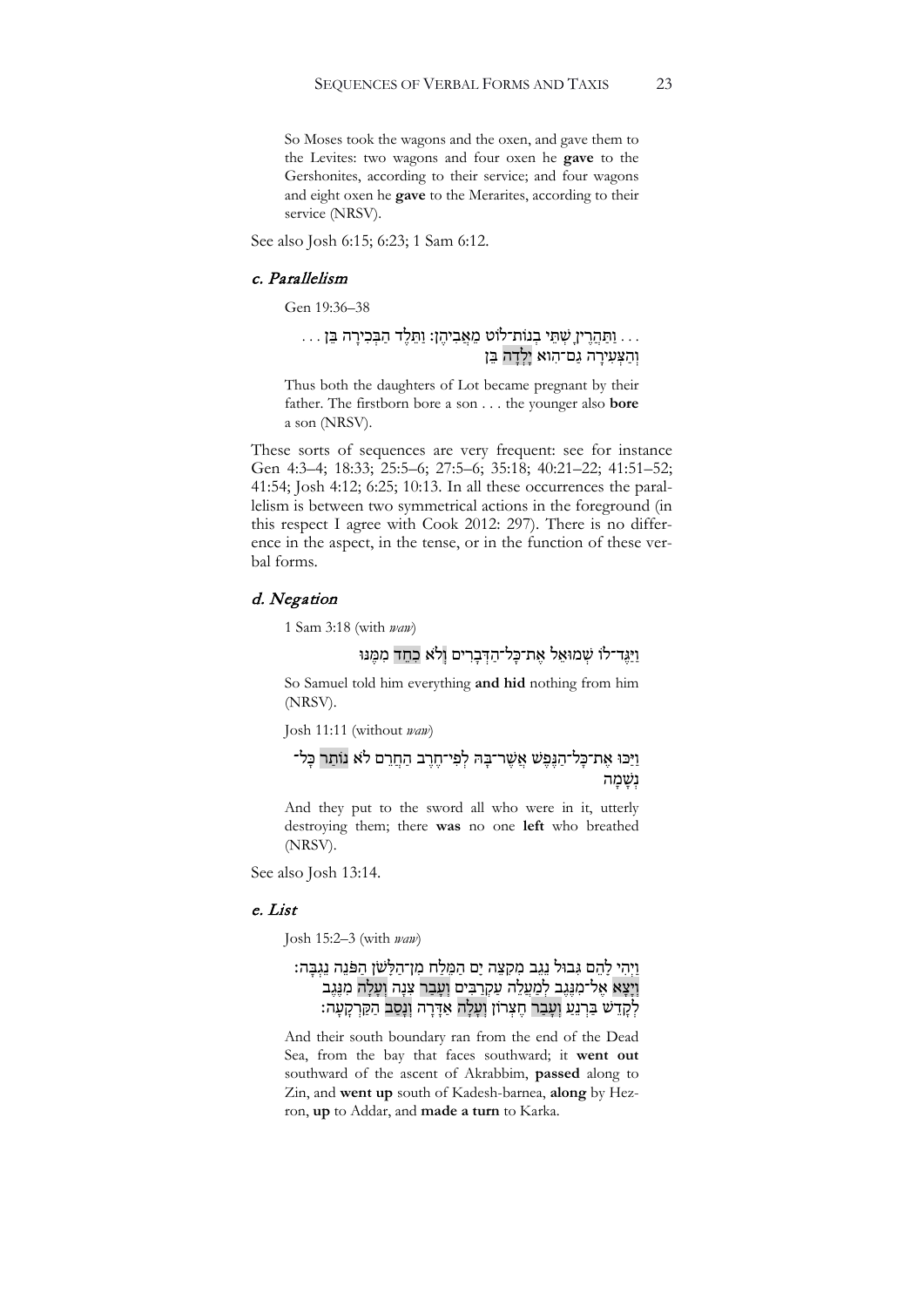## f. End of the Chain of Events

Gen 41:57 (subject-verb)

# וְכָל־הָאָרֵץ בָּאוּ מִצְרַיִמָה לִשְׁבֹּר אֱל־יוֹסֵף

All the world **came** to Joseph in Egypt to buy grain (NRSV).

Gen 45:15 (verb-subject)

וַיְנַשֵּׁק לְכָל־אֶחָיו וַיֵּבְךָ עֲלֵיהֶם וְאָחֲרֵי כֵן דִּבְּרוּ אֶחָיו אִתּוֹ:

And he kissed all his brothers and wept upon them; and after that his brothers **talked** with him (NRSV).

See also Exod 12,50; Josh 6:14; with *waw*: Josh 11:11; 11:23; 14:15; 24:33; Judg 1:8. Usually, the new sequence that follows begins with ויהי.

#### g. Generic Parallelism

Josh 4:14

# בַּיּוֹם הַהוּא גִּדַּל יְהוַה אֱת־יְהוֹשָׁעַ

On that day the LORD **exalted** Joshua (NRSV).

In this case, SC is not parallel to another single verbal form, but rather to the entire previous chain. See also Josh 4:19; 11:12.

#### h. Rhetoric

The writer wishes to underline an element in a chain.

Josh 4:9

וּשָׁתֵּים עֵשְׂרֵה אֲבַנִים הֵקִים יְהוֹשָׁעַ

*Those* twelve stones Joshua **set up**.

## **3.5.3. . . . PC + SC in Poetry**

#### Epexegesis

Ps 78:21

## וַ יִּתְעַבֵּר וְאֵשׁ נִשְׂקָה בְיַעֲקֹב וְגָם־אֵף עַלָה בְיִשְׂרָאֵל:

He was full of rage; a fire was kindled against Jacob, his anger **mounted** against Israel (NRSV).

See also Ps 78:24.31.57 (without *waw*).66.

## **4. THE VERBAL FUNCTIONS IN A** NON-PAST/NON-ANTERIOR **SEQUENCE**

#### 4.1. PC AS THE FIRST VERB

When PC falls in the first position it indicates the first *nonpast/non-anterior* action/state/event. It may or may not be the first word in the sentence.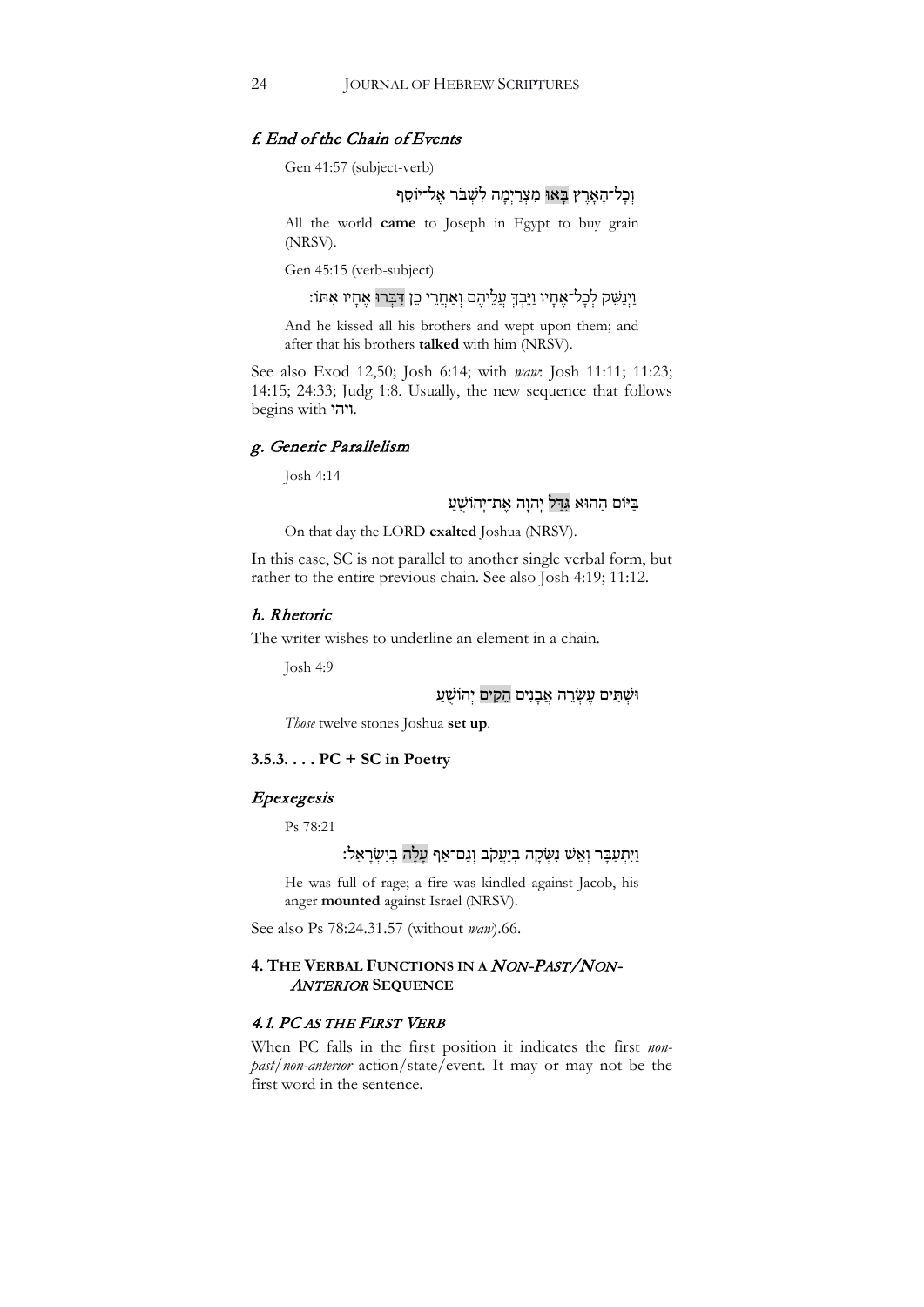#### **4.1.1. PC as the First Verb in Direct Speech**

1 Sam 18:11

#### אַכֵּה בְדָוִד וּבַקִיר

I **will pin** David to the wall (NRSV).

1 Sam 17:32 (subject-verb)

ּעַבְדִּדְ יֵלֵד

Your servant **will go** (NRSV).

#### **4.1.2. PC as First Verb in a Secondary Clause**

Also in secondary clauses when PC is the first verbal form in a chain, it represents the first *non-past/non-anterior* action.

1 Sam 31:4

# פֶּ ן־ יָבוֹאוּ הָ עֲ רֵ לִ ים הָ אֵ לֶּ ה . . .

So that these uncircumcised **may** not **come** . . . (NRSV).

In a past context, PC represents a "future in the past" action:

2 Kgs 13:14

אֲשֶׁר יָמוּת בּוֹ

[. . . the illness] of which he **was to die** (NRSV).

#### **4.1.3. PC as the First Verb in a Main Sentence in Poetry**

In poetry, when PC is the first verbal form in a chain it represents the first *non-past/non-anterior* action.

Ps 121:1 (*yiqtol*)

אֲשָׂא עִינִי אַל־הָהְרִים

I **lift up** my eyes to the hills (NRSV).

#### 4.2. OTHER CONSTRUCTIONS IN THE FIRST PLACE OF A **SEQUENCE**

As a *past/anterior* sequence can begin in any given way, and not only with SC, a *non-past/non-anterior* can also begin in any given way. For instance:

1 Sam 9:8 (non-verbal sentence)

# הִ נֵּ ה נִ מְ צָ א בְ יָדִ י רֶ בַ ע שֶׁ קֶ ל כָּ סֶ ף . . .

Here, I have with me a quarter shekel of silver . . . (NRSV).

1 Sam 17:25 (*we-haya*)

וְ הָ יָה הָ אִ ישׁ אֲ שֶׁ ר־יַכֶּ נּוּ . . .

The man who kills him . . . (NRSV).

## 4.3. PC AFTER ANOTHER PC

If PC comes after another PC it expresses co-ordination.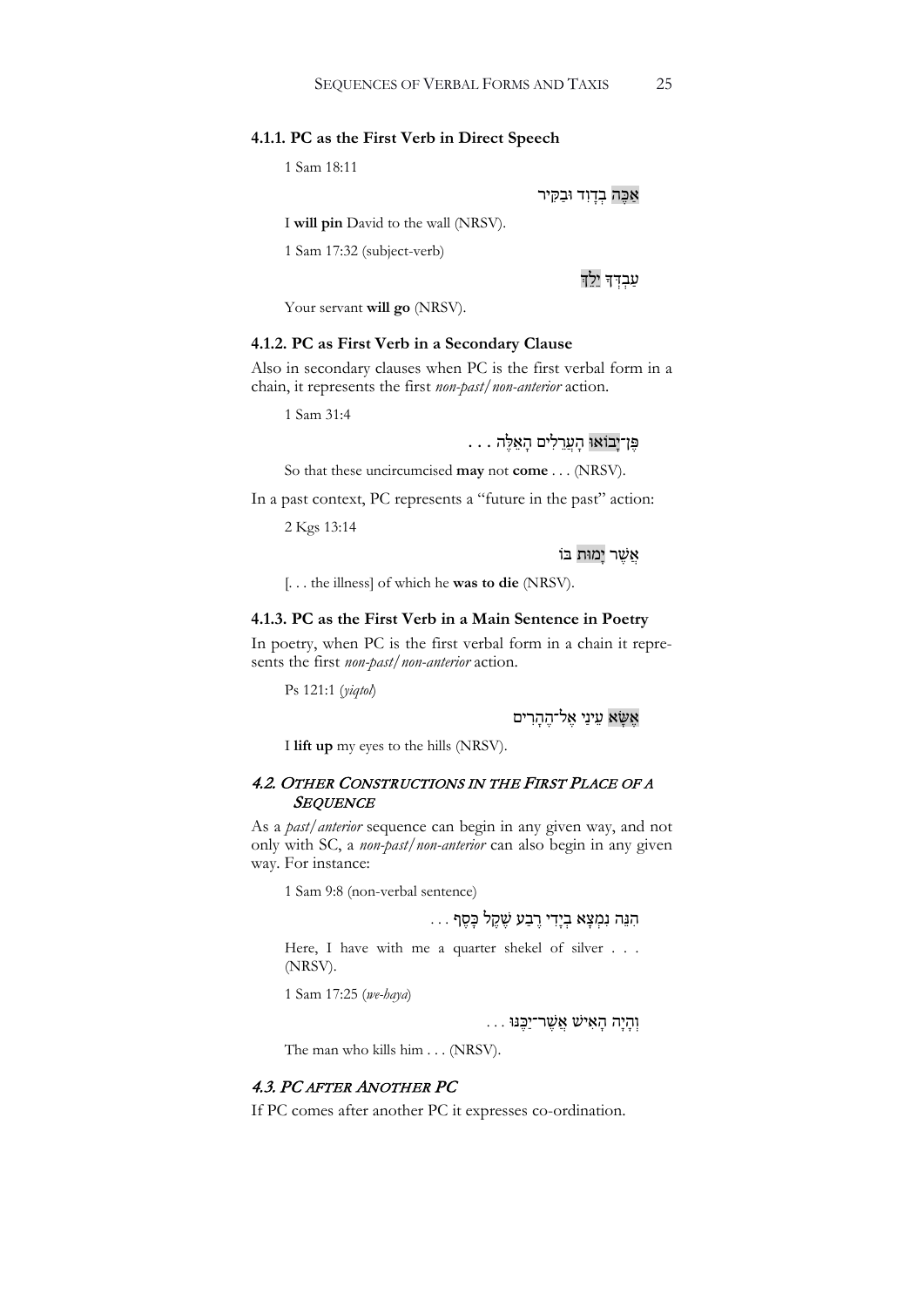#### **4.3.1. PC + PC in Main Sentence in Direct Speech**

#### a. Epexegesis

Josh 6:26

# בִּבְכֹרוֹ יְיַסְדֶנָּה וּבִצְעִירוֹ יַצִּיִב דְּלָתֶיהָ:

At the cost of his firstborn he **shall lay** its foundation, and at the cost of his youngest he **shall set up** its gates! (NRSV).

Both sentences clearly describe the same curse.

#### b. Parenthetical Remark

1 Kgs 11:11–12

# קָרֹעַ אֶקָרַע אֶת־הַמַּמְלָכָה מֵעַלֶיךָ וּנְתַתִּיהַ לְעַבְדֶּךָ: אַדֶּ־ בִּיְמֵיךְ לֹא אֱעֵשֶׂנָּה לְמַעַן דָּוִד אָבִיךְ מִיַּד בִּנְךָ אֱקְרָעֲנָה:

I **will** surely **tear** the kingdom from you and give it to your servant. Yet for the sake of your father David I will not do it in your lifetime; I **will tear** it out of the hand of your son (NRSV).

#### c. Parallelism

Gen 27:39–40

# הִנֵּה מִשְׁמִנִּי הָאָרץ יִהִיה מוֹשַׁבְדֶּ וּמִטֵּל הַשָּׁמִים מַעָל: וְעַל־ חרבִד תחיה

See, away from the fatness of the earth **shall** your home **be**, and away from the dew of heaven on high. By your sword you **shall live** (NRSV).

See also Josh 18:5b; 2 Sam 7:14.

# d. List

1 Sam 8:11–17

```
אֶת־בְּנֵיכֶם יִקָּח וְשָׂם לוֹ בְּמֶרְכַּבְתּוֹ וּבְפָרָשָׁיו וְרָצוּ לִפְנֵי
                                                          מֶ רְ כַּ בְ תּוֹ. . .
                                             י אֶיִ יִ בְּבְּימוּ . . .<br>וְאֶת־בְּנוֹתֵיכֶם יִקָּח
וְאֶת־שְׂדוֹתֵיכֶם וְאֶת־כַּרְמֵיכֶם וְזֵיתֵיכֶם הַטּוֹבִים יִקָּח וְנָתַן
                                                                    לעבדיו:
           וְזַרְעֵיכֵם וְכַרִמֵיכֶם יַעְשׂרַ וְנָתַן לִסָרִיסָיו וְלַעֲבָדָיו:
                     וְאֶת־עַבְדֵיכֶם . . . יִקָּח וְעָשָׂה לִמְלַאכְתּוֹ:
                                                             צאגִבֵם יַעְשׂר
                                             וְאַתֶּם תִּהְיוּ־לוֹ לַעֲבָדִים:
```
He **will take** your sons and appoint them to his chariots and to be his horsemen, and to run before his chariots; . . . He **will take** your daughters . . . He **will take** the best of your fields and vineyards and olive orchards and give them to his courtiers. He **will take one-tenth** of your grain and of your vineyards and give it to his officers and his courtiers. He **will take** your male and female slave . . . and put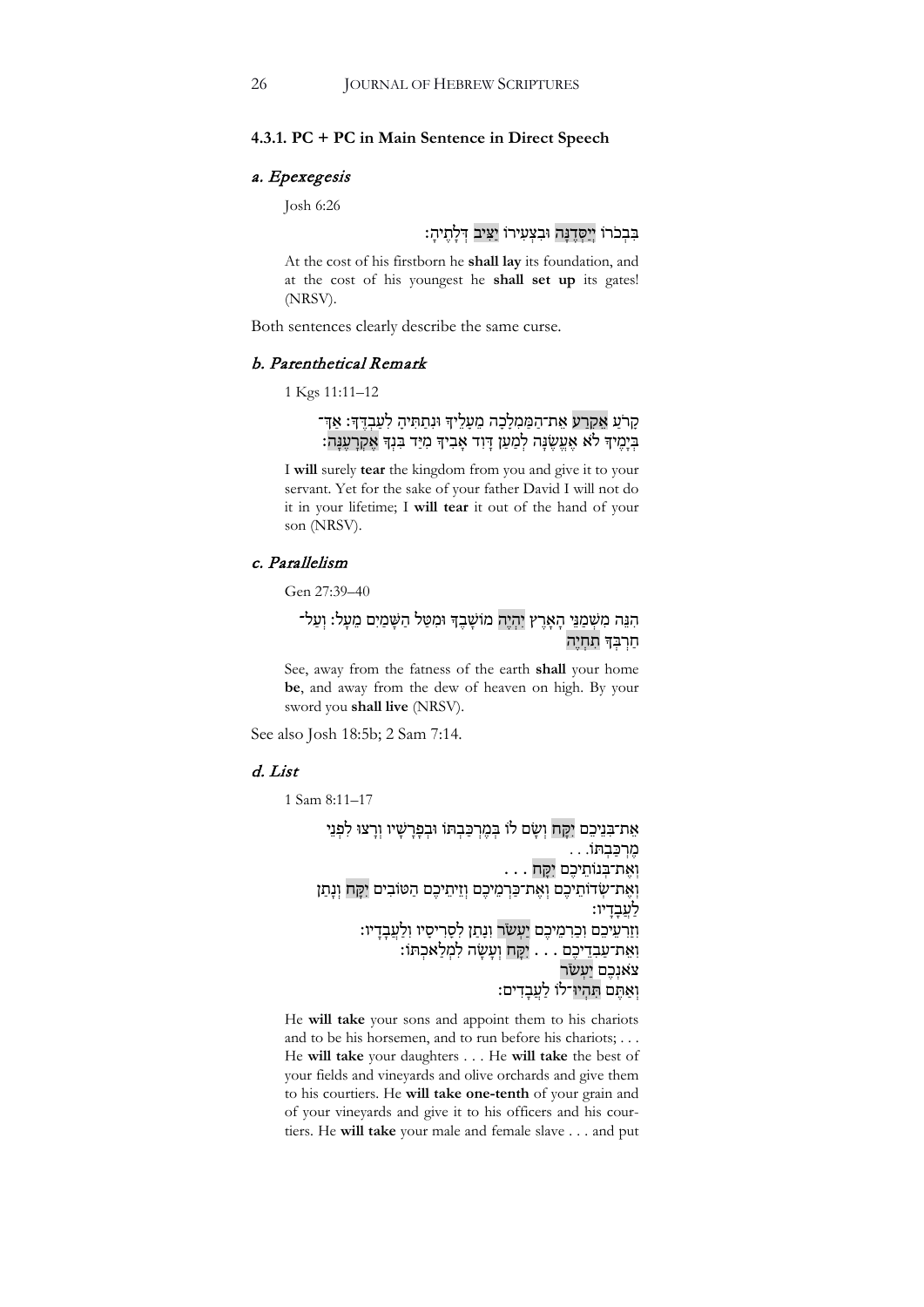them to his work. He **will take one-tenth** of your flocks, and you **shall be** his slaves (NRSV).

The series of PC is correctly interrupted four times by SC (see § 4.4).

#### **4.3.2. PC + PC in a Secondary Clause**

# a. Epexegesis

Josh 1:8 (with  $\mathsf{t}\mathsf{X}$ )

# כִּי־אָז תַּצְלִיחַ אֶת־דְּרָכֶךְ וְאָז תַּשְׂכִּיל

For then you **shall make** your way prosperous, and then you **shall be** successful (NRSV).

See also 2 Sam 16:18.

#### b. Parallelism

Num 23:24

# לֹא יִשְׁכֵּב עד־יֹאכַל טֶרֶף וְדַם־חֲלָלִים יִשָּׁתֵּה:

It does not lie down till it **devours** the prey, and **drinks** the blood of the slain (RSV).

### c. List

Ps 72:12–14 (*yiqtol*, short *yiqtol*, *waw*-x-*yiqtol*, x-*yiqtol* and *weyiqtol*)

> כִּי־יַצִּיל אֶבִיוֹן מִשַׁוֵּעַ וְעָנִי וְאֵין־עֹזֵר לוֹ יַחֹס עַל־דַּל וְאֱבְיוֹן וְנַפְשׁוֹת אֱבְיוֹנִים יוֹשִׁיַעַ: מִתּוֹדְ וּמֵחִמְס יְגָאֵל נַפְשָׁם וְיֵיקַר דִּמָם בְּעֵינַיו:

For he **delivers** the needy when they call, the poor and those who have no helper. He **has pity** on the weak and the needy, and **saves** the lives of the needy. From oppression and violence he **redeems** their life; and **precious is** their blood in his sight.

#### **4.3.3. PC + PC in a Main Sentence in Poetry**

#### a. Epexegesis

Ps 42:6 (*yiqtol* and *wayyiqtol*)

## מַה־תִּשְׁתּוֹחֲחִי נַפְשִׁי וַתֲהֱמִי עָלָי

Why **are you cast down**, O my soul, and are you **disquieted** within me? (NRSV).

See also Ps 9:9 and 29:8 (x-*yiqtol* and *yiqtol* without *waw*).

#### b. Parallelism

Ps 22:8 (subject-verb, *yiqtol*)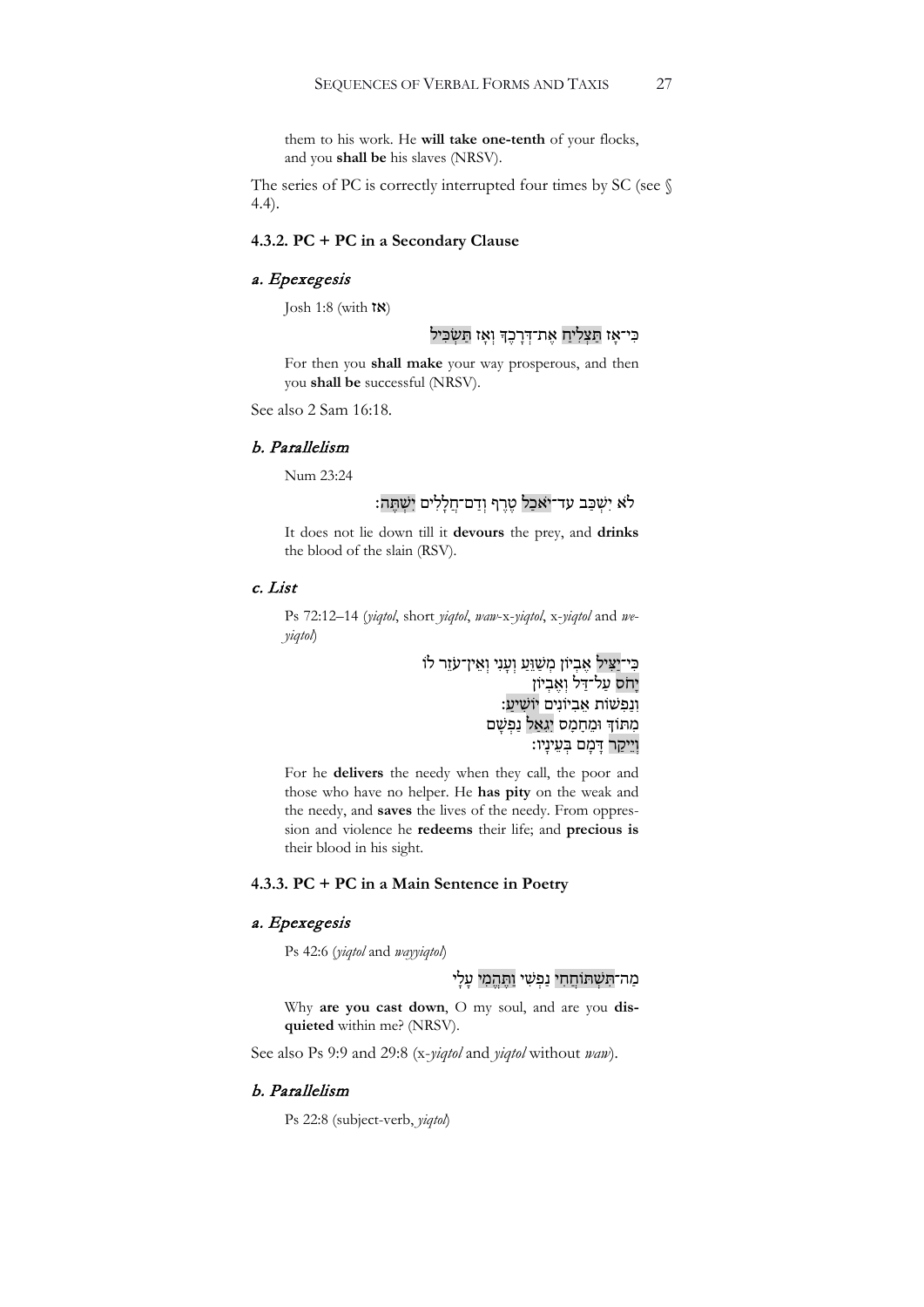# כָּ ל־רֹאַ י יַלְ עִ גוּ לִ י יַפְ טִ ירוּ בְ שָׂ פָ ה יָנִיעוּ ר ֹאשׁ׃

All who see me **mock** at me; they **make mouths** at me, they **shake** their heads (NRSV).

See also Ps 29:9 (*yiqtol* and *wayyiqtol*); 102:27 (x-*yiqtol* and *yiqtol*).

#### c. Negation

See Isa 40:31.

### d. List

See Ps 18:26–30 (x-*yiqtol*); Isa 41:19 (*yiqtol*).

#### 4.4. SC IN THE SECOND POSITION

SC in the second position expresses sub-ordination.

## 4.4.1. **. . . + SC in Direct Speech**

Gen 17:15–16 (*weqatal* and *waw-*x*-qatal*)

# שָׂרַי אִשְׁתְּךָ לֹא־תִקְרָא אֶת־שְׁמָהּ שָׂרָי כִּי שָׂרָה שְׁמָהּ: וּבֵרַכְתִּי אֹתָהּ וְגַם נָתַתִּי מִמֶּנָּה לְךָ בֵּן

As for Sarai your wife, you shall not call her Sarai, but Sarah shall be her name. I **will bless** her, and moreover I **will give** you a son by her (NRSV).

Lev 26:44 (*negative*)

## וְאַף־גַּם־זאת בִּהְיוֹתָם בְּאֶרֶץ אֹיְבֵיהֶם לֹא־מְאַסְתִּים וְלֹא־ גְעַלְתִּים לְכַלּתָם

Yet for all that, when they are in the land of their enemies, I **will** not **spurn** them, or **abhor** them so as to destroy them utterly (NRSV).

In these two occurrences of PC the writer underlines the fact that the two verbal forms are successive even though negative.

1 Sam 20:18 (not *weqataltí*)

## מָחָר חֹדֵשׁ וְנִפְקַדְתָּ

Tomorrow is the new moon; you **will be missed** (NRSV).

See also 1 Sam 2:16.

#### 4.4.2 **. . . + SC in a Secondary Clause**

Deut 4:19

#### . . . וּפֵן־תִּשָּׂא עֵינֵיךְ הַשָּׁמַיִמָה וְרָאִיתָ אֵת־הַשֵּׁמֵשׁ

And lest you lift up your eyes towards the heavens and **see** the sun . . .

Eccl 2:24

#### אֵ ין־טוֹב בָּ אָ דָ ם שֶׁ יּ ֹאכַ ל וְ שָׁ תָ ה

There is nothing better for mortals than to eat and **drink** (NRSV).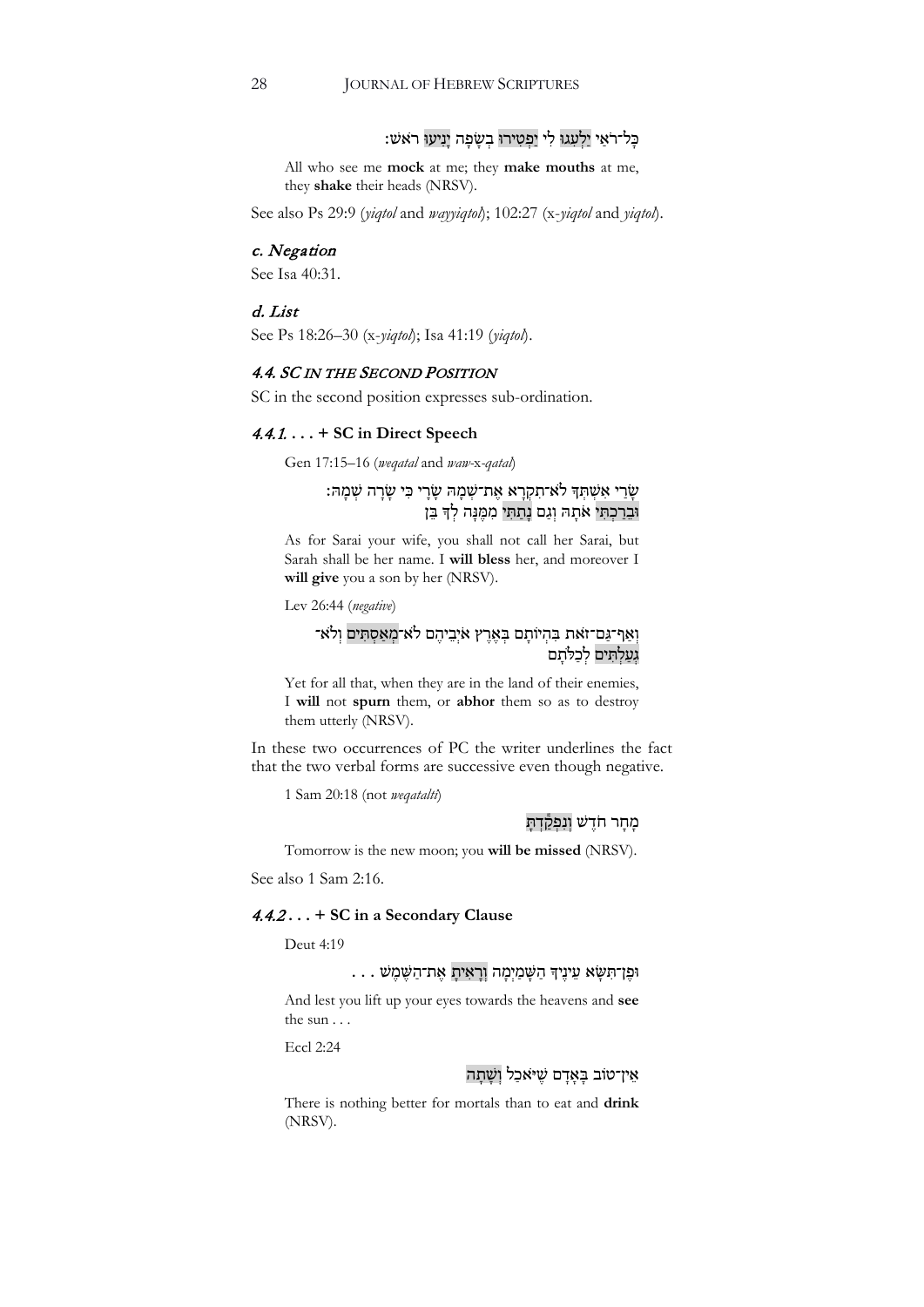In this example there can be no doubt that both PC and SC are in the foreground, and that there is no difference in the aspect of the action.

Ps 11:2 (without *waw*)

# כִּי הִנֵּה הַרִשָּׁעִים יִדְרְכוּן קֵשֶׁת כּוֹנְנוּ חִצָּם עַל־יֶתֱר

For look, the wicked bend the bow, they **fit** their arrow to the string.

See also Ps 73:27.

#### 4.4.3. **. . . + SC in Poetry**

Ps 110:6 (*qatal* without *waw*)

# יִדִין בַּגּוֹיִם מַלֵא גִוְיּוֹת מַחַץ רֹאַשׁ עַל־אֶרֶץ רַבֵּה:

He will execute judgment among the nations; he **will fill** them with corpses; he **will shatter** heads over the wide earth (NRSV).

Ps 132:17 (*qatal* without *waw*)

# שִׁם אַצְמִיחַ קֶרֶן לְדָוִד עַרכְתִּי נֵר לְמִשִׁיחָי:

There I will cause a horn to sprout up for David; I **will prepare** a lamp for my anointed one.

Ps 73:18 (*qatal* without *waw*)

אַד בַּחֲלָקוֹת תַּשִׁית לָמוֹ הִפַּלְתַּם לְמַשּׁוּאוֹת:

Truly you set them in slippery places; you **make** them **fall** to ruin (NRSV).

Isa 11:8 (*waw*-x-*qatal*)

# וְשְׁעֲשֵׁע יוֹנֵק עַל־חֶר פַּתֵן וְעַל מְאוּרַת צִפְעוֹנִי גַּמוּל יַדוֹ הדה:

The nursing child shall play over the hole of the asp, and the weaned child **shall put** its hand on the adder's den (NRSV).

Isa 19:7 (*qatal* without *waw*)

# וְכֹל מִזְרַע יְאוֹר יִיבַשׁ נִדִּף

And all that is sown by the Nile will dry up, **be driven away** (NRSV).

Isa 51:11 (*qatal* without *waw*)

#### שִׂ שִׂ וְ שִׂ מְחָה יַשִׂיגוּן נַסוּ יְגוֹן וַ אֲנַחָה

They shall obtain joy and gladness, and sorrow and sighing **shall flee** away (NRSV).

# $4.5. \ldots SC + PC$

If the writer needs a co-ordinate element after SC, he/she comes back to PC.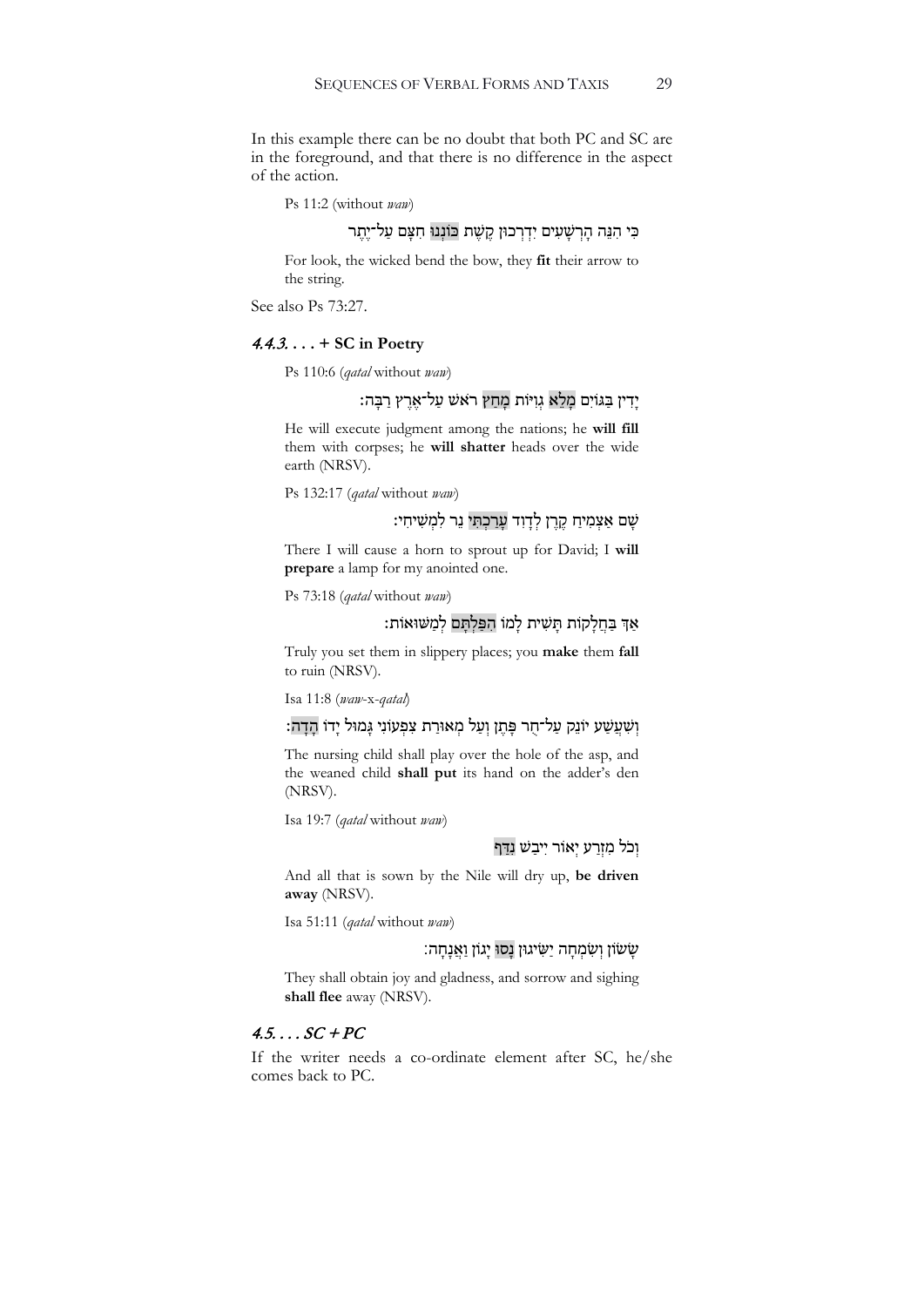# 4.5.1. **. . . SC + PC in Direct Speech**

#### a. Epexegesis

1 Kgs 1:35

וְיָשָׁב עַל־כִּסְאִי וְהוּא יִמְלֹךְ תַּחְתֵּי

He shall sit on my throne and **shall be king** in my place

In 1 Kgs 1:13 the verbal forms are in reverse order (see also 1 Kgs 1:17.30). See also Lev 26:42 (reference to the same covenant).

#### b. Parenthetical Remark

Exod 12:8

וְאָכְלוּ אֶת־הַבְּשָׂר בַּלַיְלָה הַזֶּה צְלִי־אֵשׁ וּמַצּוֹת עַל־מְרֹרִים יֹאכְלֻהוּ:

They shall eat the lamb that same night; they **shall eat** it roasted over the fire with unleavened bread and bitter herbs (NRSV).

#### c. Parallelism

Gen 17:20–21

# וּלְ יִשְׁ מָ עֵ אל שְׁ מַ עְ תִּ י� הִ נֵּ ה בֵּ רַ כְ תִּ י . . . וְ אֶ ת־בְּ רִ יתִ י אָ קִ ים אֶת־יִצְחָק

As for Ishmael, I have heard you; I bless him . . . , but my covenant I **will establish** with Isaac.

God will do such and such with Ishmael, but, *at the same time,* he will establish his covenant with Isaac.

Deut 2:28

אֹכֵל בַּכֵּסֶף תַּשְׁבְרֵנִי וְאָכַלְתִּי וּמַיִם בַּכֵּסֶף תִּתֵּן־לִי וְשָׁתִיתִי

You shall sell me food for money, so that I may eat, and **supply** me water for money, so that I may drink (NRSV).

The second action follows the first, but the third is parallel to the first. For this reason the writer comes back to PC. The last action follows the third and must be a SC.

## d. End of the Chain of Events

Exod 3:20

## וְשָׁלַחְתִּי אֶת־יָדִי וְהִכֵּיתִי אֶת־מִצְרַיִם בְּכֹל נִפְלְאֹתַי אֲשֶׁר אֶעֱשֶׂה בְּקִרְבּוֹ וְאַחֲרֵי־כֵן וְשַׁלַּח אֶתְכֶם:

So I will stretch out my hand and strike Egypt with all my wonders that I will perform in it; after that he **will let** you **go**. (NRSV).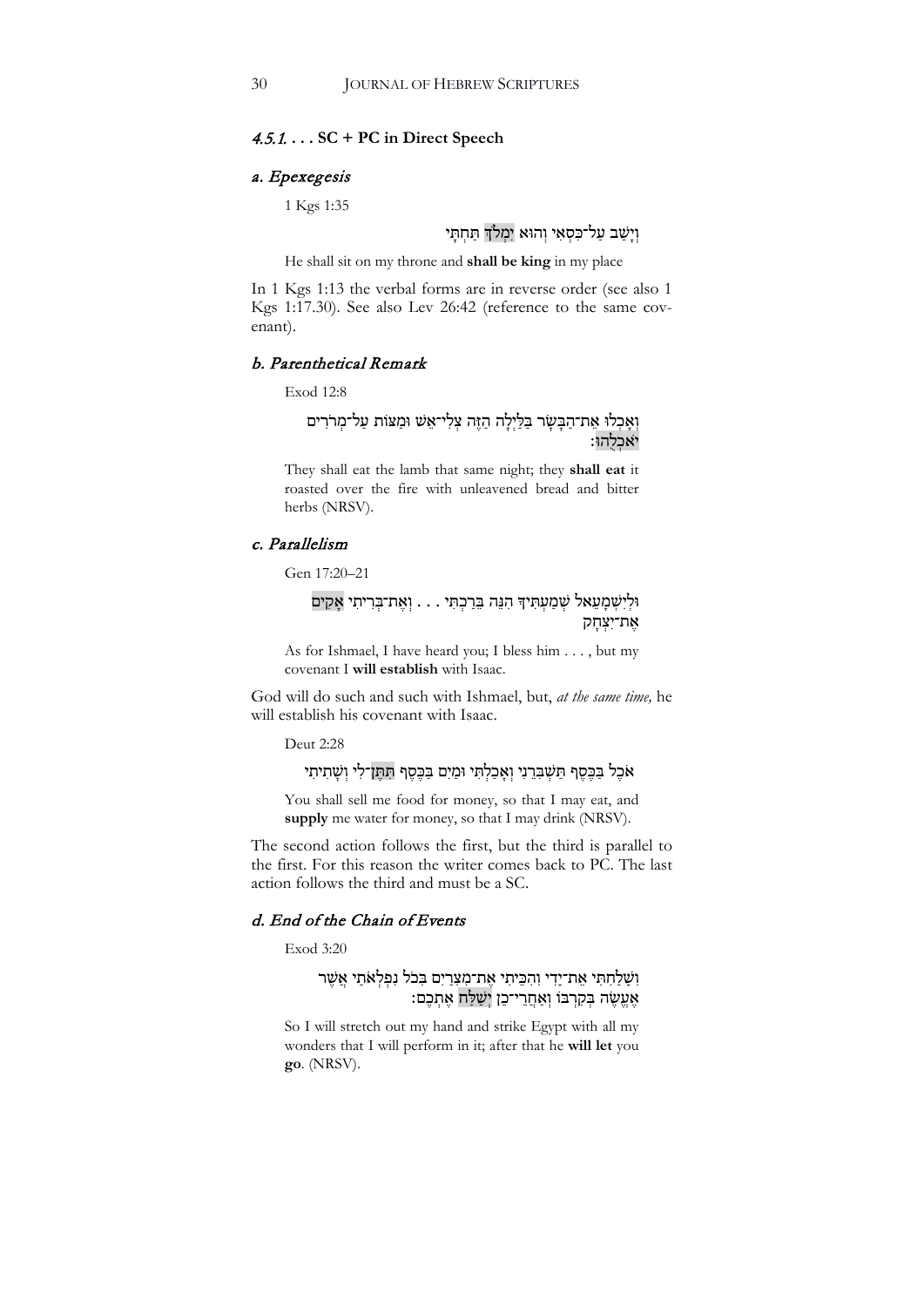#### e. In order to Underline an Element in a Chain

#### Gen 17:20

וְהִפְרֵיתִי אֹתוֹ וְהִרְבֵּיתִי אֹתוֹ בִּמְאֹד מְאֹד שְׁנֵים־עָשָׂר נְשִׂיאִם יוֹלִיד וּנִתְתִּיו לְגוֹי גִּדוֹל:

I will make him fruitful and exceedingly numerous; *even* he **shall be** the father of twelve princes, and I will make him a great nation.

Compare also Gen 17:6, 16.

## 4.5.2. **. . . SC + PC in Poetry**

# a. Epexegesis

Ps 77:13

# . . . וְהָגִיתִי בְכָל־פַּעֲלֶךְ וּבַעֲלִילוֹתֵיךְ אֲשִׂיחָה:

. . . I will meditate on all your work, and **muse** on your mighty deeds (NRSV).

Joel 2:20 (short *yiqtol*)

וְ עָ לָ ה בָ אְ שׁוֹ וְ תַ עַ ל צַ חֲ נָ תוֹ . . .

Its stench and foul smell **will rise up** . . . (NRSV).

# b. Parallelism

Isa 49:11

# וְשַׂמְתִּי כָל־הָרֵי לַדָּרֶךְ וּמִסְלֹתֲי יְרָמוּן:

And I will turn all my mountains into a road, and my highways **shall be raised up** (NRSV).

See also Isa 49:22.

#### c. End of the Chain of Events

Jer 46:26

## וּנִתַתִּים בִּיַד מִבַקִשֵׁי נַפְ<u>שָׁם וּבִי</u>ד נִבוּכַדְרֵאצַר מֵלֵדְ־בָּבֶל וּבְיַד־עֲבָדָיו וְאַחֲרֵי־כֵן תִּשְׁכֹּן כִּימֵי־קֶדֶם נְאֻם־יְהוָה

I will hand them over to those who seek their life, to King Nebuchadrezzar of Babylon and his officers. Afterward Egypt **shall be inhabited** as in the days of old, says the LORD (NRSV).

# **5. COROLLARIES**

#### 5.1. THE IMPERATIVE

Most scholars have recognized sequences headed by imperatives. My theory asserts that in these sequences the imperative does not possess any special function, while SC keeps its subordinate function exactly as when it comes after PC (for a different opinion on precative *qatal*, see Andrason 2013). Below are a few examples demonstrating that the *waw* is not relevant: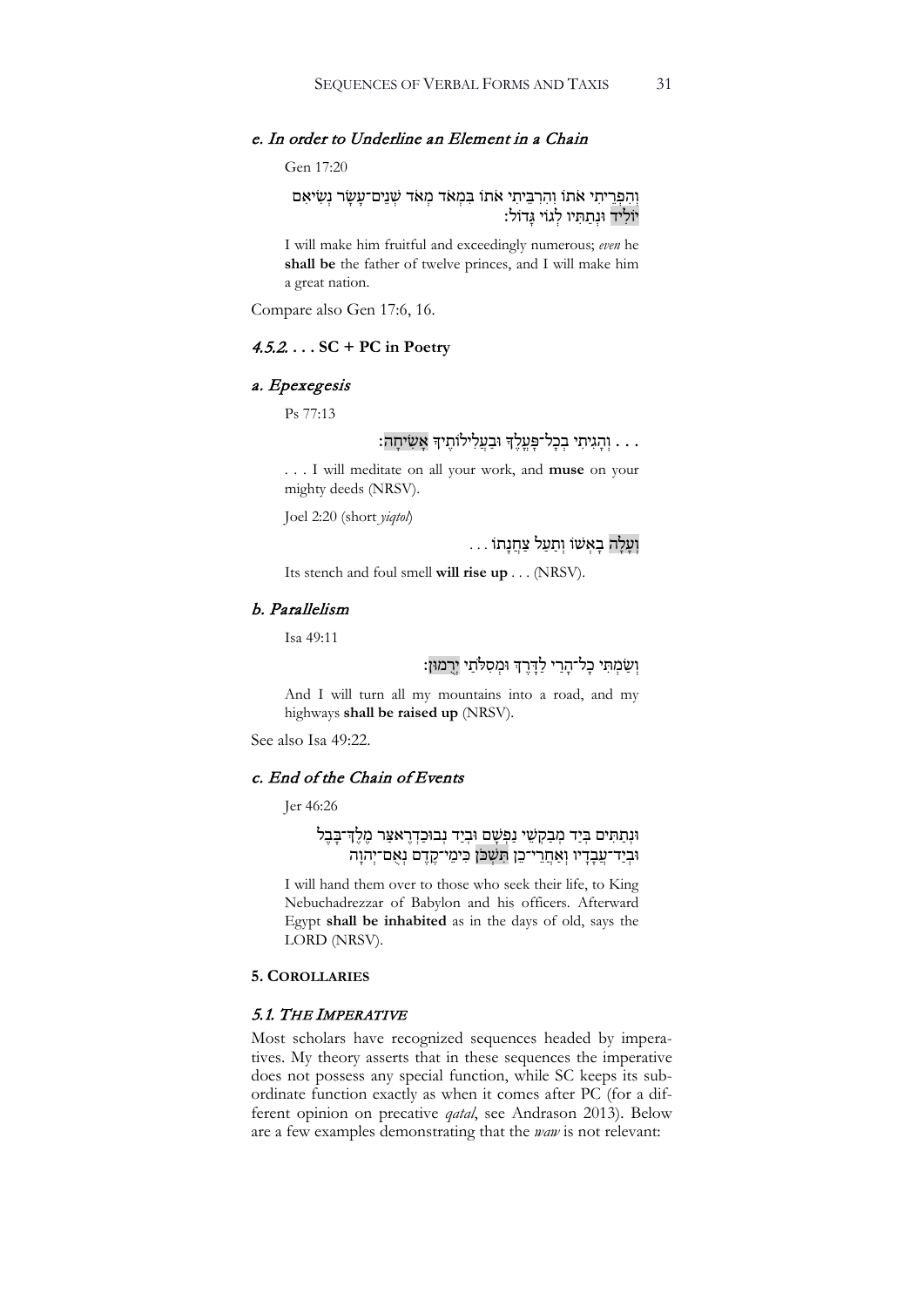Ps 22:22 (*waw-*x*-qatal*)

#### הוֹשִׁיעֵנִי מִפִּי אַרְיֵה וּמִקַרְנֵי רֵמִים עֲנִיתַנִי:

Save me from the mouth of the lion! And from the horns of the wild oxen **rescue** me!

Ps 71:3 (*qatal* without *waw*)

הֱיֵה לִי לִצּוּר מַעוֹן לַבוֹא תַּמְיד צִוְּיתַ לְהוֹשִׁיעֵנְי

Be to me a rock of refuge, a strong fortress, always **order** to save me.

See also Ps 4:2; Isa 43:9.

## 5.2. PHASAL ASPECTS

As I have stated above, the opposition between the two groups of sequences can be used in some contexts to distinguish between different phasal or quantificational aspects (for the different kinds of aspects compare Dick 1987: 63; Bhat 1999: 53– 54; Cook 2012: 25–26).

It is a common view that *yiqtol* is used in BH to express repeated action. Such a function is usually associated with an aspect (imperfective, cursive, frequentative, habitual, iterative, etc.) or with a mood (Ḥatav 1997: 145–46; Voitila 2001: 197 n. 90; Joosten 2002: 62). This is not completely correct, however: PC expresses repeated action only in a past context, while the examples usually offered of its use in a non-past context (see for instance GKC § 107g; Joosten 2002: 63) can be understood as expressing general present or future. Instead, a repeated action is expressed in a non-past context by SC.

In order to express habitual or iterative aspects (for a more detailed discussion on the difference between the two, see Dahl 1985: 97), as well as the durative aspect, BH uses the second group of sequences in a past context and the first group in a non-past context.

To complicate matters, this implies full homonymy between this use and that which we examined in the first part of our inquiry:

1. In a past context the second group of sequences can denote relative tense (future in the past) or aspect (habitual/iterative or durative).

2. In a non-past context the first group of sequences can denote anteriority or aspect (habitual/iterative or durative).

Finally, the relationship between aspects and sequences in a past context has been recognized by several authors (see for instance Lambdin 1971: 108; Waltke and O'Connor 1990: 527– 29). However, it must be added that—as always with sequences—the introductory dominant verb can be omitted.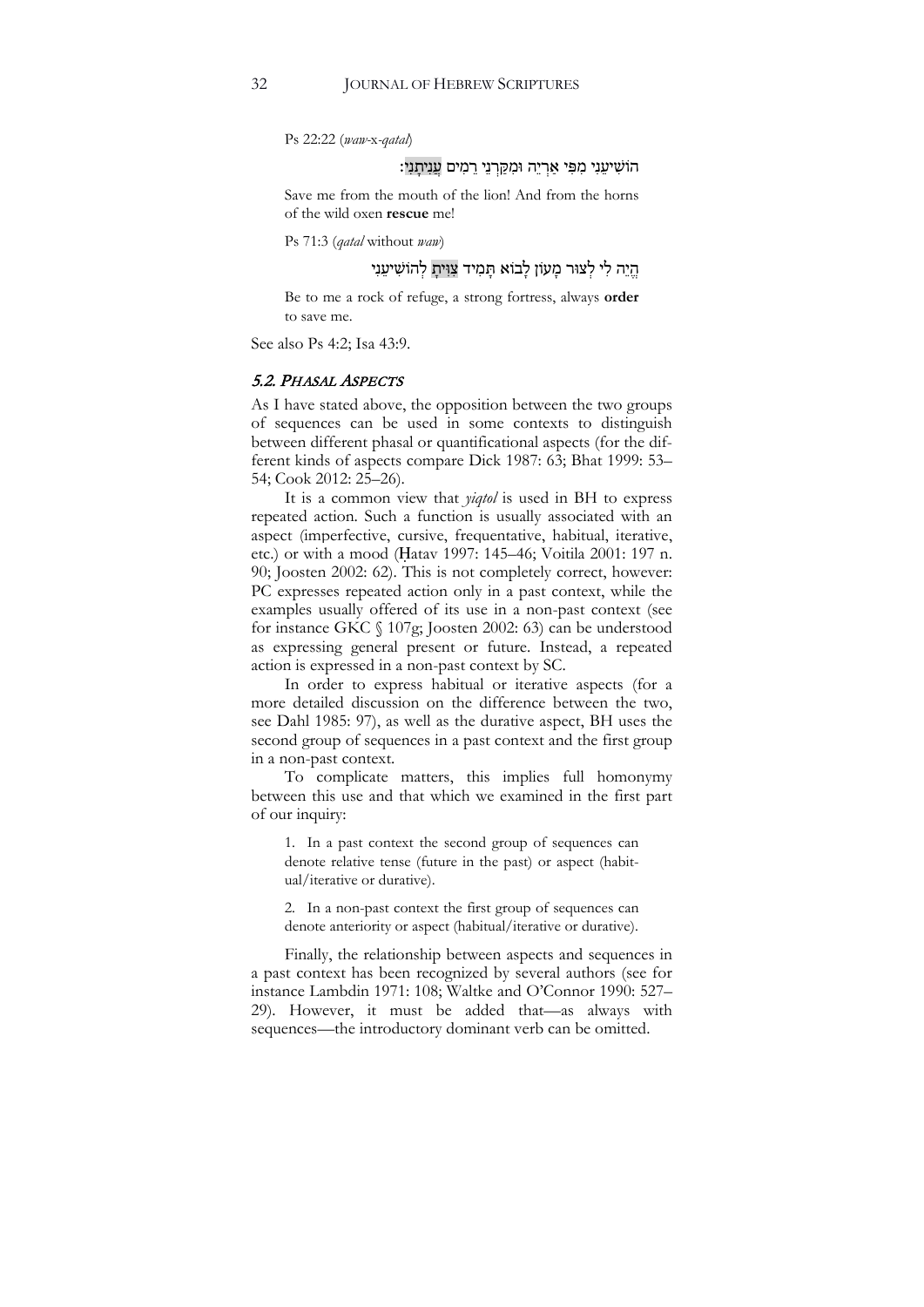#### **5.2.1. Habitual and Iterative in the Past and Non-Past**

Gen 2:6 (past, PC + SC)

וְאֵד יַעֲלֶה מִן־הָאָרֵץ וְהִשְׁקָה אֶת־כַּל־פְּנֵי־הָאֲדָמָה:

But a stream **would rise** from the earth, and **water** the whole face of the ground (NRSV).

Ps 122:4 (non-past, SC)

שֵׁ שַׁבָטִים עַלוּ שָׁבַטִים

To it the tribes **go up** (NRSV).

2 Sam 15:1–2 (past, x + *waw* + SC)

## וַיַּעַשׂ לוֹ אַבְשָׁלוֹם מֶרְכָּבָה וְסֻסִים וַחֲמִשִּׁים אִישׁ רָצִים לְפָּנְיו: וְהִשְׁכִּים אַבְשָׁלוֹם וְעָמַד עַל־יַד דֶּרֶדְ הַשָּׁעַר

After this Absalom got himself a chariot and horses, and fifty men to run ahead of him. **Absalom** used to rise early and **stand** beside the road into the gate (NRSV).

In the previous example the introductory dominant verb is omitted.

Ps 33:10 (non-past, SC + SC: *qatal* without *waw*)

#### יְהוַה הֵפִיר עֲצַת־גּוֹיִם הֲנִיא מַחְשָׁבוֹת עַמִּים:

The LORD **brings** the counsel of the nations to nothing; he **frustrates** the plans of the peoples (NRSV).

Ps 33:13–14 (non-past, SC + SC: *qatal* without *waw*)

# מִשָּׁמַיִם הָבִּיט יְהוָה רָאָה אֶת־כַּל־בְּנֵי הָאָדָם:

The LORD **looks down** from heaven; he **sees** all humankind (NRSV).

Ps 65:10 (non-past, SC + PC + PC: *qatal*, *wayyiqtol* and *yiqtol*)

פִּקָדָת הָאָרֶץ וַתְּשֹׁקְקֶה רַבֵּת תַּעֲשֶׁרֵנֵה

You **visit** the earth and **water** it, you greatly **enrich** it (NRSV).

Ps 99:7 (past, PC + SC: *yiqtol* and *qatal* without *waw*)

# בְּעַמּוּד עָנָן יְדַבֵּר אֲלֵיהֵם שָׁמִרוּ עֵדֹתָיו וְחֹק נַתַן־לַמוֹ:

He **spoke** to them in the pillar of cloud; they **kept** his decrees, and the statutes that he gave them (NRSV).

For further examples in the non-past, see also: Jer 8:7; Ps 88:10.14; 119:10–14; Job 6:17–20. For others in the past, see Joosten (2012: 285–87).

#### **5.2.2. Durative in the Past and Non-Past**

With some verbs, the equivalent function is not habitual or iterative, but durative: "Les états et les activités représentent des usages 'duratifs', tandis que les procès d'accomplissement,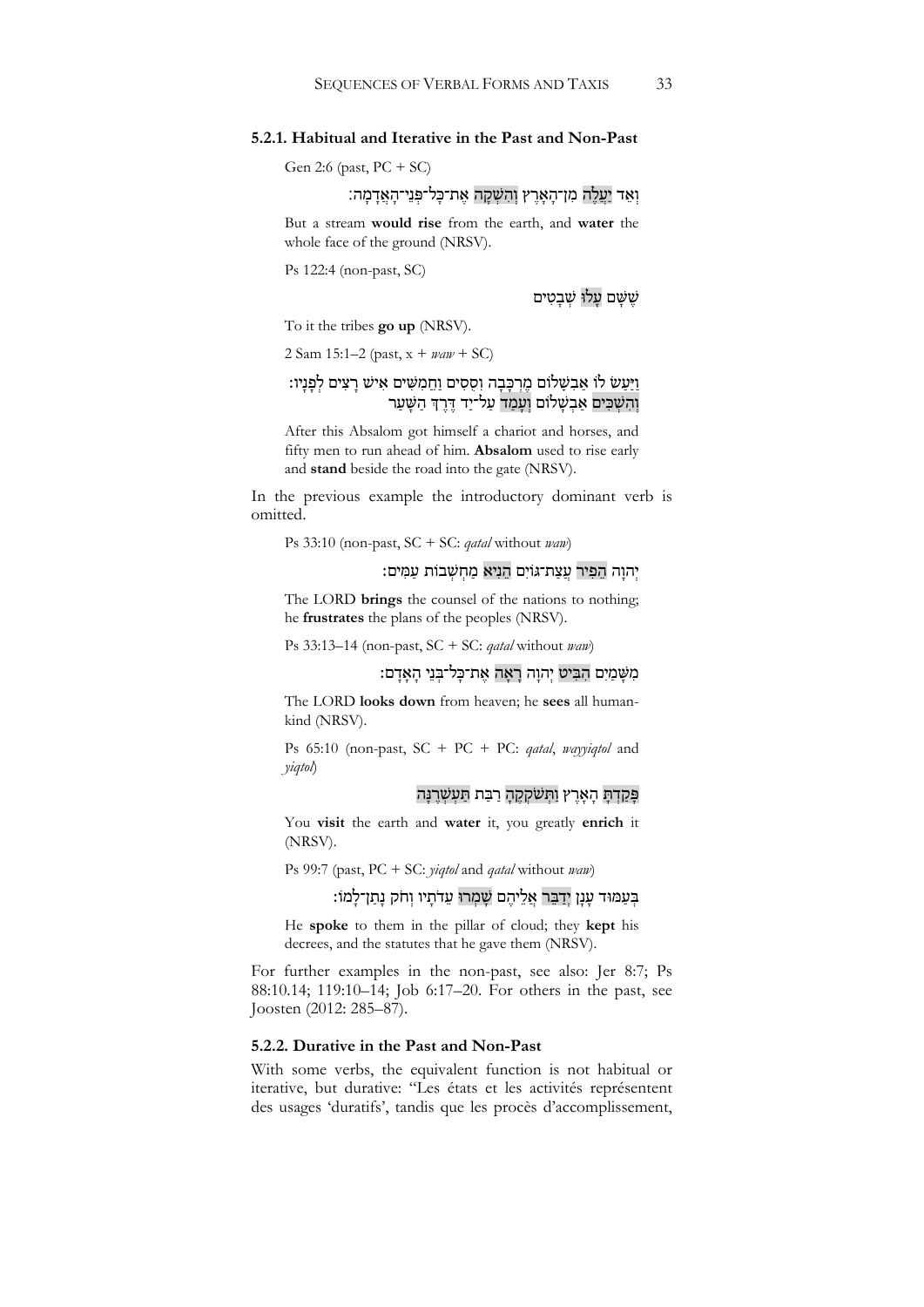d'achèvement et de semelfactif entrent dans le type 'fréquentatif' " (Voitila 2001: 206 n. 105; compare Joosten 2012: 286).

2 Sam 4:2 (past, PC)

# גִם־בִּאֲרוֹת תִּחְשַׁב עַל־בִּנִימִן:

For Beeroth **was considered** to belong to Benjamin (see Joosten 2012: 286).

Gen 31:15 (non-past, SC)

#### הֲלוֹא נַכְרִיּוֹת נֵחְשַׁבְנוּ לוֹ

**Are** we not **regarded** by him as foreigners? (NRSV).

1 Sam 9:9 (past, PC)

# כִּי לַנַּבִיא הַיּוֹם יִקָּרֵא לְפָנִים הַרֹאֵה:

For the one who is now called a prophet **was** formerly **called** a seer (NRSV).

Isa 48:2 (non-past, SC)

### כִּי־מֵעִיר הַקֹּדֵשׁ נִקְרָאוּ

For they **call** themselves after the holy city (NRSV).

See also Jer 15:18.

## 5.3. THE DOUBLING OF SEQUENCES

In this phase, BH had the ability to double a sequence. We have already seen two instances with SC and PC:

Ps 74:13–15

שִׁבַּרְתָּ רָאשֵׁי תַגִּינִים עַל־<u>הַמָּיִם:</u> אַתָּה רַצַּצְתָּ רָאשֵׁי לִוְיָתָן תִּתְּנֶנּוּ מַאֲכָל לְעָם לְצִיִּים: אַתָּה בָקַעְתָּ מַעְיָן וָנָחַל

Both נּוּ ֶנ ְתּ ִתּ and ָתּ ְע ַק ָב continue the verbal form ָתּ ְצ ַצּ ִר. Put differently, the sequence is doubled. We can describe this process in a simple way, see Figure 3.

Figure 3



The same process occurs three times in 1 Sam 8:11–17 (§ 4.3.1):

> אֶ ת־בְּ נֵיכֶ ם יִקָּ ח וְ שָׂ ם . . . וְ רָ צוּ . . . וְ אֶ ת־בְּ נוֹתֵ יכֶ ם יִקָּ ח . . . וְ אֶת־שָׂדוֹתֵיכֶם . . . <u>יִקְּח וְנָת</u>ן . . . . . . יַעְשׂר וְנָתַן . . . . יַעֲ ש

The scheme is quite simple, see Figure 4.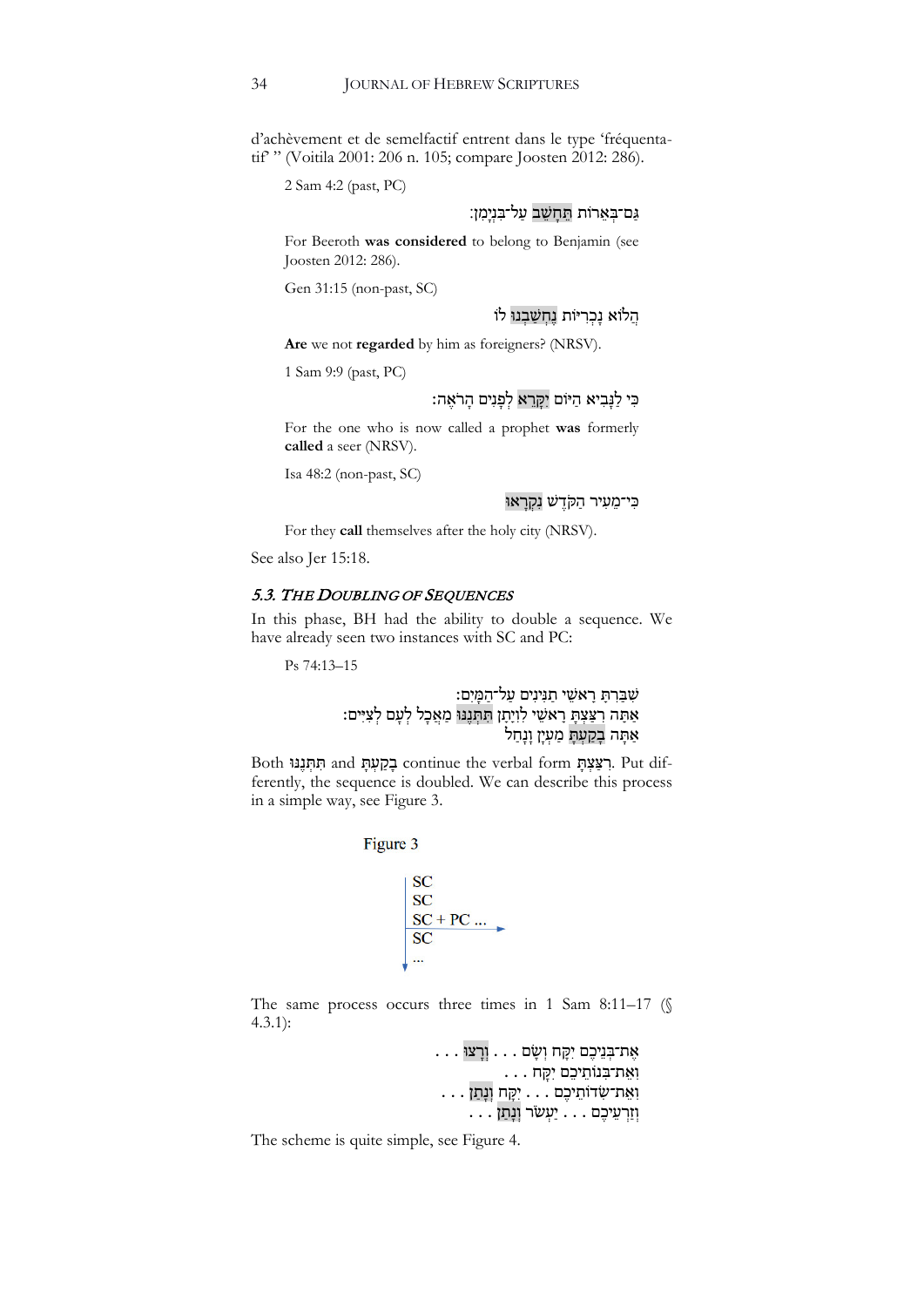

It is more difficult to observe such a process if the verbal forms are the same (SC and SC or PC and PC), see Figure 5.



A possible example, however, is provided by Exod 17:1–4:

וַיִּסְעוּ כָּל־עֲדַת בִּנֵי־יִשְׂרָאֵל מִמְּדִבַּר־סִין לְמַסְעֵיהֶם עַל־פִּי יִהוֹה ויִחְנוּ בִּרְפִידִים וֹאִין מִים לִשְׁתַּת הִעָם: וַ וַיִּרֶב הַעֲם עִם־מֹשֶׁה וַיּאמִרוּ תְּנוּ־לָנוּ מַיִם וְנִשְׁתֵּה וַיּּאמֵר  $\cdot$ לָהֶם מֹשֶׁה מַה־תְּרִיבוּן עִמַּדִי מַה־תְּנַסּוּן אֱת־יְהוַה: .2 וַיִּצְמָא שָׁם הָעָם לַמַּיִם וַיַּלֵן הָעָם עַל־מֹשֶׁה וַיּאמֶר לָמָּה זֶה הֶ עֵלְיתָנוּ מִמִּצְרַיִם לְהָמִית אֹתִי וְאֵת־בָּנֵי וְאֵת־מִקְנַי בַּצָּמָא: וַיִּצְעַק מֹשֶׁה אֵל־יִהוַה לֵאמֹר מַה אֶעֱשֶׂה לָעָם הַזֶּה עוֹד מְעַט וּסקלני:

From the wilderness of Sin the whole congregation of the Israelites journeyed by stages, as the LORD commanded. They camped at Rephidim, but there was no water for the people to drink.

1. The people **quarreled** with Moses, and said, "Give us water to drink. "Moses said to them," Why do you quarrel with me? Why do you test the LORD?"

2. (But) the people **thirsted** there for water; and the people complained against Moses and said, "Why did you bring us out of Egypt, to kill us and our children and livestock with thirst?" So Moses cried out to the LORD, "What shall I do with this people? They are almost ready to stone me" (NRSV).

(I would omit the conjunction "but" from the translation of NRSV.)

If the writer had used SC to begin the second sequence, he would have lost the link with the starting point of the narrative. He could therefore only use PC.

The *Redaktionsgeschichte* can explain *why* we find a discussion between Moses and the people twice. I explain *how* this is possible: In BH, the writer can double a sequence.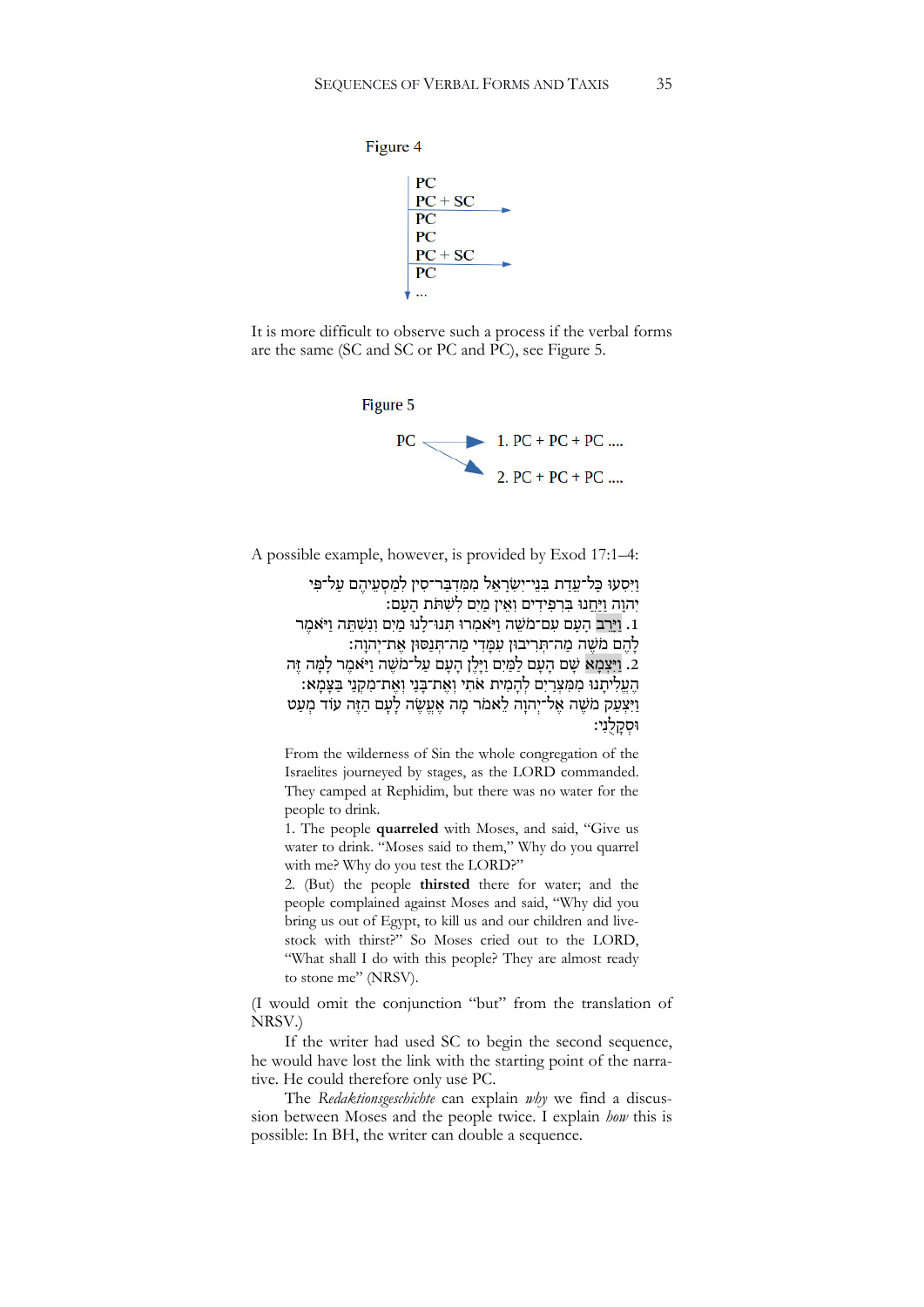Some other possible examples of this phenomenon include Gen 37:5–6; 42:18–26; Deut 31:22–30.

#### **6. OVERRIDING ISSUES**

#### 6.1. THE SAME SYNTAX IN EVERY CONTEXT

When I started my research I believed, as many scholars did, that Hebrew syntax was different in narration, direct speech and poetry. The result of this research was thus unexpected: one finds the same sequences and the same taxis across these literary contexts.

It is usually held that a difference exists between narration and direct speech for the following reasons:

1. The first sentence of the Bible is interpreted as *in the beginning when God created*. Hence, the first verbal form of the narrative would be a *wayyiqtol* (**[יֹאמֵר**].

2. Twelve books in the Bible begin with PC.

3. The use of SC at the beginning of a sequence in narration is considered background information.

4. There are several examples of *wayyiqtol* in narration which become *qatal* in direct speech (Niccacci 1986: 27–30), for instance Gen 40:2 (narration) וַיִּקְצֹף פַּרְעֹה עַל שְׁנֵי סָרִיסָיו becomes (direct speech): פַּרְעֹה קַצַּף עַל־עֲבָדָיו in Gen 41:10.

Instead, based on the results of my research I can state the following:

1. The first sentence can be understood in a traditional way: "In the beginning God created," the first verbal form of the narrative is a *qatal* (§ 3.1.3).

2. In most instances, these twelve books represent (or at least they seek to represent) the continuation of a previous book. Hence, PC is not the first verbal form in the narrative chain. However, there are some occurrences of PC as a real absolute beginning, which I explain as a different syntax (§ 6.3).

3. *Qatal* in the beginning of a sequence usually expresses the most important information in the sequence. Hence, it should be considered a foreground form.

4. The *wayyiqtol*s in the above mentioned examples depend on the fact that the actions follow another one and are thus not the first ones in the sequence, while the *qatal*s in direct speech represent the first actions of the sequence.

In other words, there are no strong arguments in favour of two different syntaxes. On the contrary, one finds the same syntactical rules in narration and in direct speech, as is clear in the next example:

Josh 13:1

# וִיהוֹשָׁעַ וָקֵן בָּאַ בַּיָּמִים וַיּּאמֶר יִהוָה אֵלָיו אַתָּה וָקַנְתָּה בְּאתָ בִיָּמִים וְהָאָרֶץ נִשְׁאֲרָה הַרְבֵּה־מְאֹד לְרִשְׁתָּהּ:

Now Joshua **was old** and **advanced** in years; and the LORD said to him, "You **are old** and **advanced** in years, and very much of the land still remains to be possessed.' (NRSV).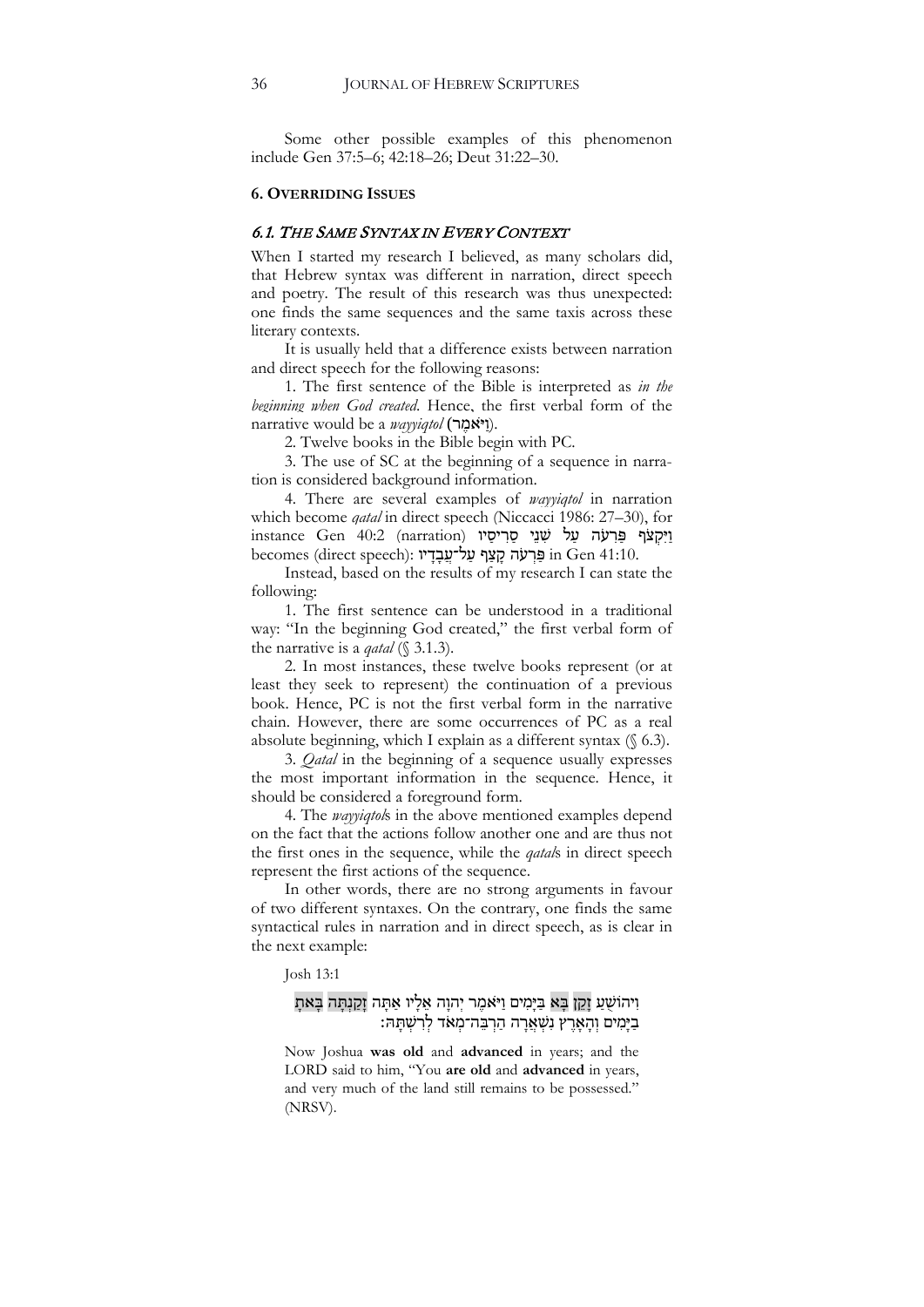The two couples of SC indicate the same fact that was still true when the LORD spoke. The first is a stative *qatal* and the second a fientive *qatal* without *waw.* The direct speech repeats exactly the same verbal forms and the same word order (subject-verb-verb). The couples of SC are in the foreground; otherwise in the direct speech there would be no foreground action.

#### 6.2. OTHER KINDS OF ANALYSIS

In this short study, I have examined the functions of SC and PC only in simple sequences. In order to correctly understand a text, one should also consider other elements such as word semantics, rhetoric, *Redaktionsgeschichte,* and so on.

For instance, the idiomatic expression "to eat and to drink" (which we have encountered twice in the examples quoted above) should be considered as a hendiadys: "to have a meal." From a syntactical point of view it is composed of two different successive verbs, but it expresses only one concept (Cohen 2010–2011: 20–21). The same can be said for "to answer and to say," "to speak and to say," and so on (for a detailed list see Joosten 2012: 167–68). It is useful to recall Waltke and O'Connor's explanation in this regard:

Another syntactic approach is based on the use of two Hebrew verbs in sequence, corresponding to a verb  $+$  adverb construction in other languages . . . Examples of such usage are furnished by verbs such שוב and יסף**,** which are often rendered with adverbs such as "again, further, continually," etc. This syntactic approach to what European languages take as an adverbial function is properly a matter for the Hebrew lexicon; once the pattern is appreciated as an integral part of Hebrew, it requires little grammatical notice (Waltke and O'Connor 1990:656).

In poetry, SC and PC are not only used in sequences, but also in more elaborated constructions such as *chiasms.* These constructions are able to express more complex meanings such as, for instance, *merismus* (Watson 2007:205). This is a matter of rhetoric.

#### 6.3. TOWARD A DIACHRONIC ANALYSIS

In this study I have only presented a synchronic analysis. Many questions have yet to be answered, issues which require a diachronic analysis.

For the moment, in lieu of this type of analysis, I wish to stress one final point: I do not suppose that the "taxis syntax" was the *only* verbal syntax of Standard BH.

The existence of two syntaxes in Standard BH can be detected in the following examples: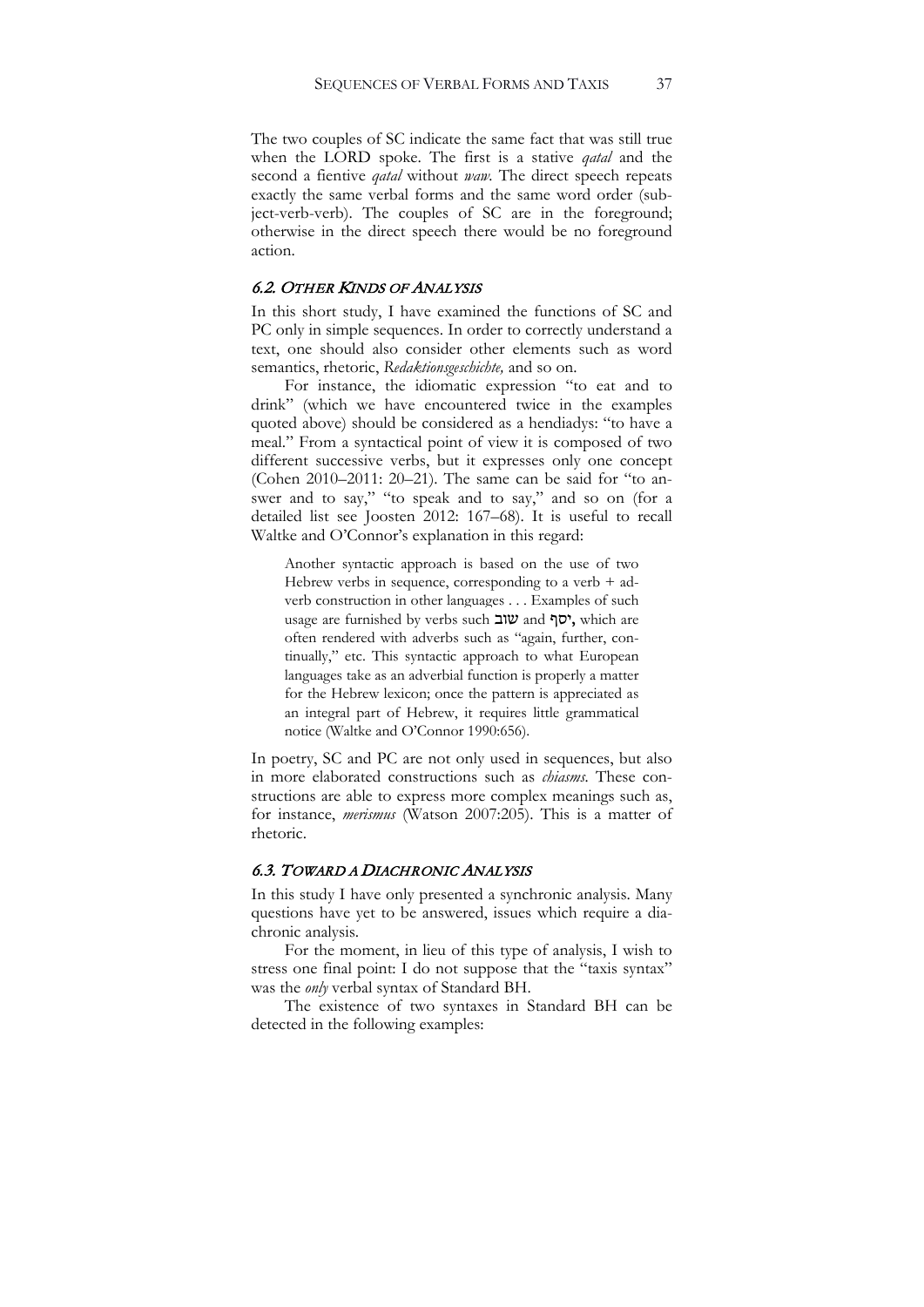Jer 31:29

# אָבוֹת אָכְלוּ בֹסֶר וְשָׁנֵּי בָנִים תִּקְהֵינַה

The parents **have eaten** sour grapes, and the children's teeth were set on edge.

Ezek 18:2

# אָבוֹת יֹאכְלוּ בֹסֶר וְשָׁנֵּי הַבְּנִים תִּקְהֵינַה

The parents **eat** sour grapes, and the children's teeth are set on edge.

Jeremy employs the standard pattern SC + PC (without *waw*), whereas Ezekiel uses two PCs in order to express two consecutive actions.

Isa 37:27

# וְיֹשָׁבֵיהֵן קִצְרֵי־יָד חַתּוּ וָבֹשׁוּ

Their inhabitants, shorn of strength, are dismayed and **confounded** (NRSV).

2 Kgs 19:26

# וְיֹשָׁבֵיהֵן קִצְרֵי־יָד חַתּוּ וַיֵּבֹשׁוּ

Their inhabitants, shorn of strength, are dismayed and **confounded** (NRSV).

Isaiah keeps the standard pattern in order to indicate the same state with two verbal forms: SC + SC. 2 Kings employs *wayyiqtol* as an equivalent to *qatal*.

2 Kgs 20:12

# בָּעֵת הַהִיא שָׁלַח בְּראַדַדְ בַּלְאֲדָן בֵּן־בַּלְאֲדָן מֶלֶדְ־בַּבֶל סְפָרִים וּמִנְחָה אֱל־חִזְקִיַּהוּ כִּי שָׁמַע כִּי חַלָּה חִזְקִיַּהוּ

At that time King Merodach-Baladan son of Baladan of Babylon sent envoys with letters and a present to Hezekiah, for he **had heard** that Hezekiah had been sick (NRSV).

Isa 39:1

## בָּעֵת הַהִוא שָׁלַח מִר<u>ֹדַדְ בַּלְאֲדָן</u> בֵּו־בַּלְאֲדָן מֶלֶדְ־בָּבֶל סְפָרִים וּמִנְחָה אֶל־חִזְקִיָּהוּ וַיִּשְׁמַע כִּי חָלָה וַיֶּחֱזָק**:**

At that time King Merodach-Baladan son of Baladan of Babylon sent envoys with letters and a present to Hezekiah, for he **heard** that he had been sick and had recovered. (NRSV).

In a few instances, the two syntaxes appear side by side:

Ps 22:5b–6a

# בִּטְחוּ וַתְּפַלְּטֶמוֹ: אֶלֶיךָ זִעֲקוּ וְנִמְלָטוּ

They trusted, and you **delivered** them. To you they cried, and **were saved** (NRSV).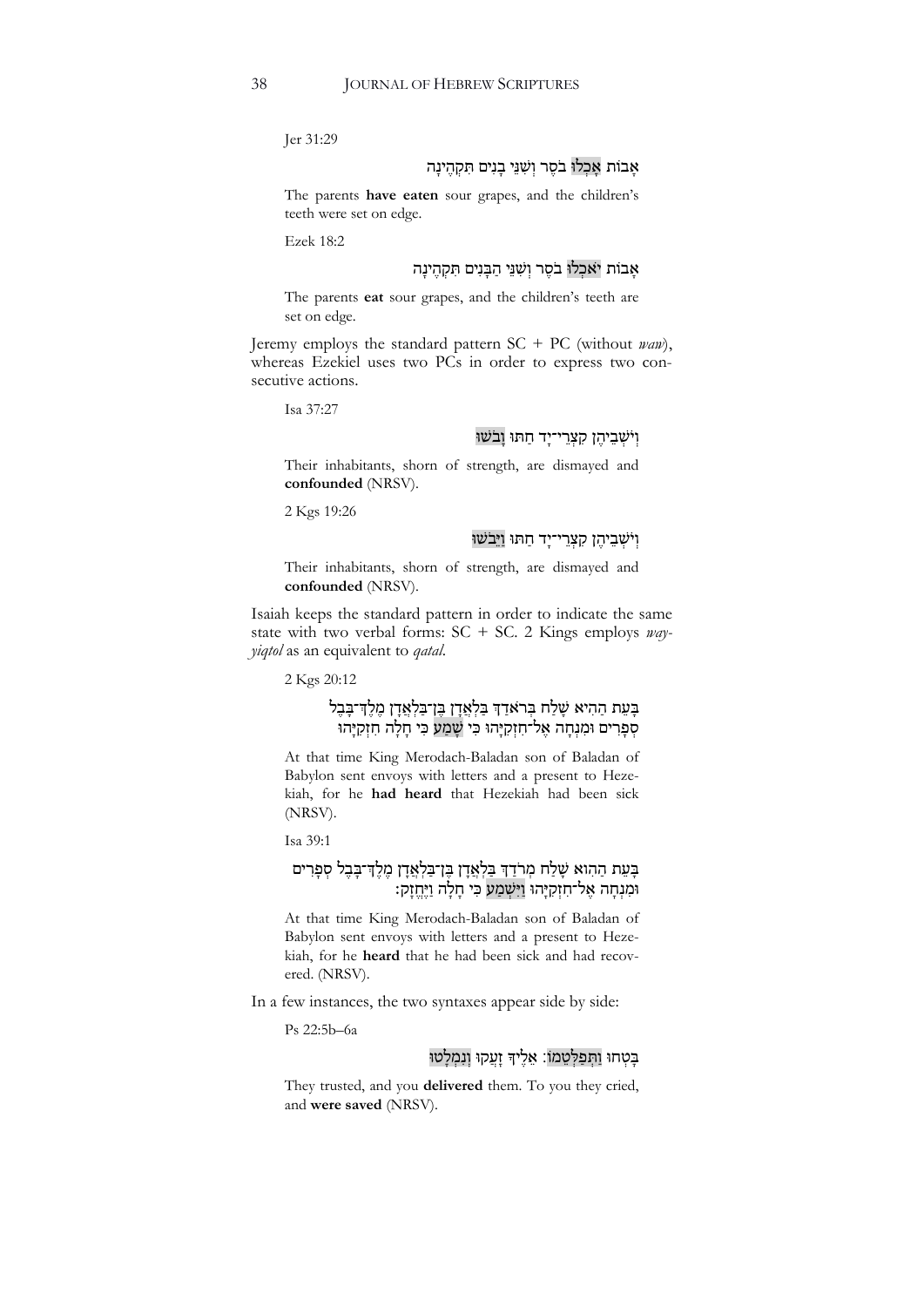In the first sentence we see the standard pattern:  $SC + PC$ , but in the second we find two SCs used to express two consecutive actions.

Obviously, one could affirm that these examples are simple variants due to the carelessness of copyists. This would open the much broader question as to how much we can rely on the Masoretic text—an issue that clearly cannot be addressed in more detail in this article.

#### 6.4. ARE **WAYYIQTOL**, SHORT **YIQTOL** AND LONG **YIQTOL** EQUIVALENT? ARE **QATAL** AND **WEQATAL** EQUIVALENT?

In chapter 2.4, I hypothesized that *at one point in the development of BH*—possibly due to their similarity—long and short *yiqtol* as well as *wayyiqtol* were used in an analogous way, and the same was true of *qatal* and *weqatal*.

At the same time, however, I have refrained from affirming whether or not they are actually equivalent as far as their semantics are concerned.

If they are not semantically equivalent, the two equivalences only concern the categories of coordination and subordination and the present inquiry can be considered complete.

If they are semantically equivalent, however, this means that the differences between short and long *yiqtol* and *wayyiqtol*  and between *qatal* and *weqatal* are only phonetic and that the *waw* in the *wayyiqtol* and in the *weqatal* is nothing more than a conjunction (an idea already put forth by Lee 1827: 361).

In order to better explore this extremely important issue, further investigation dealing with the theories of Qimron, Torres Fernández, Bloch, Van de Sande and others would be necessary, an examination which lies beyond the scope of this study.

#### **7. FINAL CONSIDERATIONS**

This study presented a collection of empirical data, which appears to illustrate how, in one phase of the Hebrew language, syntax was based on a combination of sequences and taxis*.* This syntax was identical in narrative, direct speech and poetic contexts. SC and PC had different functions in a *past/anterior* sequence and in a *non-past/non-anterior* sequence. In a *past/anterior* sequence, SC denoted a co-ordinate element, whereas PC denoted a sub-ordinate element. In a *non-past/non-anterior* sequence, PC denoted a co-ordinate element while SC denoted a sub-ordinate element. Hence, *wayyiqtol* was not equivalent to *qatal* and *weqatal* was not equivalent to *yiqtol.* The historical differences between short and long *yiqtol* and *wayyiqtol* and between *qatal* and *weqatal* were lost in this phase.

However, many questions remain unanswered: When did this system begin? When did it end? Where exactly do we find it?

Even the list of syntactical constructions is not complete. In particular, due to lack of space, I did not examine the following instances: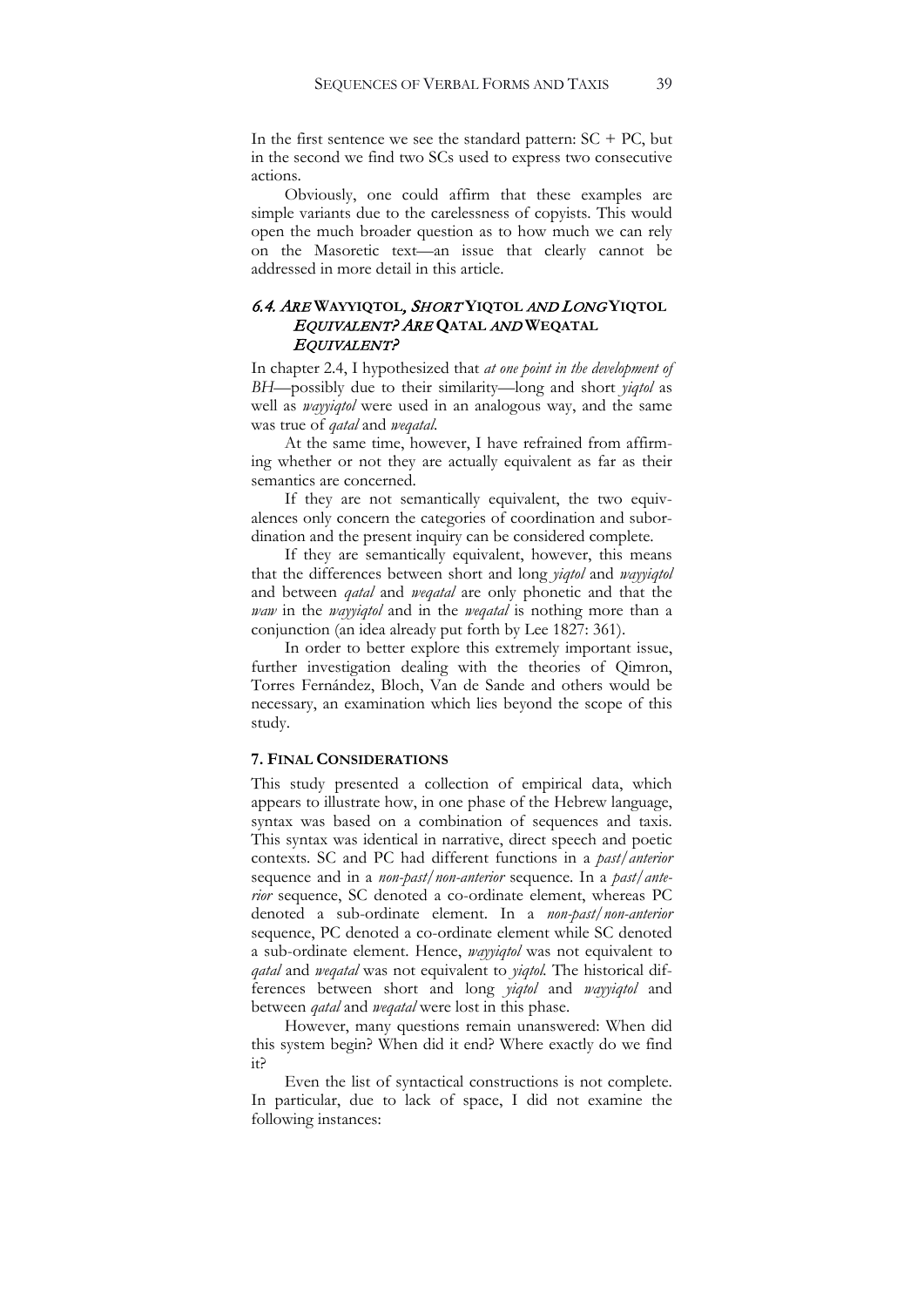- 1. Hypothetical constructions.
- 2. Sequences introduced by a particle such as הנה.
- 3. Sequences introduced by an infinitive.
- 4. Purpose clauses.
- 5. Participle.
- 6. Deontic PC.

All the same, what has been made clear by this analysis is that BH possessed a refined and sophisticated verbal system through which it was possible to express more than just a few nuances of meaning.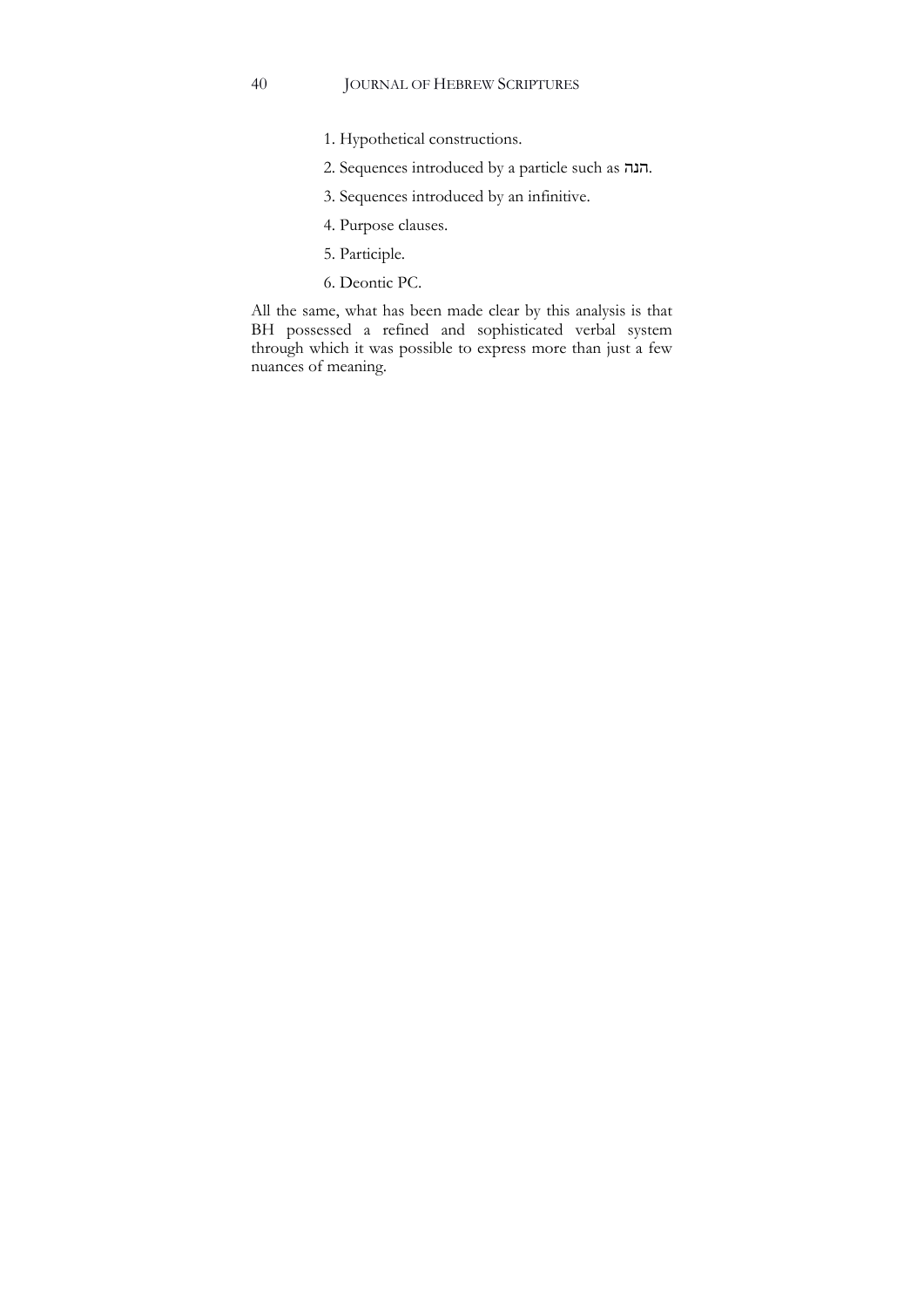#### **REFERENCES**

- Andersen, D. 2000. The Evolution of the Hebrew Verbal System. *ZAH* 13: 1–66.
- Andrason, A. 2010. The Panchronic *Yiqtol*. Functionally Consistent and Cognitively Plausible. *JHS* 10/10.
- Andrason, A. 2011a. Biblical Hebrew *Wayyiqtol*: A Dynamic Definition. *JHS* 11/7.
- Andrason, A. 2011b. The Biblical Hebrew Verbal System in Light of Grammaticalization: The Second Generation. *HS* 52: 19–51.
- Andrason, A. 2011c. The BH *Weqatal*. A Homogenous Form with no Haphazard Functions (Part One). *JNSL* 37/2: 1– 26.
- Andrason, A. 2011d. Making It Sound The *Performative* Qatal and Its Explanation. *JHS* 12/8.
- Andrason, A. 2013. An Optative Indicative? A Real Factual Past? Toward a Cognitive-Typological Approach to the Precative *Qatal*. *JHS* 13/4.
- Bauer, H., and Leander, P. 1922. *Historische Grammatik der hebräischen Sprache des Alten Testamentes.* Tübingen: Niemeyer (repr., Hildesheim: Olms, 1991).
- Bybee, J., Perkins, R., and Pagliuca W. 1994. *The Evolution of Grammar: Tense, Aspect, and Modality in the Languages of the World*. Chicago: University of Chicago.
- Bhat, D.N.S. 1999. *The Prominence of Tense, Aspect, and Mood*. Amsterdam/Philadelphia: John Benjamins Publishing.
- Bloch, Y. 2007. From Linguistics to Text-Criticism and Back: *Wayyiqṭōl* Constructions with Long Prefixed Verbal Forms in Biblical Hebrew. *HS* 48: 141–70.
- Bloch, Y. 2010. The Prefixed Perfective in the Construction לֹ טְקִי אָז and Its Later Replacement by the Long Prefixed Verbal Form: A Syntactic and Text-Critical Analysis. *JNSL* 36/2: 49–74.
- Böttcher, F. 1868. *Ausführliches Lehrbuch der hebräischen Sprache*. Vol. 2. Leipzig: Barth.
- Brockelmann, C. 1956. *Hebräische Syntax.* Glückstadt: Neukirchener Verlag.
- ויאכל וישת ויקם וילך ויבז עשו את 2011.–2010 .E ,Cohen הבכרה: על משמעותן של צורות הרצף בעברית המקראית ("He ate and drank, and rose and went his way. Thus Esau despised his birthright." Regarding the meaning of consecutive forms in Biblical Hebrew). *Mehqarim b-Lashon* 13: 13–37.
- Cook, J.A. 2012. *Time and the Biblical Hebrew Verb: The Expression of Tense, Aspect, and Modality in Biblical Hebrew* (Linguistic studies in ancient West Semitic, 7). Winona Lake: Eisenbrauns.
- Dahl, Ö. 1985. *Tense and Aspect Systems*. Oxford: Blackwell.
- Driver, S. 1892. *A Treatise on the Use of the Tenses in Hebrew and Some Other Syntactical Problems*. Oxford: Clarendon.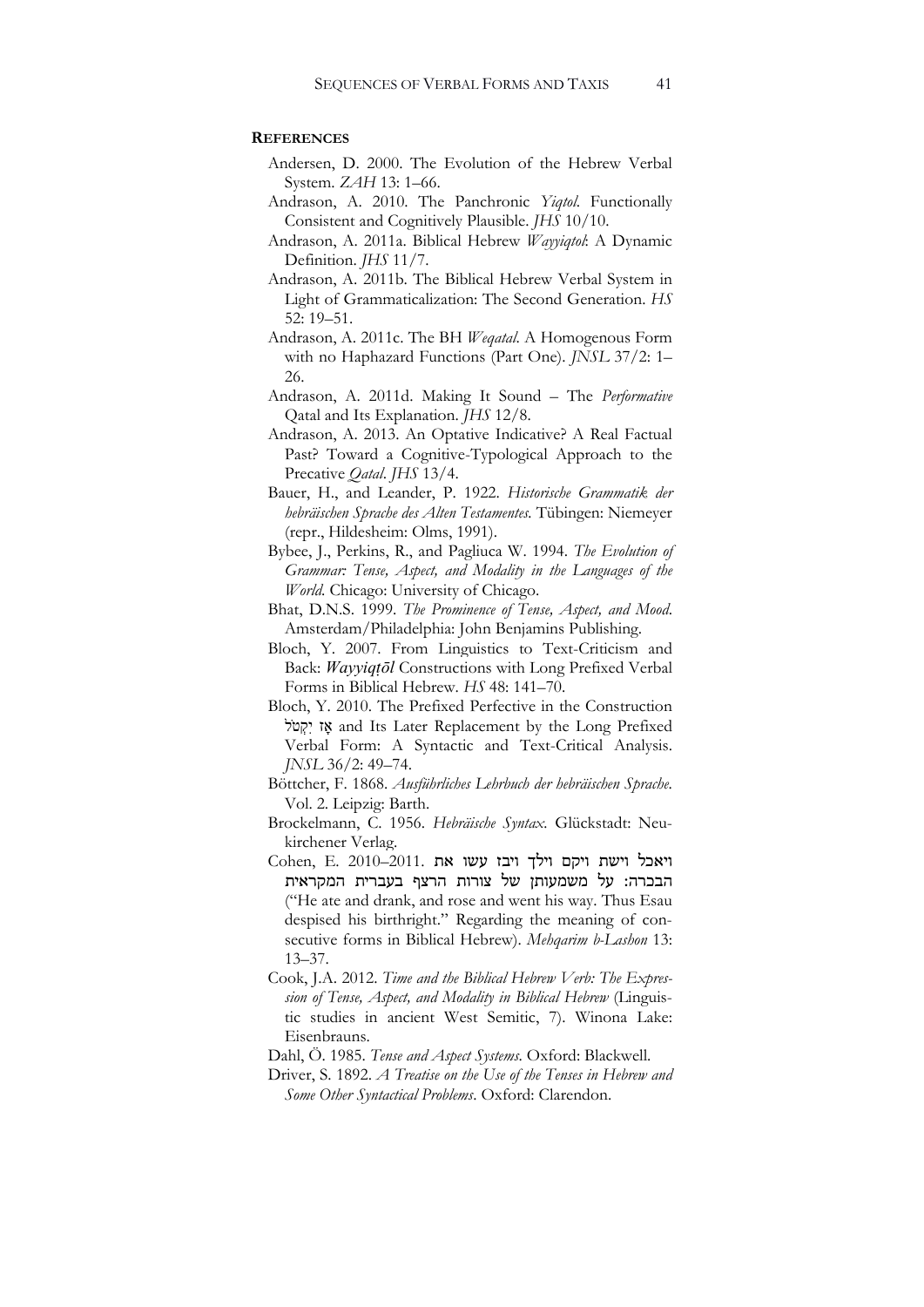- Ewald, H. 1836. *A Grammar of the Hebrew Language of the Old Testament* (trans. Nicholson, J.). London: Williams and Norgate.
- Gell, P. 1821. *Observations on the Idiom of the Hebrew Language.*  London: Watts.
- Ḥatav, G. 1997. *The Semantics of Aspect and Modality: Evidence from English and Biblical Hebrew*. Amsterdam/Philadelphia: Benjamins Publishing.
- Ḥatav, G. 2004. Anchoring World and Time in Biblical Hebrew. *Journal of Linguistics* 40: 491–526.
- Held, M. 1962. *The* Yqtl-Qtl *(*Qtl-Yqtl*) Sequence of Identical Verbs in Biblical Hebrew and Ugaritic*. In: Ben-Horin, M., Weinryb, B.D., and Zeitlin, S. (eds.)*. Studies and Essays in Honor of Abraham A. Neuman.* Leiden: E. J. Brill. 281–90.
- Hitzig, F. 1833. *Der Prophet Jesaja*. Heidelberg: Winter.
- Jenni, E. 1981. *Lehrbuch der hebräischen Sprache des Alten Testaments.* Basel: Helbing und Lichtenhahn.
- Joosten, J. 1999. The Long Form of the Prefixed Conjugation Referring to the Past in Biblical Hebrew Prose*. HS* 40: 15–26.
- Joosten, J. 2002. Do the Finite Verbal Forms in Biblical Hebrew Express Aspect?. *Journal of Ancient Near East Studies* 29: 49–70.
- Joosten, J. 2012. *The Verbal System of Biblical Hebrew. A New Synthesis Elaborated on the Basis of Classical Prose*. Jerusalem: Simor.
- Joüon, P. 1923. *Grammaire de l'hébreu biblique*. Rome: Institut biblique pontifical.
- Joüon, P., and Muraoka, T. 2006. *A Grammar of Biblical Hebrew* (SubBi, 27). Rome: Editrice Pontificio Intituto Biblico.
- Kautzsch, E. (ed). 1910. *Gesenius' Hebrew Grammar* (trans. Cowley, A.E.). Oxford: Clarendon.
- Kuryłowicz, J.K. 1973. Verbal Aspect in Semitic. *Orientalia* 42: 114–20.
- Lambdin, T.O. 1971. *Introduction to Biblical Hebrew*. New York: Charles Scribner's Sons.
- Lee, S. 1827. *A Grammar of the Hebrew Language*. London: Duncan.
- Maslov, J. 1988. Resultative, Perfect and Aspect. In: Nedjalkov, V. (ed.). *Typology of Resultative Constructions*. Amsterdam/Philadelphia: John Benjamins Publishing Company. 63–85.
- McFall, L. 1982. *The Enigma of the Hebrew Verbal System: Solutions from Ewald to the Present Day* (Historic Texts and Interpreters in Biblical Scholarship, 2). Sheffield: Almond Press.
- Meyer, R. 1972. *Hebräische Grammatik. Band III: Satzlehre*. Berlin: De Gruyter.
- Michel, D. 1960. *Tempora und Satzstellung in den Psalmen*. Bonn: Bouvier.